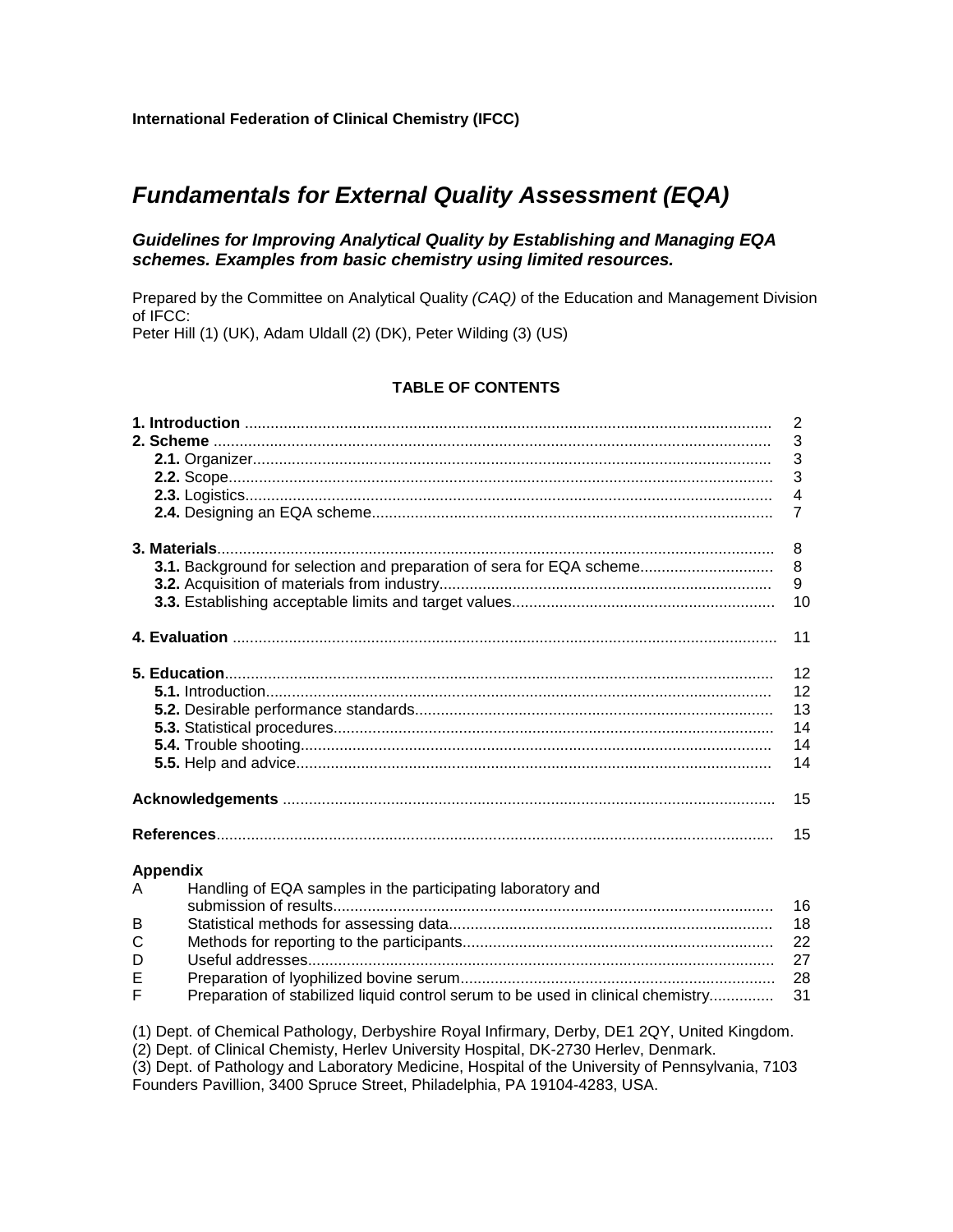## 1. INTRODUCTION

This document is written to assist colleagues in establishing and managing external quality assessment (EQA) schemes at an early stage. The document deals with frequently performed clinical chemistry analyses. However, many of the aspects described also apply to EQA in other branches of laboratory medicine. Special attention has been paid to the resources needed so that the document can be used in developing countries. We have also included basic educational material to enable scheme organizers to help participants interpret their results, and to assist participants to use EQA data to support and supplement internal quality control (IQC). The appendices of this document are arranged so that the early appendices are of interest for many of our colleagues while the later appendices are mainly of interest for colleagues specialising in EQA work.

Although the major topic of this document is EQA, we believe it is essential to encourage an integrated view of quality in clinical laboratories, so that any aspect of quality is seen as a part of total quality management. Thus IQC and EQA will be seen as components of an overall quality policy which includes other quality issues such as turnround times, gross errors, the training of laboratory staff, staff safety, and the appropriate use of the laboratory by clinicians including the interpretation of data.

The value of EQA in highlighting areas of analytical inadequacy and for stimulating improvements in between-laboratory variation has been demonstrated in many countries. EQA surveys in countries without EQA programmes or effective IQC have shown that up to 50 % of laboratory results for basic clinical chemistry tests are so far from the target value as to be of no clinical use. The cost of setting up an EQA programme must be viewed against the resources wasted in producing inaccurate data and the improvement in patient care which can be achieved by improving the quality of laboratory results. EQA must not be seen as either an alternative or a competitor to IQC: both are essential tools for a clinical laboratory. IQC is used in the decision to accept or reject results on patients' samples and enables the laboratory to describe and monitor the quality of its work; EQA permits a comparison of quality between laboratories and thus describes the "state of the art" for that area of laboratory work encompassed by the EQA programme. Rightly used and understood, EQA programmes will stimulate the development of quality assurance including IQC within participating laboratories.

Many EQA programmes are organized by the national professional scientific society or by professionals on behalf of government, although others are run by commercial companies. Whichever way it is organized several policy decisions need to be agreed professionally prior to the commencement of the programme. For example, the level of anonymity of the data must be agreed. With the use of computers it is possible to secure a very high level of confidentiality; however, this may entail an inappropriate level of investment for some countries and agreement may be reached so that the scheme organisers will have access to the performance of individual laboratories but maintain the confidentiality of the results.

EQA programmes require running costs, for example, for provision of the material, mailing expenses and clerical and professional time for administering the scheme. There needs to be agreement within the country or area about the finance; will it be funded by participants, by government, or in some other way.

Other issues also need agreement such as the frequency of specimen distribution and the extent to which there will be interaction between the organisers and participants to ensure an understanding of the scheme's objectives and reports.

2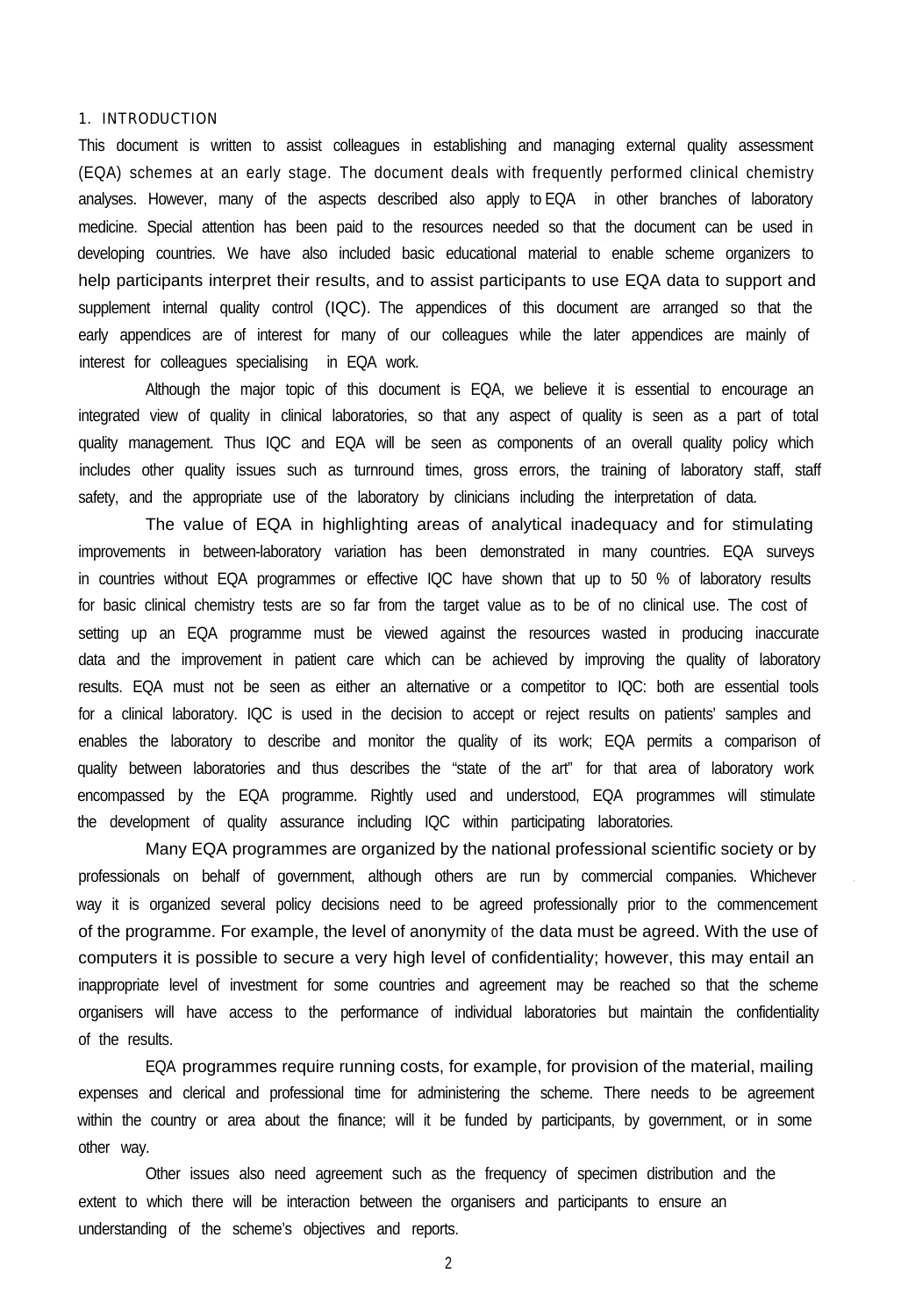We believe that EQA schemes have great value for the assessment of quality, and rightly constructed can provide data which can form a part of a national or regional laboratory certification, accreditation, or licensing procedure. However, the limitations of EQA must also be identified and understood. It should be stressed that there are many other potential sources of laboratory error apart from those which may be detected or controlled through an EQA scheme. It is vital that these are identified and that effective quality assurance procedures are in place to ensure that scarce laboratory resources of materials and personnel are used to the best advantage for the care of patients.

For EQA schemes to be successful in providing independent, objective data and to act as an educational stimulus to improvement, partipants must have confidence in the scientific validity of the scheme design as well as the reliability of its operations. The scientific validity will include stable, homogeneous specimens which behave like clinical specimens (proper commutability), and valid target values; <u>reliability i</u>nvolves keeping to a strict time schedule with rapid feedback of initial performance information after analysis, structured and intelligible reports, and a cumulative data system.

# **2. SCHEME**

### **2.1 Organizer**

The selection or approval of an organizer and support facilities for an EQA scheme is an important process that will, inevitably, affect the quality, scope and subsequent success of the scheme. Ideally, this individual will have an established reputation in the field that the survey activities will cover. However, it is more important that the individual is committed to energetic long term involvement in the scheme, and demonstrates the qualities of vision and diplomacy that will be so important during the difficult periods that an emerging or developing scheme will experience.

If the EQA scheme is to be supported by government or institutional funds, it is imperative that the organizer has the "official" support of that agency. At the same time it is important that sponsoring agencies do not "over-influence" or inhibit the development of a scheme, or create an environment where potential participants are hesitant to be involved because of real, or apparent, disciplinary consequences.

It is also important that an organizer has the support of, and has his/her activities monitored by, an Advisory or Organizing Committee. With appropriate selection, the committee will serve to eliminate the perception that arbitrary criteria are used to assess performance, and will aid greatly in the important task of communication.

#### **2.2 Scope**

**.**

Determining the scope of an EQA scheme is crucial during the period when it is being established. Inevitably, the success of a scheme will provide opportunity to widen the scope, but it is important to note that most of the large schemes that operate successfully today in Western Europe and the United States started in a very simple form. Therefore it is essential to draw up realistic, and practical, limits to the field of analyte assessment (e.g. routine chemistry tests, haematology, toxicology or endocrinology). If no experience exists in the country concerned, or if the organizer, or committee have limited experience, it is far more practical to resolve the difficulties in mailing, packaging, report form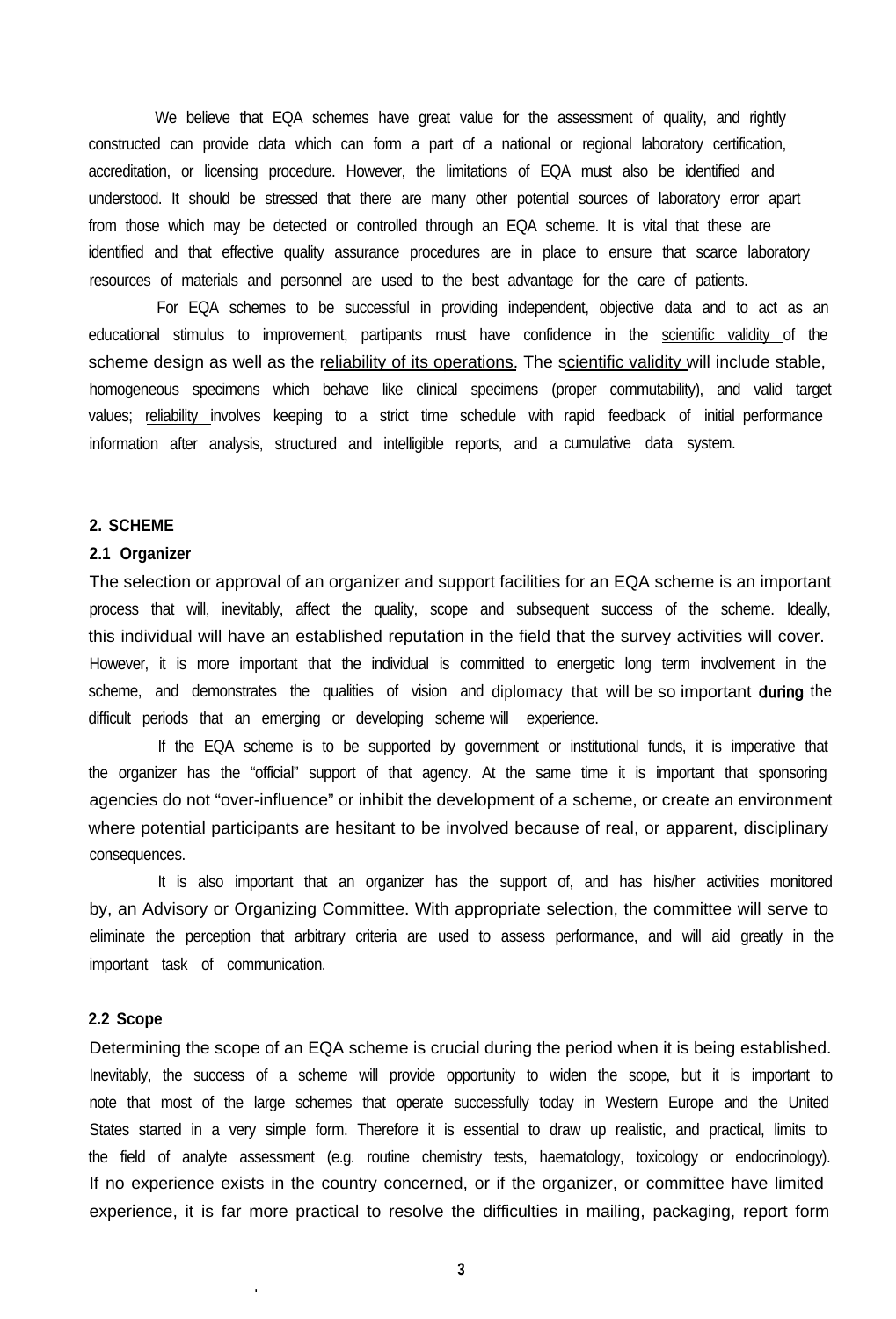design, result recording and the production of helpful reports without the added complication of preparing complex materials for distribution.

The scope of the scheme also includes the number of potential participants, and their geographical location. In the early stages of a scheme it is important to achieve success, for example within the capital city, in conquering the logistic hurdles of specimen acquisition, specimen distribution and fast turn around of meaningful results. However, circulation in more rural areas with less easy communication should also be attempted to gain experience. Growth of the scheme to increase the number of participating laboratories or the number and scope of analytes can come later..

At the commencement of the scheme, a well formulated plan addressing the frequency of distribution must be determined by the organizer. The frequency of specimen distribution will affect the cost of the scheme, the enthusiasm of the participants and the administrative workload of the organizer's office. Several alternatives exist, and choices should be made that optimize the distribution frequency and turn- around time, see Table 1. Those intending to start a National External Quality Assessment Scheme (NEQAS) are recommended to inform the Unit of Health Laboratory Technology, World Health Organization, Geneva, Switzerland, see D5 in Appendix D.

| <b>Distribution</b><br>frequency<br>specimens<br>οf       | Turn<br>around             | <b>Benefits</b>                                                 | Problems                                               |
|-----------------------------------------------------------|----------------------------|-----------------------------------------------------------------|--------------------------------------------------------|
| Assayed immediately<br>1.                                 |                            |                                                                 |                                                        |
| Quarterly*                                                | $<$ 14 days                | administrative<br>load<br>Low<br>Easier specimen<br>acquisition | Less benefit to laboratory                             |
|                                                           | $> 30$ days                |                                                                 | Turn around time is too long                           |
| Monthly                                                   | $<$ 14 days<br>$> 30$ days | information<br>Frequent                                         | Increased cost<br>Turn around time is too long         |
| Every 2 weeks                                             | $<$ 14 days                | frequent<br>Verv<br>information                                 | High cost<br>Administration<br>Specimen<br>acquisition |
| 2.<br>Delayed assays                                      |                            |                                                                 |                                                        |
| Annually, but<br>requiring weekly<br>or monthly<br>assays | As soon as<br>possible     | distribution and<br>Low<br>packaging cost                       | Specimen<br>storage<br>Specimen<br>acquisition         |

Table 1. EQA scheme, examples of distribution frequencies and turn around times

minimum frequency recommended

### **2.3 Logistics**

The most successful schemes are those in which participants can expect regular dispatch of specimens and fast turn around of results. Accordingly, operation of the organizer's office must be efficient to prepare, or acquire specimens, arrange their packaging and distribution and deal expeditiously with the documentation that is the basis of an EQA scheme.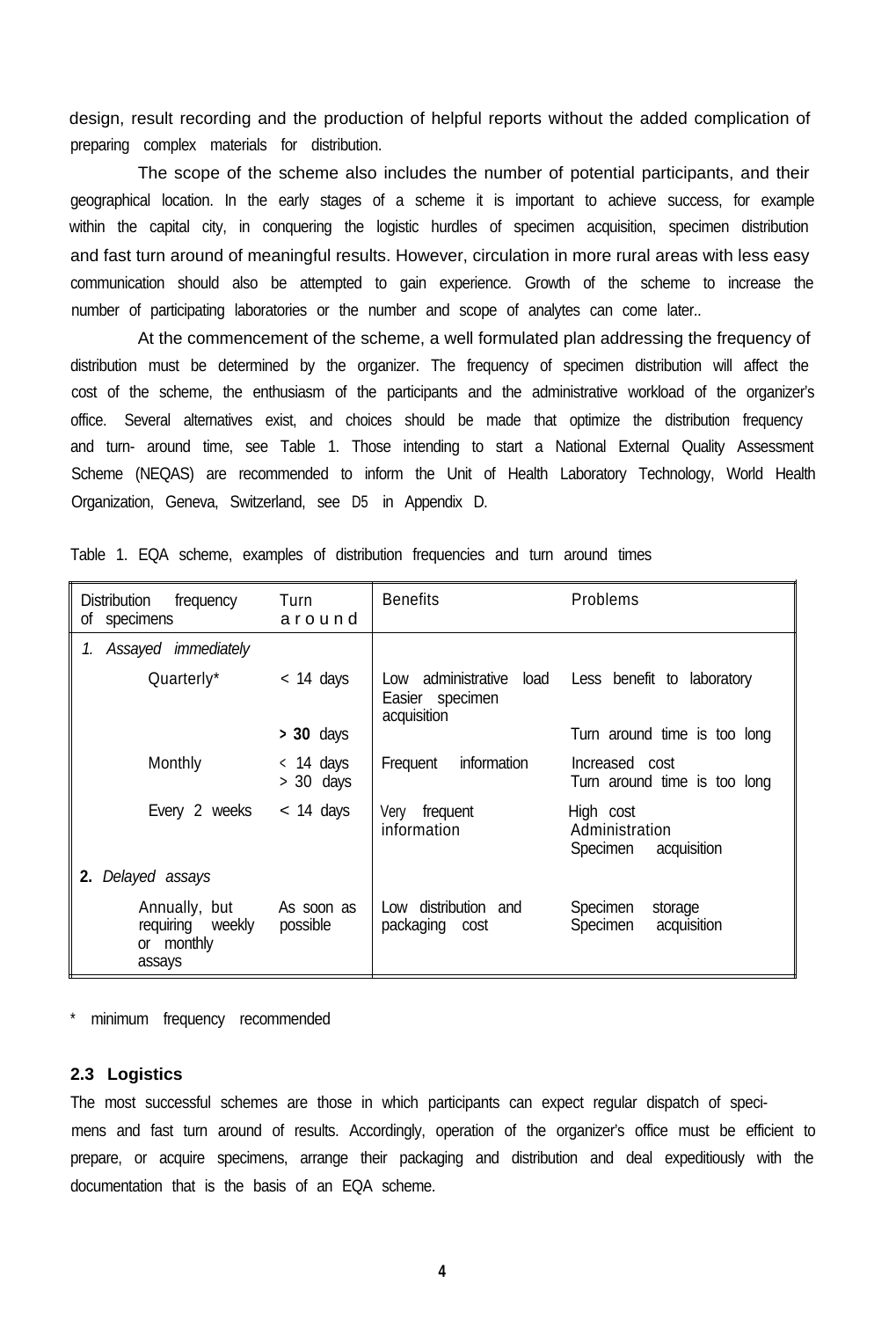# **2.3.1 Planning**

Table 2 provides a list of questions that need to be considered before implementing an EQA scheme. The questions are designed to ensure that the creators of new schemes explore the full consequences of their choices and anticipate as many problems as possible.

Table 2. Check list for use before starting a EQA scheme.

| XXXYYY External Quality Assessment Scheme                                                                                                                                   | <b>Check</b>             |                       |  |  |  |
|-----------------------------------------------------------------------------------------------------------------------------------------------------------------------------|--------------------------|-----------------------|--|--|--|
| Chemistry/Toxicology/Endocrinology)<br>What<br>field?<br>(e.g.                                                                                                              |                          |                       |  |  |  |
| many laboratories?<br>How                                                                                                                                                   |                          |                       |  |  |  |
| What geographical area?                                                                                                                                                     |                          |                       |  |  |  |
| Is anonymity assured                                                                                                                                                        | Yes                      | N <sub>o</sub>        |  |  |  |
| Who holds the key to the code?                                                                                                                                              | Yes                      | No                    |  |  |  |
| What analytes, initially?                                                                                                                                                   |                          | List                  |  |  |  |
| What type of specimen? (serum/other; liquid/lyophilized)                                                                                                                    |                          |                       |  |  |  |
| With what frequency will specimens be distributed?                                                                                                                          |                          | /Year                 |  |  |  |
| What "turn around time" is required?                                                                                                                                        |                          | Days                  |  |  |  |
| Who will design the forms?                                                                                                                                                  |                          |                       |  |  |  |
| Does the Organizer have access to computer and software to facilitate<br>record<br>keeping?                                                                                 | Yes                      | No                    |  |  |  |
| Where will the specimens come from?<br>Organizer manufacture?<br>Will<br>Can they be donated by Industry?<br>Will they be purchased?<br>Is there a need for Import License? | Yes<br>Yes<br>Yes<br>Yes | N٥<br>Νo<br>N o<br>N٥ |  |  |  |
| What containers will be used for specimen distribution?                                                                                                                     |                          |                       |  |  |  |
| What are Postal Regulations relating to shipping of biological specimens?                                                                                                   | Check                    |                       |  |  |  |
| Will forms be pre-paid for return of results?                                                                                                                               | Yes                      | No                    |  |  |  |
| How will results be recorded and results calculated?                                                                                                                        |                          |                       |  |  |  |
| What criteria will be used to determine "range of acceptable results"?                                                                                                      |                          |                       |  |  |  |
| What will be the format of the report sent to participants?                                                                                                                 |                          |                       |  |  |  |
| Is participation in the scheme mandatory according to regulation?                                                                                                           | Yes                      | N <sub>o</sub>        |  |  |  |
| What is the budget for the EQA Scheme?                                                                                                                                      |                          |                       |  |  |  |
| Do sponsors specify conditions?<br>For what period is the scheme guaranteed support?                                                                                        | Yes                      | N o<br>Years          |  |  |  |
| Are participants required to pay?                                                                                                                                           | Yes                      | N o                   |  |  |  |
| How much?                                                                                                                                                                   |                          |                       |  |  |  |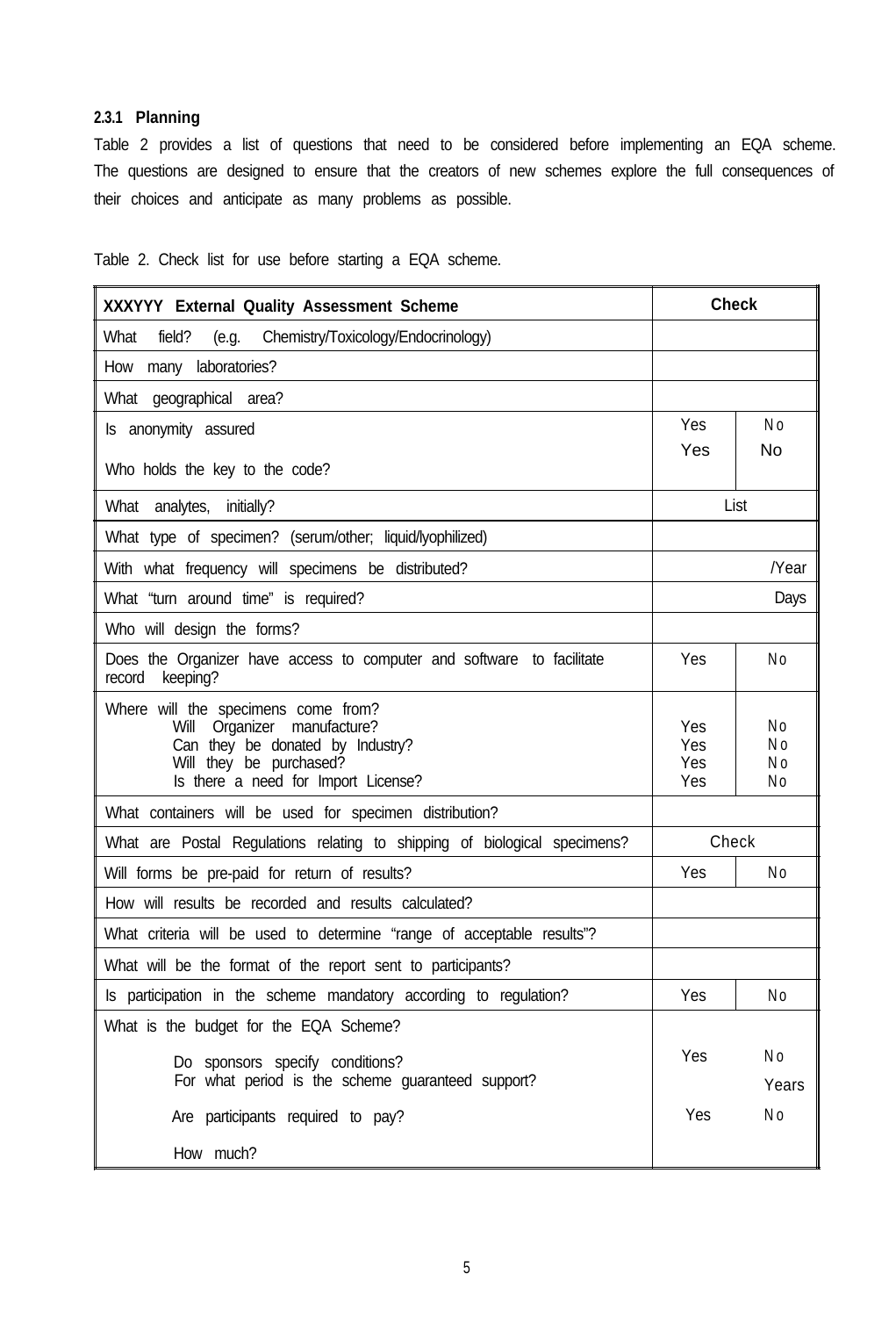#### **2.3.2 Specimens**

It is recommended that early distributions of specimens employ commercial quality control products if these can be acquired, see section 3.2. There are several methods of preparing serum/plasma for distribution. Attention is drawn to the method described in Appendix F for the low cost production of ethanediol stabilized serum, particularly for organizers with limited budgets or those subject to import restrictions. Such materials are also suitable for IQC of many procedures. This topic is addressed more fully in Section 3, which also gives advice on the acquisition of commercial quality control products from industry.

#### **2.3.3 Instructions**

The provision of well written information and instructions is fundamental to the efficient operation of an EQA scheme and adequate advanced information should be given to all potential participants, possibly through a workshop before the scheme starts. Experience has shown that participants will frequently carry out incorrect assays, or fail to meet time limitations unless good communication is achieved. The information provided to potential participants must describe in full the aims and objectives of the scheme, and ensure that all understand the following:

- the scope of the scheme (i.e. number and geographical distribution of participants);
- the need for regular participation;
- the method of result assessment;
- procedures and criteria to be used for peer comparison;
- sources of advice for laboratories experiencing problems with assays.

The instructions given to participants regarding the assays should ideally accompany each specimen that is distributed to ensure that conditions on storage, handling, timing, and assay are all met. An example of sample handling is presented in Appendix A.

Liaison with participants is important for a successful scheme and should be promoted through regular (e.g. annual) reports and requests for feedback, and, if possible an annual meeting on quality assurance bringing together the organizers and participants. Participants should view the scheme as theirs, rather than one imposed by a distant bureaucracy.

#### **2.3.4 Distribution**

The frequency of distribution will be dictated largely by economics; however, the following need to be considered when assessing the distribution operation:

- postal regulations governing-shipment of biological materials as well as mass and outer dimension of the package;
- type, number and volume of specimens to be distributed;
- package that can accomodate all specimens and forms needed
- package that facilitates opening and closing without destruction of container or forms;
- clearly labelled specimens; package addressing.

6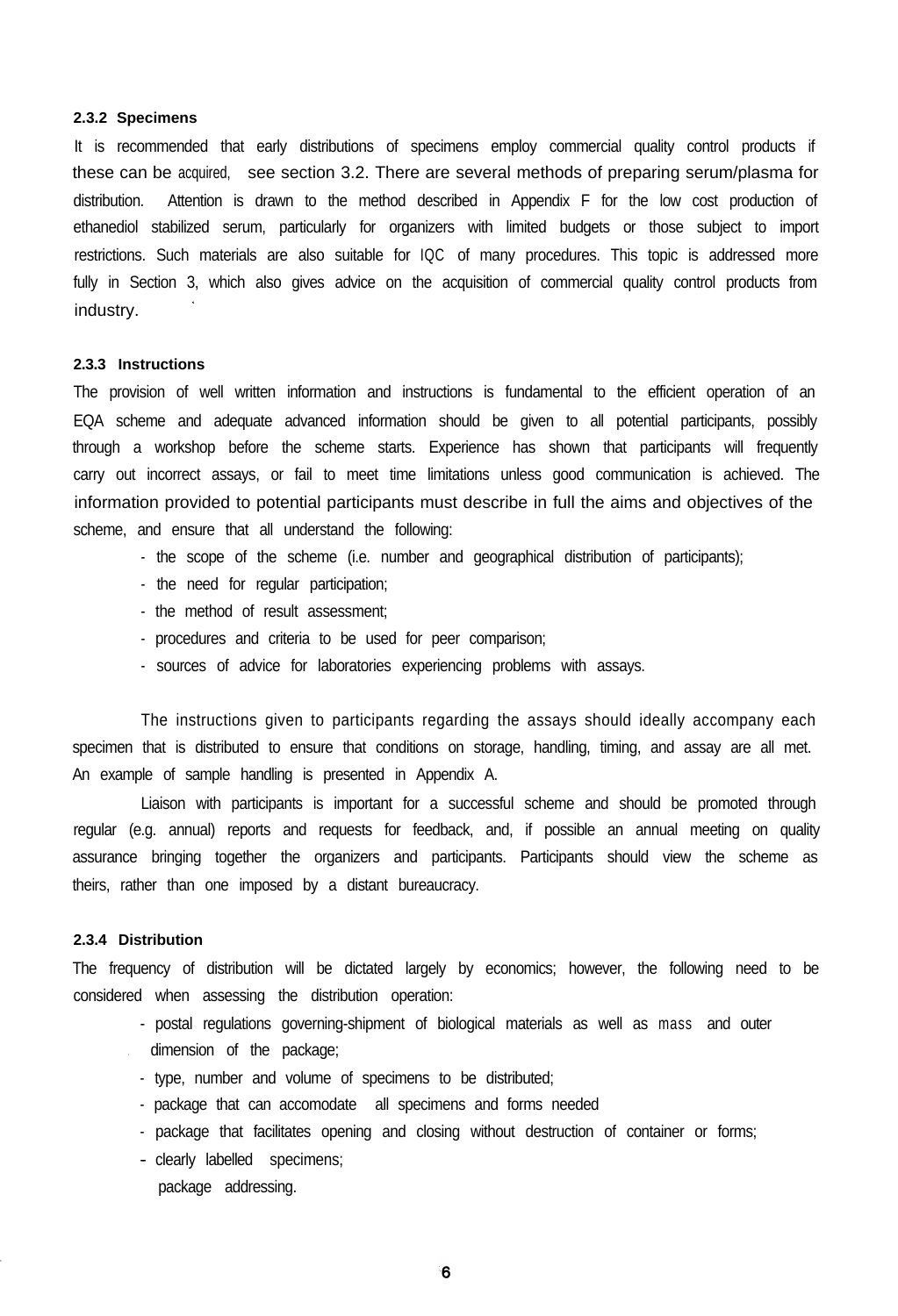Special attention should be paid to the mailing container, the inner container should be secure; furthermore the outer container should contain sufficient porous material to accommodate all the liquid material in case of any damage of the inner container; re-use may reduce costs.

# **2.3.5 Forms**

Forms for the collection/recording of data that accompany the specimen should be as simple as possible to reduce confusion in entering and reading data and facilitate its entry into the data bank of the EQA scheme. Laboratories should be identified only by code (e.g. by number), and space should be provided to record date of receipt and specimen analysis. If it is anticipated that the scheme will increase the number of analytes being tested per distribution or the number of participants, the forms should be designed accordingly. The constant use of a single format will reduce errors and greatly ease data recording.

The outline of a record ing form is given in Appendix A.

## **2.3.6 Data analysis and reporting**

These aspects of the scheme and reporting procedure are addressed in Section 4 and Appendices B and  $C_{\cdot}$ 

#### **2.4 Designing an EQA scheme**

EQA schemes may have different designs in order to serve different purposes, for example:

- Type 1. EQA designed to document current analytical performance to a third party, e.g. authorities, accreditation bodies, or the public (not the primary target of these guidelines). This type of scheme ideally requires the expected value to be completely unknown to the participants. This may be achieved by using a selection of codes to identify a given sample and by having different samples running simultaneously within the same scheme. Only small amounts- of serum should be available in each vial, so that multiple determinations cannot be carried out. The sample should resemble fresh human serum and should ideally be labelled in the same way as patient samples.
- Type 2. Those designed to inform individual laboratories about their current analytical performance. The requirement for doing the check in a "blind" manner is basically the same as in type 1. However, because there are no external consequences ("punishment") for bad results, it is unlikely that the laboratory would analyse the sample differently from routine work. Therefore the identity of the sample need not be hidden. Education of participants so that they understand the importance-of doing the analyses on these samples in the same way. as usual patients samples will further decrease the need for hiding the identity of the sample.
- Type 3. Those designed to support quality improvement by evaluating different sources of error, e.g. at different concentration levels, random error, systematic error, and certain types of nonspecificity.

This type of EQA scheme is intended for supporting the laboratory by revealing the causes of errors. The evaluation requires a variety of control samples. Several measurements obtained on the same sample in different runs are essential in order to obtain statistically sound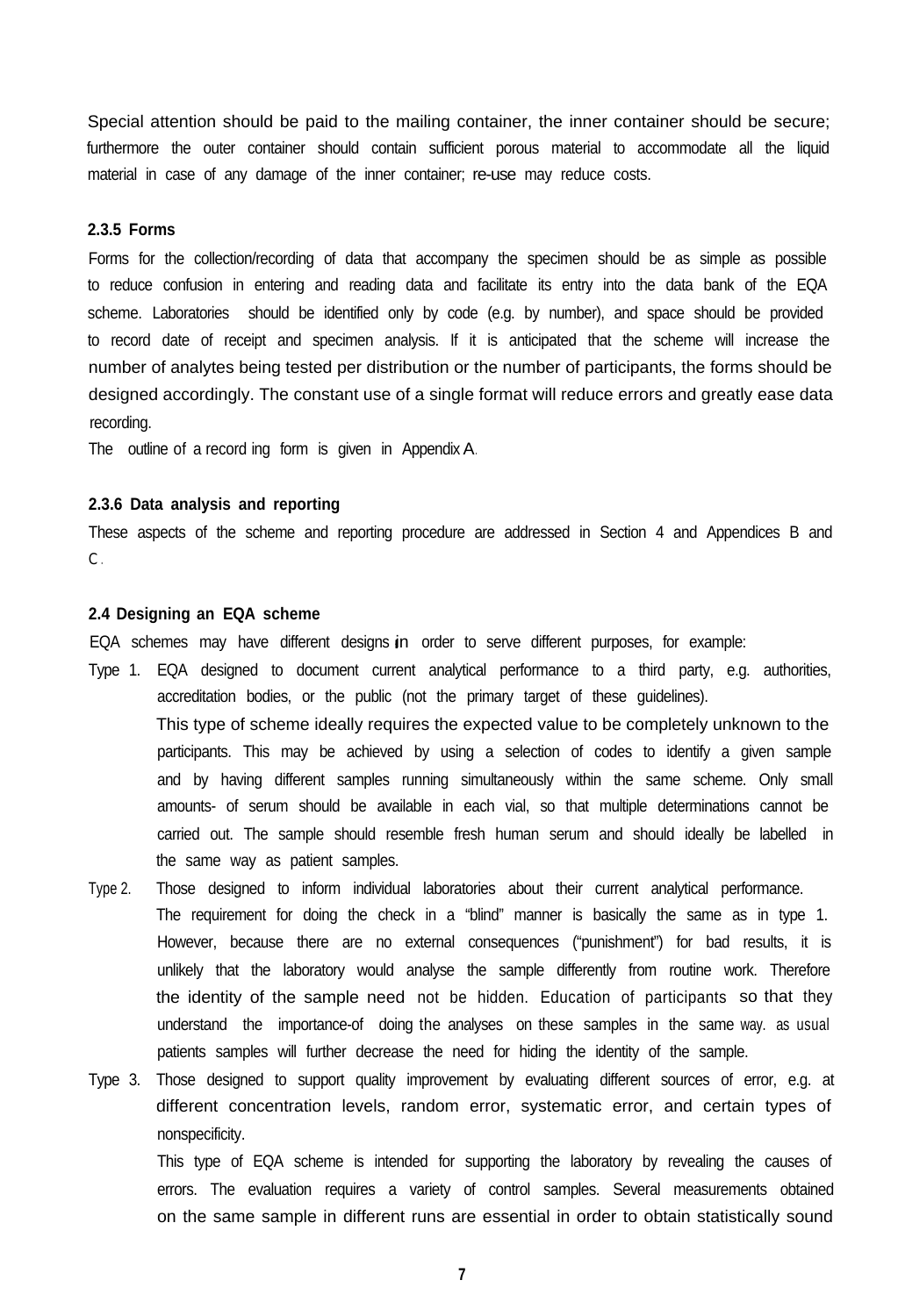information. For suitable data presentation consult Appendix C. In this type of EQA scheme "blind" controls are probably unnecessary.

If only one sample is circulated in schemes of type 1 or 2, the user cannot know whether an erroneous result is caused by imprecision or bias. Two samples at different concentration levels may provide more useful data. Type 2 schemes provide more informative data especially if the same specimens are measured on several occasions and cumulative reports are prepared. The last type of scheme is most helpful to the individual laboratory and provides information which is easy to understand. However, it requires several materials and measurements, and it is probably difficult to operate consistently in a developing country. In many cases schemes are used for a combination of these purposes.

# **3. MATERIALS**

 $\pmb{\epsilon}$ 

# **3.1 Background for selection and preparation of sera for EQA schemes**

Control serum should resemble fresh human serum as closely as possible in order to avoid interference from the matrix or other components. Although in principle the use of human serum has advantages, its use is only recommended when animal serum is inappropriate, for example, methods involving the use of antibodies against human protein or when major matrix effects are evident. Ethical consideration may prevent use of human donors for supplying material for analytical control if blood is required for clinical purposes and because of the risk of human serum incorporating agents that cause infection (for example, hepatitis, AIDS, etc.) The organiser needs to balance the cost, availability and risk in the choice of serum for EQA.

All control sera (human or animal origin) must be stable. Stability may be achieved by sterilisation (filtration), by the addition of chemicals or by lyophilisation.

In preparing EQA serum samples a range of concentrations are needed, see Table 3.

A recommended low cost procedure involves stabilising serum with ethanediol (Appendix F). Lyophilisation produces a dry material that is stable for several years when stored correctly, it is however expensive to produce and requires reconstitution with an exact volume of water. Lyophilised bovine serum (see Appendix E) has been widely used in low cost quality control schemes because of its availability and robust lipoproteins. There are some matrix interferences but for those components shown in Table 3, there are few problems with bovine serum stabilised either with ethanediol or by lyophilisation, although total protein and albumin show small matrix interferences. Electrode assemblies in direct ISE instruments may be damaged by ethanediol.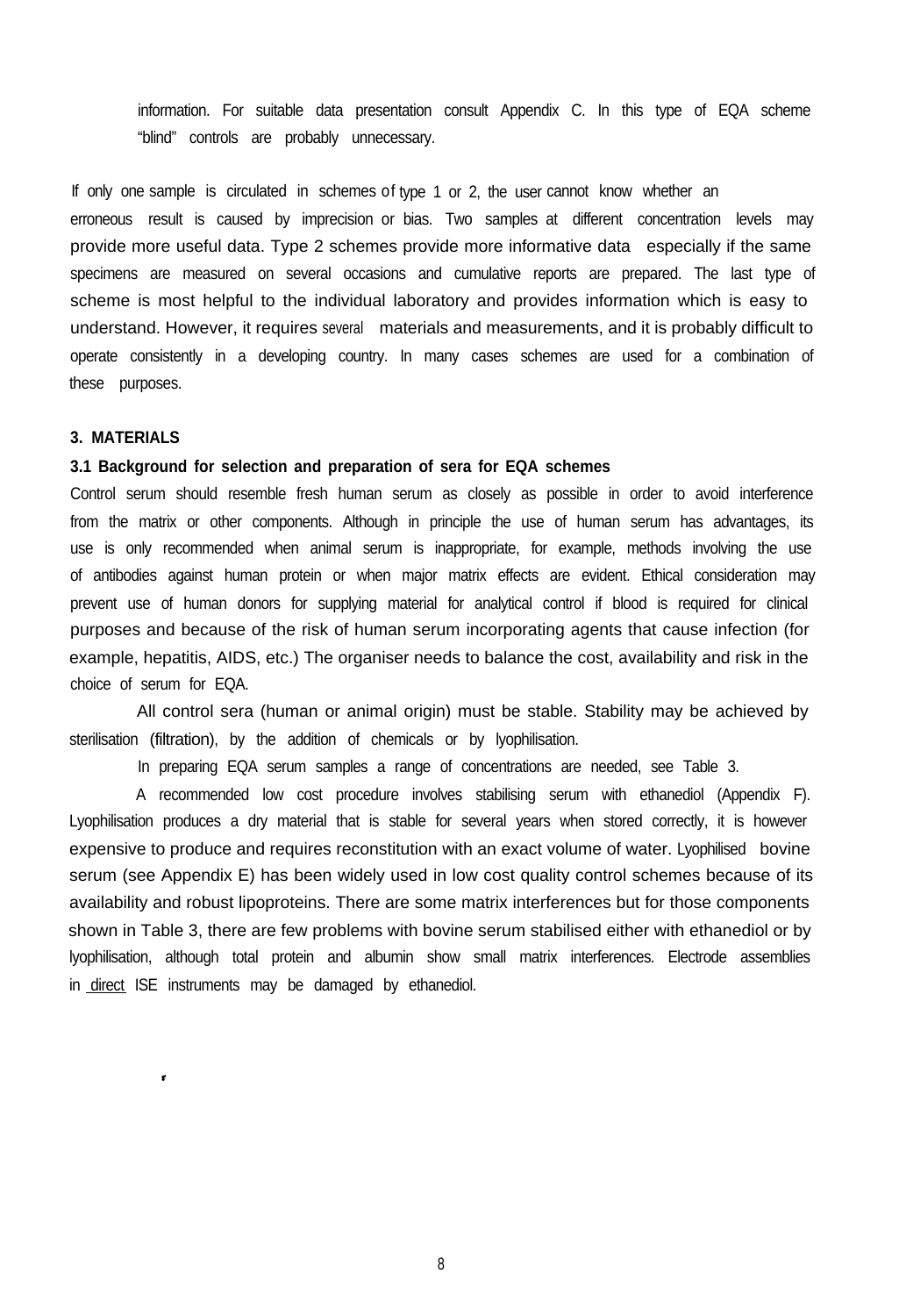| Analyte in blood or<br>plasma | Recommended range* of<br>concentration of components in<br>the control sera | Typical reference range<br>in blood or plasma        |
|-------------------------------|-----------------------------------------------------------------------------|------------------------------------------------------|
| Alanine<br>aminotransferase   | 20-125 U/L                                                                  | < 42 U/L                                             |
| Alkaline<br>phosphatase       | 40-250 U/L                                                                  | 20-90 U/L                                            |
| Amylase                       | 200-700 U/L                                                                 | 70-340 U/L                                           |
| Aspartate<br>aminotransferase | 20-125 U/L                                                                  | < 42 U/L                                             |
| Total bilirubin               | 20-200 umol/L                                                               | $2-21$ umol/L                                        |
| Calcium                       | 2.00-2.90 mmol/L                                                            | 2.25-2.60 mmol/L                                     |
| Creatinine                    | 80-500 umol/L                                                               | 60-130 umol/L<br>(male)<br>40-110 umol/L<br>(femále) |
| Urea<br>3-20 mmol/L           |                                                                             | 3.3-7.7 mmol/L                                       |
| 2.5-25 mmol/L<br>Glucose      |                                                                             | non-fasting 3.5-7.4 mmol/L<br>fasting 3.6-6.4 mmol/L |
| Potassium                     | 3.0-6.0 mmol/L                                                              | 3.5-5.2 mmol/L                                       |
| Total protein                 | 40-90 g/L                                                                   | 60-80 g/L                                            |
| Albumin                       | 20-55 g/L                                                                   | 30-45 g/L                                            |
| Sodium                        | 120-160 mmol/L                                                              | 135-I 46 mmol/L                                      |

Table 3. Examples of desirable concentrations of analytes in sera for EQA scheme.

\*The recommended concentration range of the analyte in the control sera is appropriate to methods with the reference range shown

# **3.2 Acquisition of materials from industry**

Possible sources of materials or specimens for distribution to scheme participants are the commercial suppliers of quality control products to laboratories. However, it is important to establish that the approach is not meant to undermine the sales activities of the companies concerned. Requests should be realistic and when possible, products from several different companies should be sought.

As the prime aim of most EQA schemes is to determine between-laboratory variation the key criterion that must be met is between-specimen variation. For most analytes this can still be met with material that is approaching, or has passed, the expiry date placed on the product by the manufacturers, or by government regulations. If there is doubt about the homogeneity, the between-specimen variation should be investigated for any analyte before the circulation of samples. Careful observation of the distribution of between-laboratory results for a particular batch of control sera in relation to earlier experience may confirm the homogeneity or give clues to deterioration.

appropriate requests are made to companies for the provision of such materials, accompanied by a clear statement of the intended use, then it is possible that products may be donated, or provided at significantly lower cost. In such cases, it is appropriate to provide the sponsor with detaiis of the results obtained in the surveys using their material, as this may aid them with information regarding stability.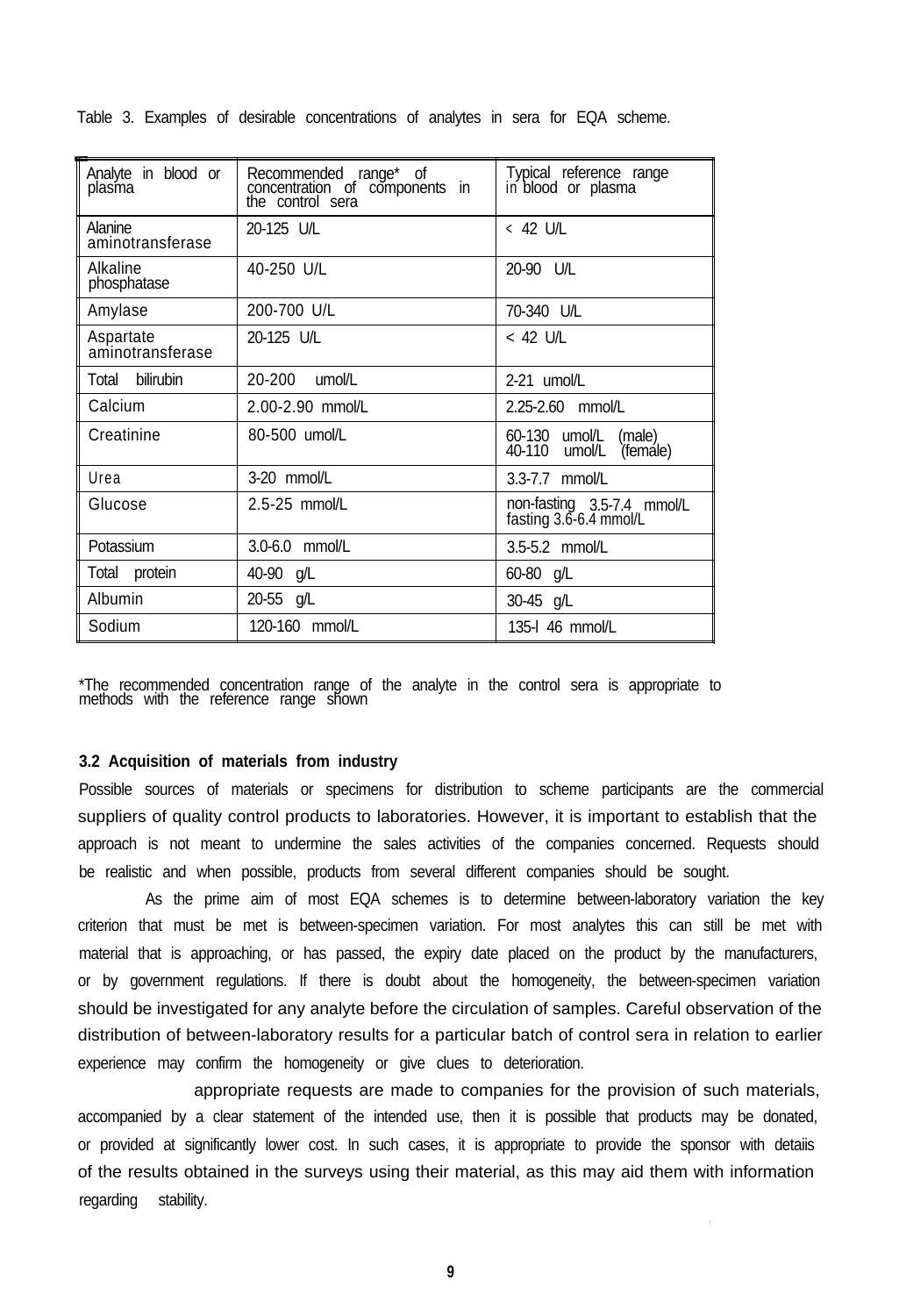Requests for aid of this type should be made to directors of marketing and/or sales groups in companies operating (or contemplating operation) in the regions concerned. Advice on making approaches to industry can also be obtained from the IFCC Committee on Analytical Quality, see section 5.5. and D2 in Appendix D.

# **3.3 Establishing acceptable limits and target values**

In an EQA scheme, results submitted by individual participants are assessed and compared either against a target value assigned by the organizing or reference laboratory or more often assessed against the consensus value ("trimmed mean value") derived from all results submitted by participants in the scheme for that analyte.

The value (or range of results) against which comparisons are made must be as reliable as possible or participants will lose confidence in the scheme.

Practical experience has shown that the consensus value usually agrees closely with the "true value" in schemes with a large number of participants but it may not be valid in schemes involving small numbers of laboratories. It is not a valid approach where a large proportion of participants have a significant analytical bias.

The consensus value ("trimmed mean") is the mean of all results after removal of outliers that will distort the distribution and hence 'affect the mean. A choice must be made between the overall consensus value and the method related consensus value. In most cases it is preferable to use the method related consensus value (essential for enzyme activity assays), although for some analytes and methods there should be no significant difference between them (e.g. glucose oxidase and o-toluidine methods for plasma glucose). However the extent of the agreement between method related and overall consensus values depends on the methods in use and the type of control material.

A general approach to calculating method related consensus values is as follows:

- $\mathbf{1}$ Organise the data by analyte and by methods; preferably groups of more than 20 results, and avoid forming groups of less than 10 results;
- $\overline{2}$ For small schemes, scrutinise the data and exclude any results that are obviously wrong;
- 3 Calculate the mean and standard deviation (SD) for each group;
- $\overline{\mathbf{4}}$ Reject any result outside the range  $+/-$  3SD; (use  $+/-$  2SD if n = less than 20)
- 5 Recalculate the mean and SD for the remaining values;
- 6 Repeat steps 4 and 5 until all values fall within the range determined in step 4.
- $\overline{7}$ The mean of this last group (ie with no outliers) is the method related consensus value.

#### *Acceptability criteria* .

Many EQA schemes use the "state of the art" approach for describing "acceptable limits". Having calculated the method related consensus value, the acceptable limits may then be set to the range encompassed by +/- 2 CV% (mean +/- 2SD). It may be apparent that because of poor performance, the SD exceeds recommended or attainable levels (Table 4). In such cases, and by agreement with professional colleagues, the acceptable limits may have to be narrower than mean +/- 2SD; however, local analytical capability must by considered so that unachievable limits are avoided See also section 5.2, Table 4, and D2 in Appendix D.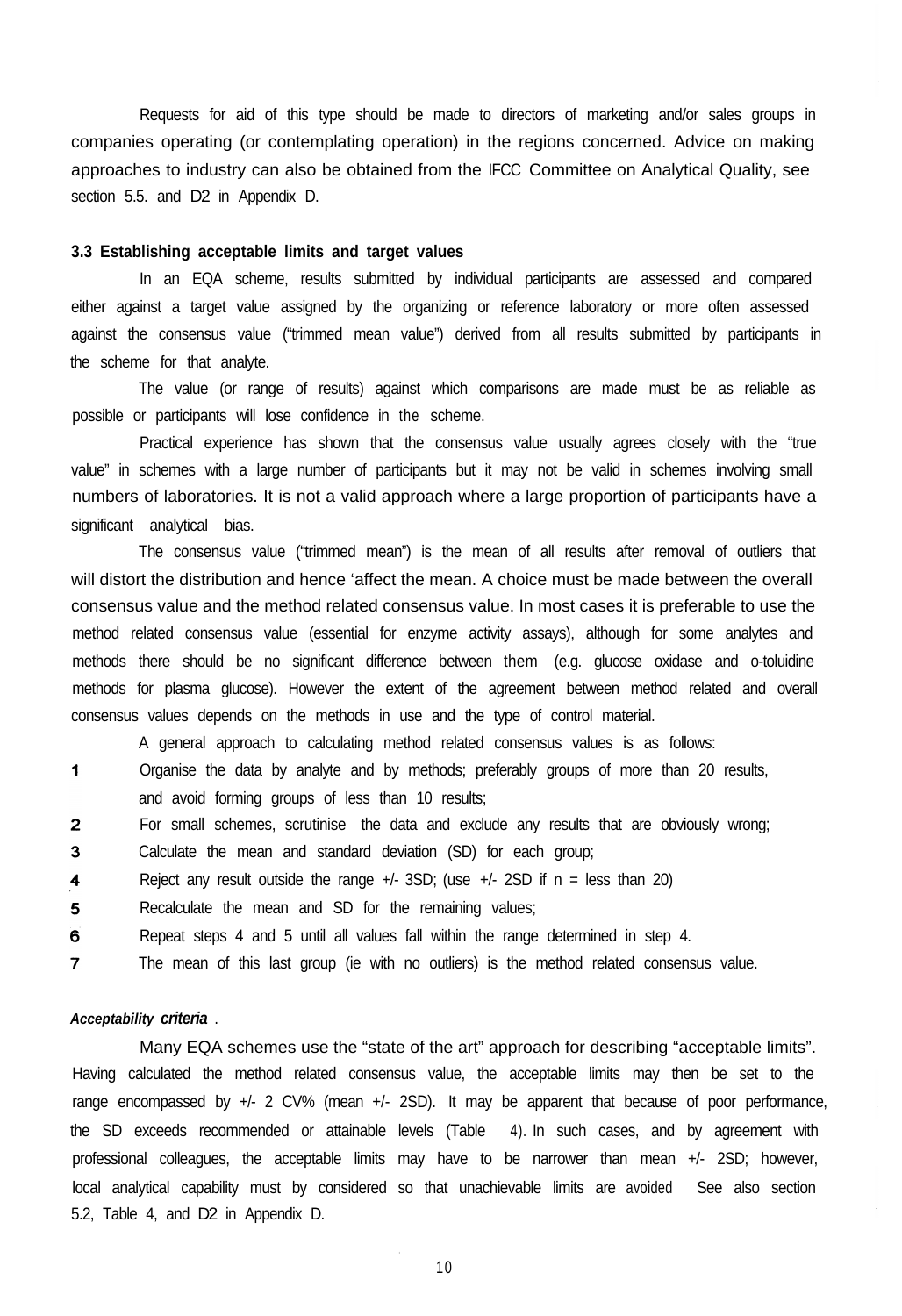#### *Limitations of the consensus approach*

The procedure described will identify and exclude outliers but it will not separate two different populations of data (e.g. from two methods with different means). To identify such problems the data must be displayed as a histogram looking for deviation from a normal distribution, e.g. bimodal distribution which may be the case for data derived from two different methods.

#### *Validating the consensus value*

The consensus value may be validated by analysing the distributed control material by reference methods although this should only be attempted in laboratories with adequate training and experience of such methods. Some reference laboratories in Western Europe or North America may be willing to provide assistance.

The routine methods used by participants in the scheme may also be used but the laboratories assigning the values must be confident of their bias and precision. Recovery studies can be helpful here. An alternative approach is to compare the consensus values obtained for the same control material from different schemes in for example different countries or regions. It may be possible to obtain limited quantities of materials which have been distributed in EQA schemes in Western Europe or North America to assist in scheme validation.

# **4. EVALUATION**

There are numerous styles and formats used for presenting results of EQA schemes. Many of the well established schemes of Western Europe and North America are relatively complex and reports are produced by computer from large data banks. Common to all, however, is a requirement that participants must easily confirm their submitted values and that interpretation of their performance is clear and concise.

Developing schemes are recommended not to attempt incorporation of algorithms that assess overall, or long term performance, unless clear instructions are provided that facilitate understanding by all participants. It is far more important to provide rapid information that clearly illustrates, for each analyte being studied, the deviation of the laboratory's results from the overall consensus mean and from the appropriate method (or instrument) consensus mean. As an alternative to the usual units, the deviation from overall or method mean can be expressed as number of standard deviations or as the percentage of laboratories achieving results within the acceptable interval.

Report(s) produced must communicate the following:

- confirmation of submitted value(s);
- comparison of result(s) with all participants (often depicted by use of histograms);
- comparison of result(s) with relevant method/instrument mean (often depicted by use of histograms);
- clearly illustrate the performance limits established for the scheme;
- recommend that laboratories demonstrating unacceptable performance take corrective action, or seek advice;

provide information on long term performance, or trends, for each analyte when appropriate. Note: This information can be provided in a separate report or periodically.

Some example reports are provided in Appendix C.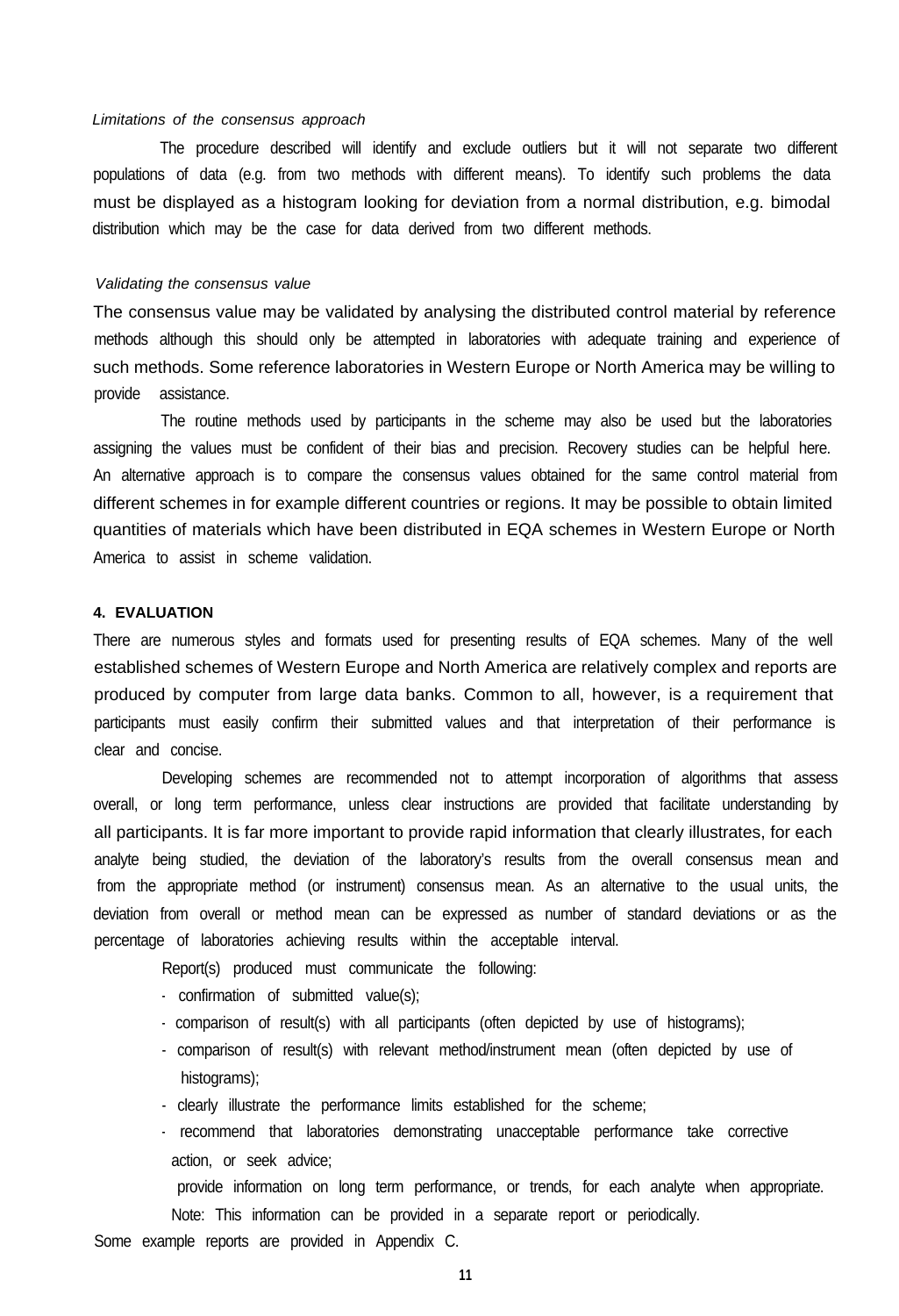#### **5. EDUCATION**

#### **5.1 Introduction**

EQA schemes generate a large amount of data which can be used by scheme organisers to assist in the education of participants and potential participants. Perhaps the most important aspect is that frequently EQA data can be used to convince colleagues about the need to introduce or improve quality assurance including IQC. EQA alone is unlikely to yield improvements in the absence of effective quality assurance and IQC.

In designing the EQA scheme and the associated documentation, consideration must be given to the degree of interaction between organizers and participant. Will the organizer, for example,

- report back statistical data only?
- assist in the interpretation of data?
- advise on changes of calibrators or methods when consistent bias is detected?

An interactive programme is likely to be more effective in improving quality, particularly where there is not a high level of training for laboratory staff. EQA organisers must accept an educational role and this section of the document and the material in the Appendices are designed to assist them in that function.

Some basic educational information can be included with participants' reports - for example, how to compare an individual result with the target value and the "acceptable interval", etc. It may be possible to design some distributions to provide particular educational information; for example, the quality of calibrators has been a problem in many countries and the distribution of a stable calibrator (as a sample) and' an EQA sample together permits an assessment of the reliability of the participants' calibrator for the analyte of interest. Another example is the circulation of photometer controls such as solutions of a dye or a chemical.

A further educational benefit of EQA data is that analytical methods with poor performance can be identified and participants encouraged to use recommended methods, however, the possible contribution of matrix effect to poor performance should not be overlooked.

Workshops can be of great benefit in assisting individuals from participating laboratories, and should include the following:

- the importance of quality assessment;
- methods of quality assessment;
- preparation of calibrators;
- definitions and basic statistics in quality control;
- interpreting IQC and EQA results and resolving problems;
- preparation of QC materials;
- pre- and post-analytical factors that affect the quality of patients' results.

In some countries, the use of video film may be possible, but whatever educational method is used, there must be time for audience participation. Furthermore the course must be appropriate to the audience, to the culture, and to the existing analytical capability. It is' important that institutions and individuals recognize the significance of quality assurance in all aspects of laboratory operation. At the same time it should be emphasized that successful application of quality assurance procedures can be achieved at low cost.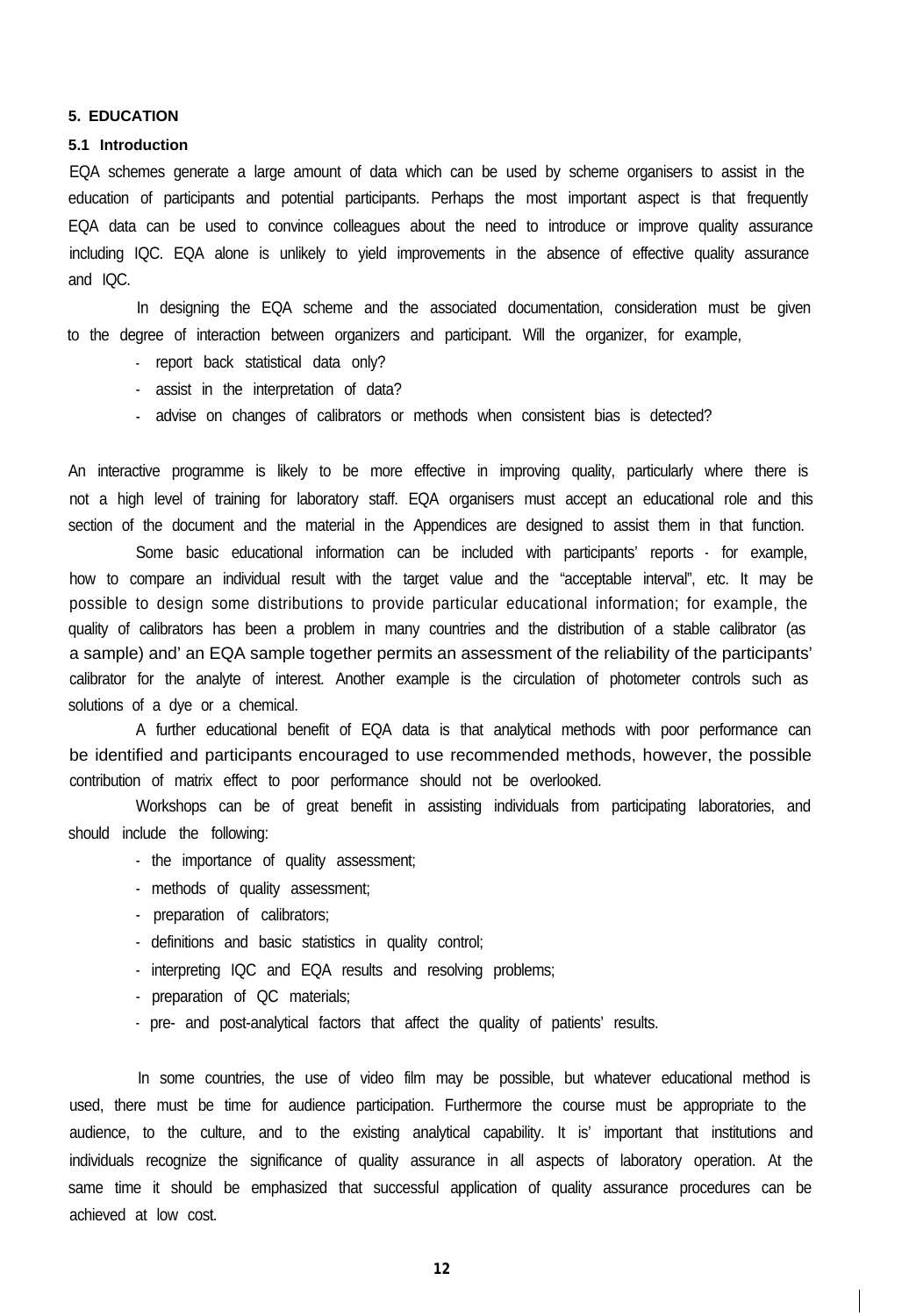#### **5.2 Desirable performance standards**

This document is based on, and recommends, performance standards based on analytical variation. Other systems, based on biological variation or clinical strategies are not recommended during the early stages of an EQA scheme.

Table 4 provides an elementary guide and examples of the performance standards that are observed in EQA schemes in developed and developing countries. It is recommended that the values achieved by established EQA schemes in the developed countries (column 1) be employed as an index of proficiency; **note,** lower values may be achieved.

| Analyte in blood or<br>plasma | (CV%) in<br>Performance<br>Countries<br>Developed | $(CV\%)$<br>Performance<br><b>DEVELOPING</b><br>Countries<br>in |                                           |  |
|-------------------------------|---------------------------------------------------|-----------------------------------------------------------------|-------------------------------------------|--|
|                               |                                                   | Early stage of EQA<br>schemes                                   | Established EQA**<br>schemes (> 10 years) |  |
| Alanine<br>aminotransferase   | 9                                                 | 25-75                                                           | 10                                        |  |
| Alkaline<br>phosphatase       | $\overline{7}$                                    | $25 - 75$                                                       | 10                                        |  |
| Amylase                       | 4                                                 | 25-75                                                           |                                           |  |
| Aspartate<br>aminotransferase | 6                                                 | 25-75                                                           | 10                                        |  |
| Creatinine                    | 5                                                 | 12-20                                                           | 10                                        |  |
| Urea                          | 5                                                 | 15-23                                                           | 8                                         |  |
| Glucose                       | 4                                                 | $8 - 18$                                                        | $\overline{7}$                            |  |
| Total bilirubin               | 8                                                 | 15                                                              | 12                                        |  |
| Calcium                       | 3                                                 | $8 - 15$                                                        | 6                                         |  |
| Potassium                     | 3                                                 | $6 - 8$                                                         | 5                                         |  |
| Sodium                        | 1.5                                               | $\overline{4}$                                                  | $\overline{2}$                            |  |
| Total protein                 | 3                                                 | $4 - 10$                                                        | $\mathbf{5}$                              |  |
| Albumin                       | 5                                                 | $6 - 10$                                                        | 6                                         |  |

Table 4. Examples of performance standards\*

\* Values are dependent on concentration and matrix of control sample, selection of methods included in the calculation, and procedures for eliminating outliers which differ from scheme to scheme.

\*\* Data provided by EQA scheme of the Association of Clinical Biochemists of India.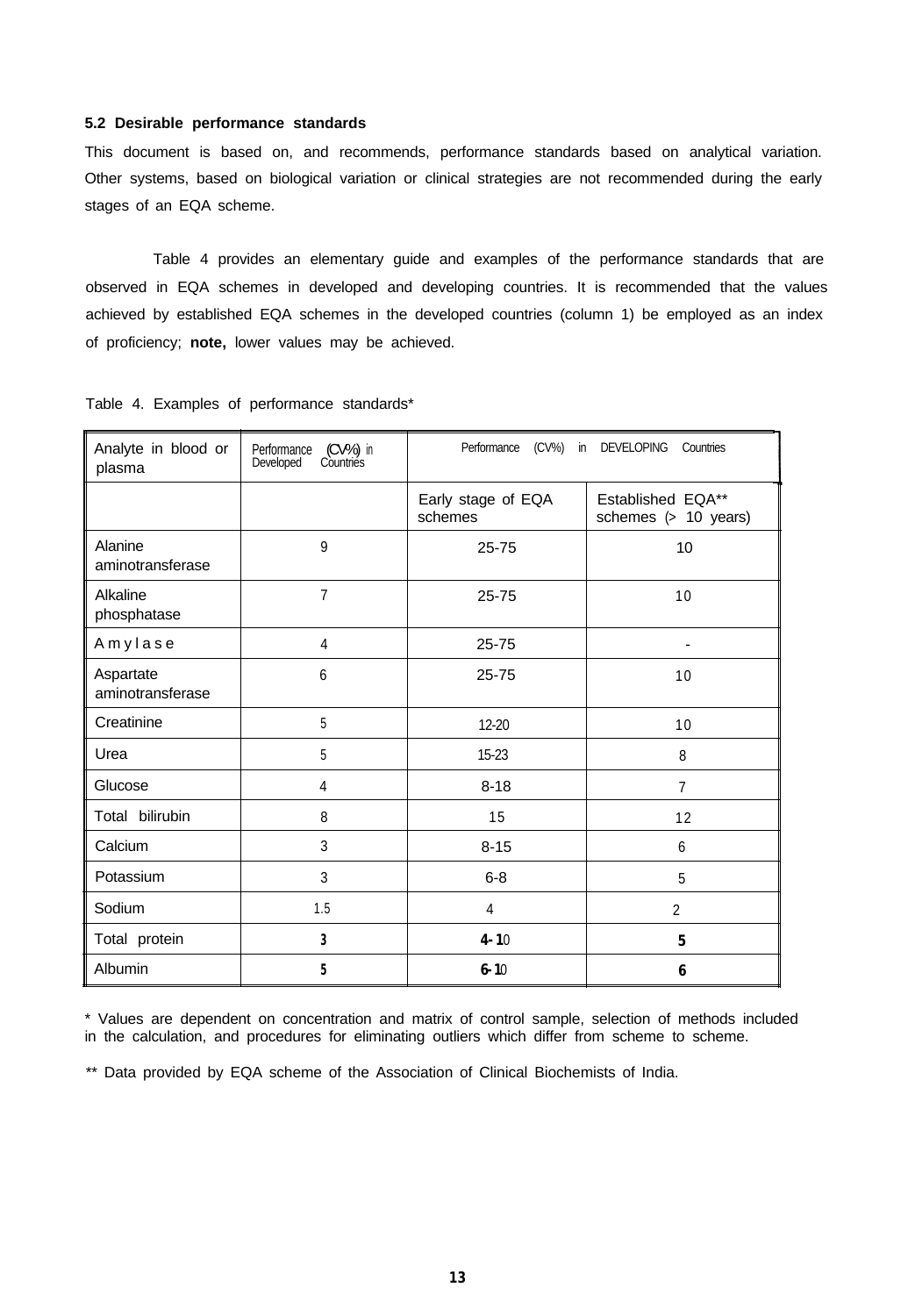### **5.3 Statistical procedures**

Some EQA schemes have never proceeded beyond the planning stage because of the belief that a computer is required to cope with the statistical evaluation of the data. The basic statistics however, are not difficult and even quite large schemes can be managed using a scientific calculator. Similarly, IQC data can be assessed and analysed using a hand held scientific calculator.

The statistical component of an educational programme, should reflect what participants need to know in order to:

- interpret EQA data;
- understand, implement and interpret IQC.

Bias and imprecision must be defined and the statistical methods for assessing them explained. The concept of a "Gaussian" ("normal") distribution and the calculation of mean, standard deviation and coefficient of variation should be described using examples from the participants' daily life experience when appropriate, before moving on to examples from laboratory measurements. The use of calculated indices to assess variation in EQA schemes should be explained.

In describing the assessment of control data it is essential to start from the perspective of "What is acceptable performance?" Too many laboratory workers have wrongly understood that the mean  $\#$ - 2SD always represents acceptable performance, regardless of the extent of the variation. Examples of the definitions and statistical calculations are given in Appendix B.

## **5.4 Trouble Shooting**

Any educational material or training programmes must include practical information on trouble shooting and on the interpretation of EQA (and IQC) data, to enable participants to distinguish poor performance due to imprecision and other factors from that due to bias. A plot showing the results (y) against target values (x) will often be helpful in illustrating problems.

#### **5.5 Help and advice**

Help and advice to scheme organizers may be obtained through a request to the current chairman of the Committee on Analytical Quality under IFCC's Education and Management Division or to the organizers of the appropriate WHO International EQA scheme, who may also be able to advise on training etc. to assist with establishing the scheme; see D2, D3, and D4 in Appendix D.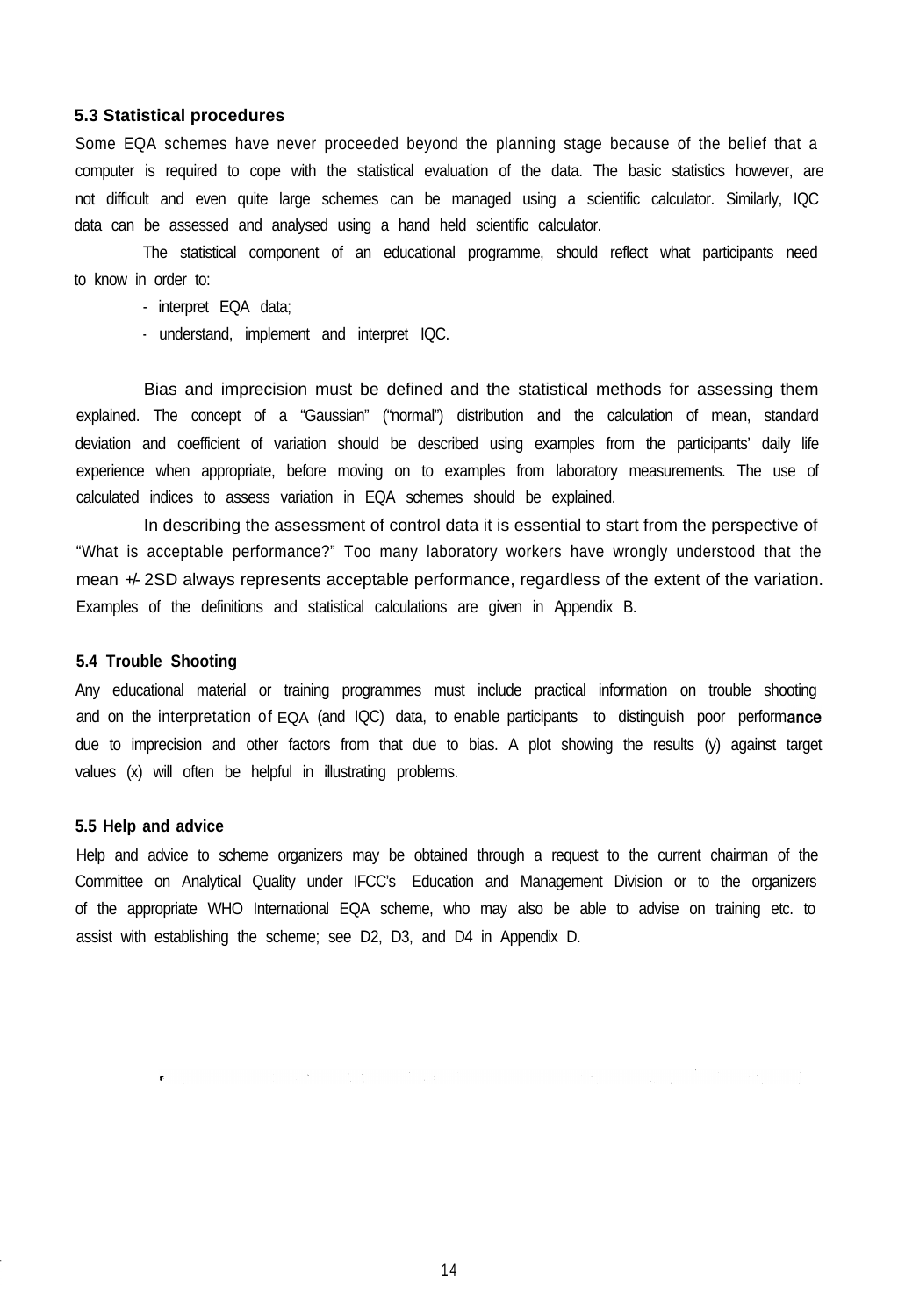#### **ACKNOWLEDGEMENTS**

Colleagues throughout the world who commented on or aided in the translation of the draft version of the manuscript are thanked for their extremely valuable input, especially Dr. A. Baadenhuijsen (The Netherlands), Dr. D. Bullock (United Kingdom), Dr. M-M Galteau (France), Prof. Zou Guangmei (China), Dr. Daniel Mazziotta (Argentina), Dr. MM El Nageh (WHO EMRO), Dr. F. Sardi Satyawirawan & Dr. Erwin Silman (Indonesia). Thanks are due to WHO for permission to reprint the document presented in Appendix F. The authors are indebted to secretary Marianne Jensen for excellent assistance.

**NOTE:** This document utilizes conventional definitions, nomenclature, and style. The readers, however, are encouraged to study recommendations issued from ISO, IFCC and IUPAC where definitions and nomenclature of a more systematic nature are found; see D2, and D5 in Appendix D.

#### **REFERENCES**

- **<sup>1</sup> .** de Cediel N, Deom A, Hill PG, Sarkar AK. Methods recommended for essential clinical chemical and haematological tests for intermediate hospitals laboratories. WHO LAB/86. 3. World Health Organization Geneva, 1986 (127 pp).
- 2 . Kenny AP, Eaton RH. Practical guidelines for the preparation of quality control sera for use in clinical chemistry. WHO LAB/81.4, World Health Organization, Geneva, 1981 (33 pp).
- 3 . WHO. El-Nageh MM, Heuck CC, Appel W, Vandepitte J, Engbaek K, Gibbs WN. WHO Regional Publication, Eastern Mediterranean Series 2. Basics of Quality Assurance for intermediate and peripheral laboratories. WHO EMRO, Alexandria, 1992 (208 pp).
- $4<sub>1</sub>$ Sharma KB, Agarvval DS, Arya SC, Bullock DG, Lewis SM et al. Practice of Quality Assurance in Laboratory Medicine in Developing Countries, *In:* Health Laboratory Service in support of Primary Health Care in Developing Countries. WHO Regional Publication, SEARO, No. 24, 1994.
- 5 . lSO/REMCO N263. The international harmonized protocol for proficiency testing of (chemical) analytical laboratories. Geneva 1992. See also Pure & Appl Chem 1993; 65 no 9: 2123-44.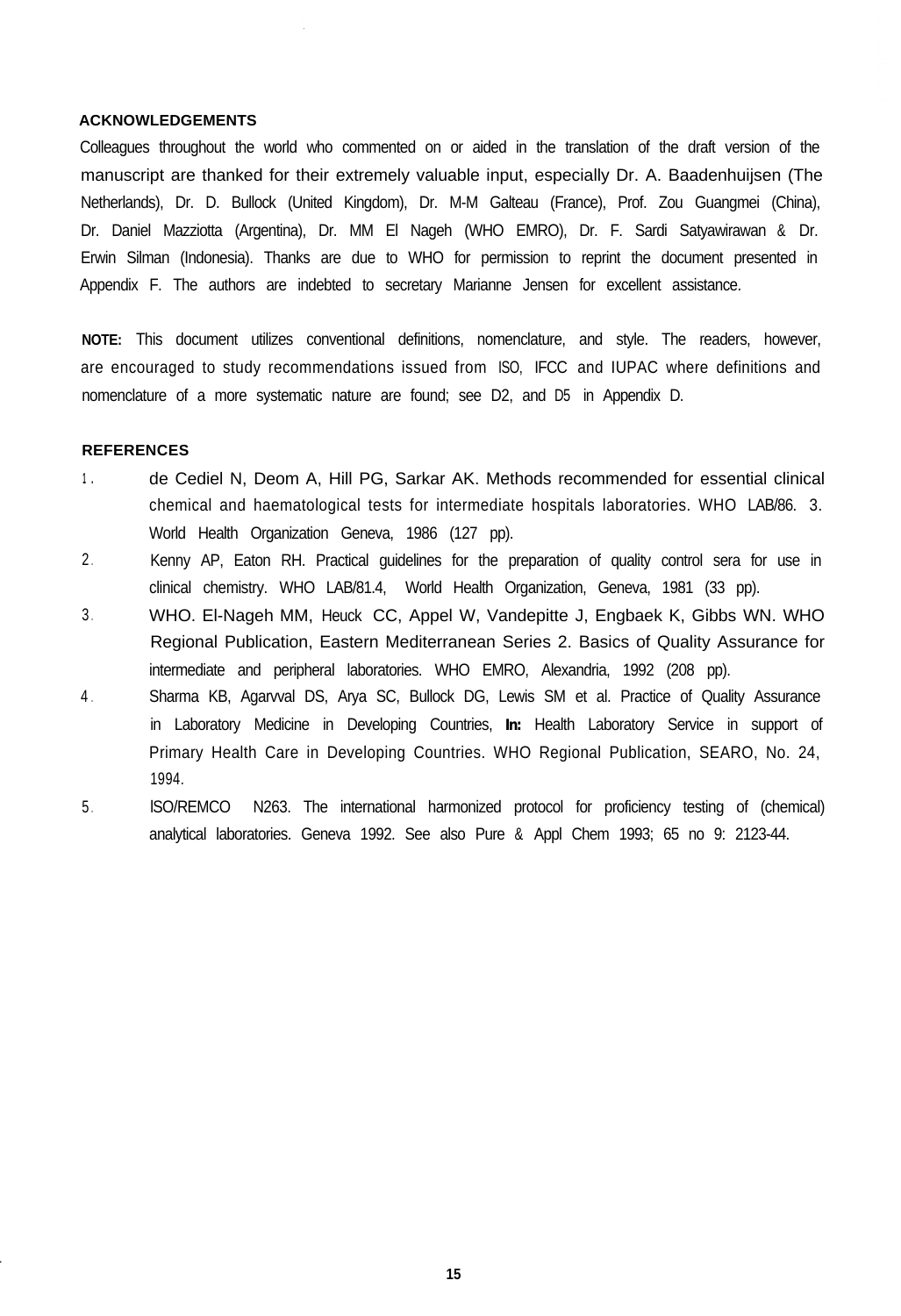# **APPENDIX A. HANDLING OF EQA SAMPLES IN THE PARTICIPATING LABORATORY AND SUBMISSION OF RESULTS**

Al. HANDLING OF EQA SAMPLES. INSTRUCTION FOR LYOPHILIZED CONTROL SERUM.

The unopened vials of lyophilized control serum should be stored in a refrigerator. For long term storage -20 °C is advantageous. The following instructions illustrate the type of procedures and precautions necessary for reconstituting and storing control serum:

- ensure that the lyophilized material (the "cake") is at the bottom of the vial;
- remove the metal seal;
- release the vacuum in the vial by slowly removing the stopper so that the lyophilized material is not blown out when the vial is opened;
- add 20,0 ml (or 10,0 ml or 5,00 ml or 1,OO ml as appropriate) distilled water at room temperature with a certified bulb pipette\*;
- cap the vial and keep in the dark at room temperature for 15 min.;
- mix carefully by inverting the vial 20 times;
- ensure visually that all the lyophilized material is dissolved;
- store in a refrigerator in the dark.

Note: The accuracy of the volume of water added should be checked by weight.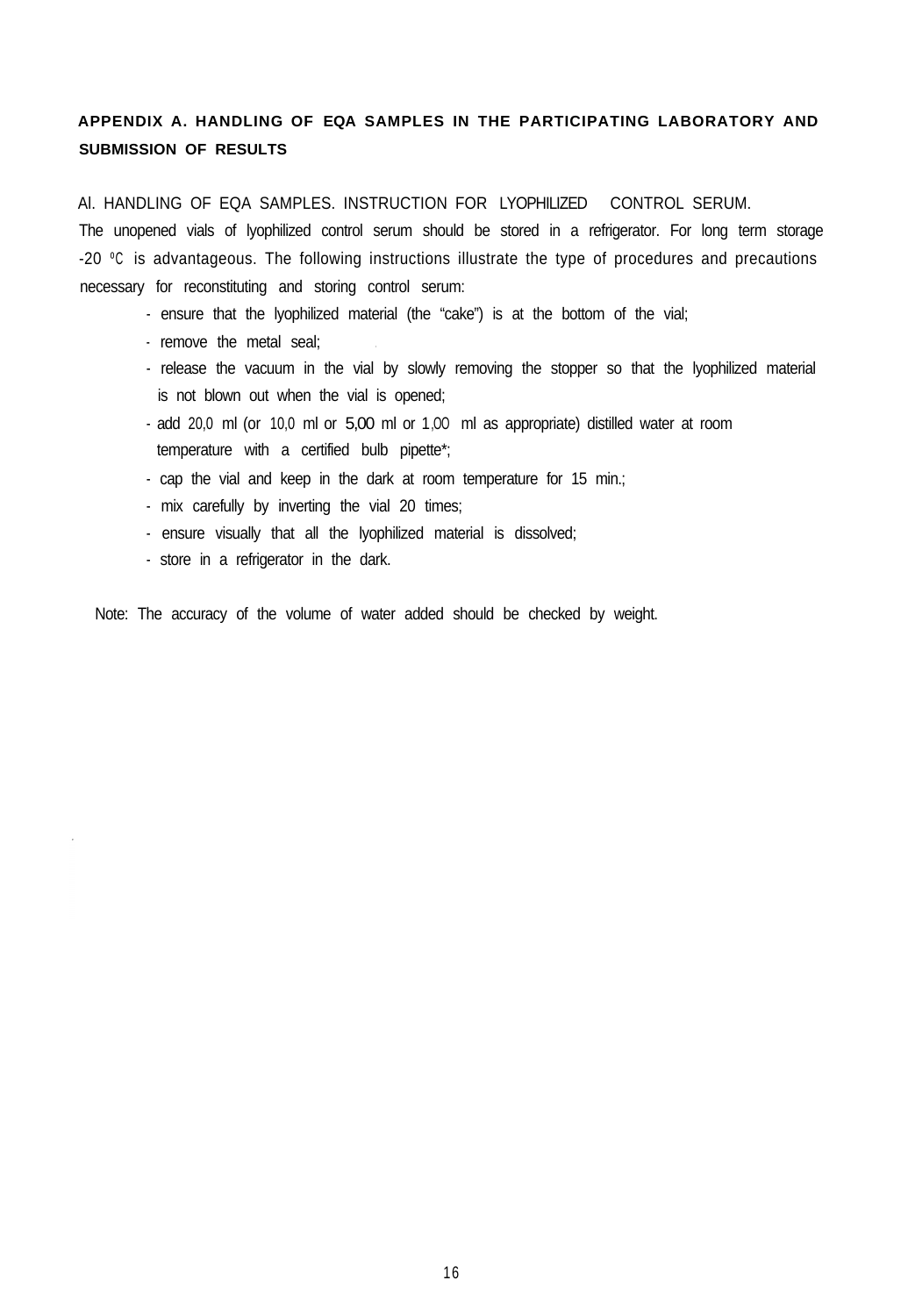# A2. OUTLINE OF A RECORDING FORM FOR SUBMISSION OF ANALYTICAL DATA.

An example, partly filled in

| XXXXYYYY EXTERNAL QUALITY ASSESSMENT SCHEME                                                                                                                                                       |                              |                                        |                           |                                                        |              |  |
|---------------------------------------------------------------------------------------------------------------------------------------------------------------------------------------------------|------------------------------|----------------------------------------|---------------------------|--------------------------------------------------------|--------------|--|
| Laboratory number                                                                                                                                                                                 | 0358                         | Date Analyzed:<br>$\prime$<br>$\prime$ |                           | Date of Receipt of specimen:<br>$\sqrt{ }$<br>$\prime$ |              |  |
|                                                                                                                                                                                                   |                              |                                        |                           |                                                        |              |  |
| ANALYTE                                                                                                                                                                                           | <b>METHOD</b><br><b>CODE</b> | <b>CORRECT</b><br>Y/N                  | <b>NEW METHOD</b><br>CODE | <b>RESULT</b>                                          | <b>UNITS</b> |  |
| SODIUM                                                                                                                                                                                            | 4                            |                                        |                           |                                                        | mmol/L       |  |
| <b>POTASSIUM</b>                                                                                                                                                                                  | 17                           |                                        |                           |                                                        | mmol/L       |  |
| <b>CHLORIDE</b>                                                                                                                                                                                   | 22                           |                                        |                           |                                                        | mmol/L       |  |
| <b>UREA</b>                                                                                                                                                                                       | 32                           |                                        |                           |                                                        | mmol/L       |  |
| <b>GLUCOSE</b>                                                                                                                                                                                    | 9                            |                                        |                           | $\bullet$                                              | mmol/L       |  |
|                                                                                                                                                                                                   |                              |                                        |                           |                                                        |              |  |
|                                                                                                                                                                                                   |                              |                                        |                           |                                                        |              |  |
| Room Temp<br>$\checkmark$<br>Storage requirements:<br>4°C                                                                                                                                         |                              |                                        |                           |                                                        |              |  |
| Note: it is imperative that instructions for specimen treatment and analysis are followed<br>correctly - SEE INSTRUCTIONS FOR EQA SCHEME PARTICIPANTS                                             |                              |                                        |                           |                                                        |              |  |
| Deadline: Return the results to the below EQA scheme organizer before:<br>$\prime$<br><b>ENQUIRIES REGARDING THE SCHEME SHOULD BE SENT TO:</b><br>Dr. XXXXMMMM<br>P.O.Box 234<br>SMITHVILLE, etc. |                              |                                        |                           |                                                        |              |  |
| Keep a copy in the laboratory. Filled in by:                                                                                                                                                      |                              |                                        |                           |                                                        |              |  |
| Reserved for the EQA scheme organizer<br>Date of receipt of this recording form:<br>Date Stamp                                                                                                    |                              |                                        |                           |                                                        |              |  |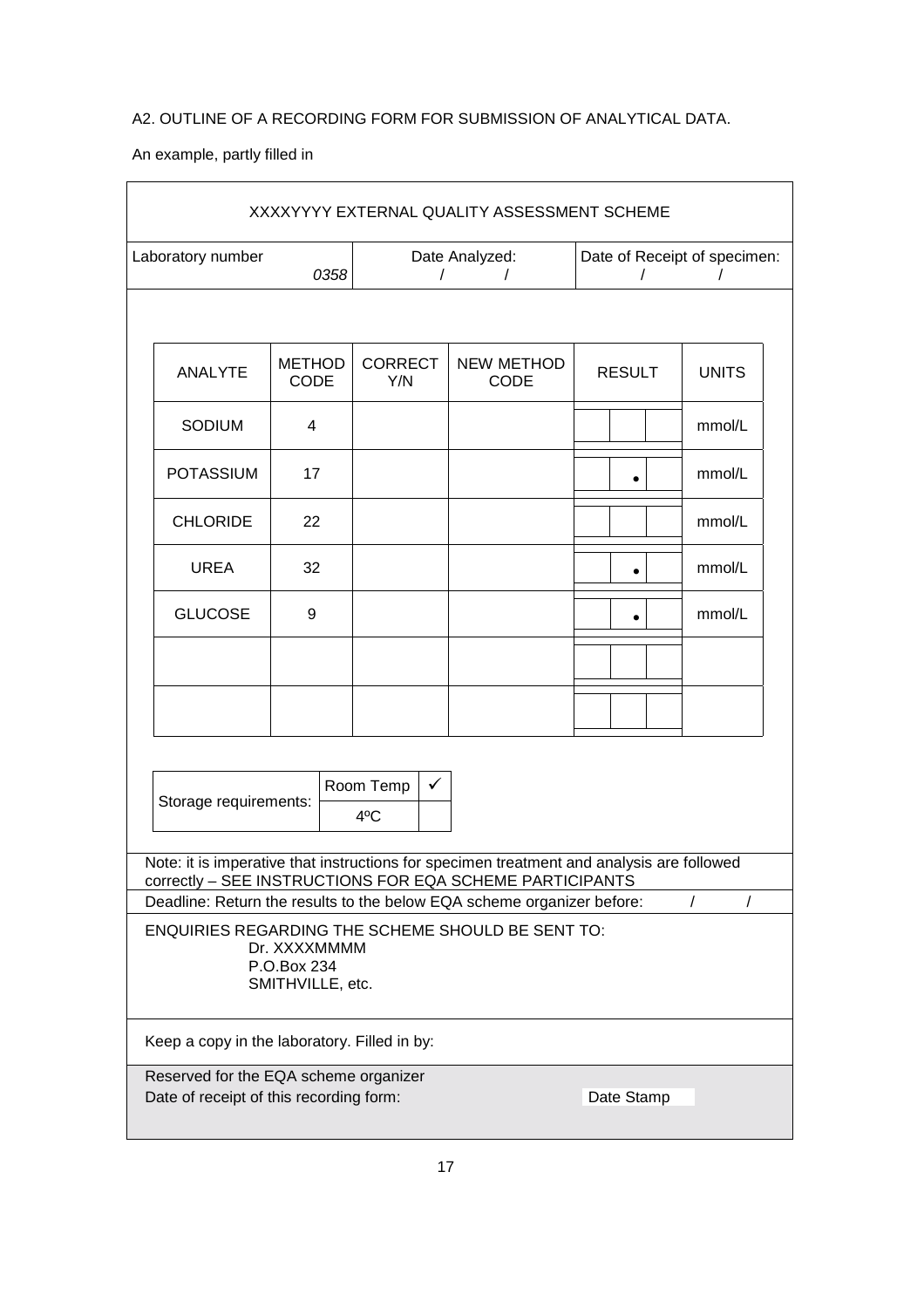#### **APPENDIX B. STATISTICAL METHODS FOR ASSESSING DATA**

# *B1 Basic statistical calculation in quality control*

All laboratory measurements show some variation or "error". The greater the variation, then the wider will be the spread of results around the average value. The statistical calculations that are used enable the variation to be described and thus compared with other sets of results.

There are three basic statistical terms which are used to describe the measurement variations encountered in quality control. These are:

- The average or mean value  $(\bar{x})$  this is the sum of the individual results in a series of measurements divided by the number of results. The mean is thus the best estimate representing that series of results. It is expressed in the same units as the individual measurements. A reference method may provide an estimate of the "trueness", often named the conventional true value. The difference between this and the obtained mean value ( $\overline{x}$ ) is called the bias;

- the standard deviation (SD): any series of measurements will be spread around the mean value. The standard deviation describes the spread or distribution of results around the mean value. Like the mean, SD is described in the same units as the individual measurements - coefficient of variation (CV): this is the SD expressed as a percentage of the mean so that the spread of different series of results can be compared even though the mean values may be very different.

These three statistical terms are used to describe and compare the imprecision and bias of analytical methods within a laboratory when methods are being assessed, for routine within-laboratory quatity control and for comparing performance between groups of laboratories in EQA schemes.

### *Calculation of the mean***,** *SD and CV*

The example here is for a series of 15 albumin measurements made on the same sample:

- list the individual results (column  $x_i$  in Table B1)
- to calculate the mean: add up all results in column  $x_i$  to obtain the sum of  $x_i$ ,  $(\Sigma x_i)$ ; divide this value by the number of results (15) mean  $(\bar{x})$  516 = 34.4 g/L 15
- for each result, calculate  $(x_i \overline{x})$  and enter in the column marked  $(x_i \overline{x})$ ;
- calculate the square of  $(x_i \bar{x})$  ie,  $(x_i \bar{x})^2$
- divide the sum of  $(x_i \bar{x})^2$  for all results by the number of results less one (n 1), which is 14, thus: 29.6 *= 2.1; 14*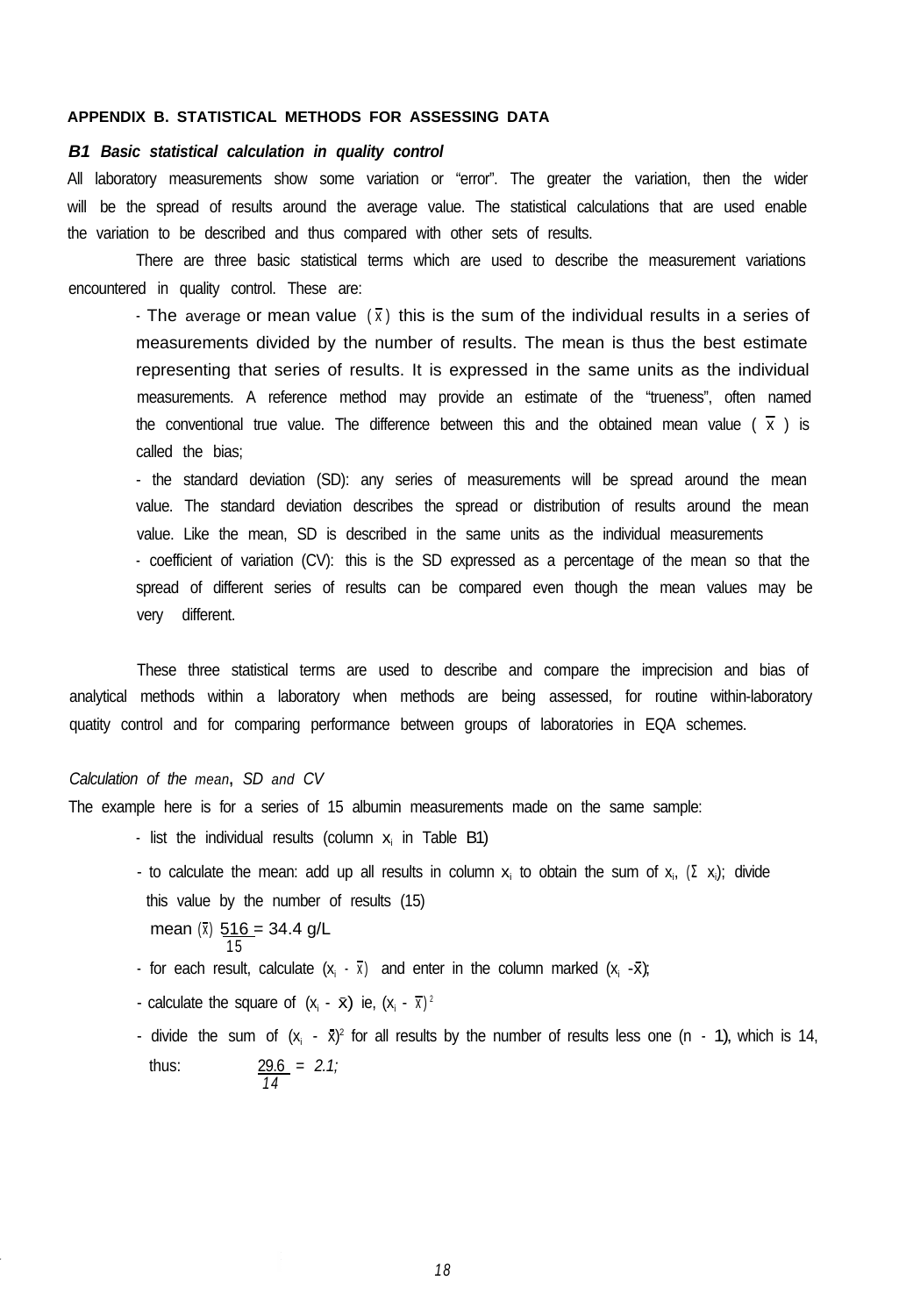- SD is the square root of 2.1, which is 1.45 g/L; 2.1 =1.45 g/L
- CV is SD multiplied by 100, and divided by the mean,

Thus: CV =  $\frac{1.45x100}{34.4}$  = 4.2%

Note: x is used here for multiplication

|                | $\mathsf{X}_\mathsf{i}$       | $(x_i -\overline{x})$ | $(x_i - x)^2$                  |
|----------------|-------------------------------|-----------------------|--------------------------------|
| 1              | 33                            | $-1.4$                | 1.96                           |
| $\overline{2}$ | 35                            | $+0.6$                | 0.36                           |
| 3              | 32                            | $-2.4$                | 5.76                           |
| 4              | 36                            | $+1.6$                | ٠<br>2.56                      |
| 5              | 35                            | $+0.6$                | 0.36                           |
| 6              | 34                            | $-0.4$                | 0.16                           |
| $\overline{7}$ | 33                            | $-1.4$                | 1.96                           |
| 8              | 35                            | $+0.6$                | 0.36                           |
| 9              | 36                            | $-1.6$                | 2.56                           |
| 10             | 35                            | $+0.6$                | 0.36                           |
| 11             | 34                            | $-0.4$                | 0.16                           |
| 12             | 35                            | $+0.6$                | 0.36                           |
| 13             | 32                            | $-2.4$                | 5.76                           |
| 14             | 34                            | $-0.4$                | 0.16                           |
| 15             | 37                            | $+2.6$                | 6.76                           |
| Sum            | $\Sigma$ x <sub>i</sub> = 516 |                       | $\Sigma(x_i - \bar{x}) = 29.6$ |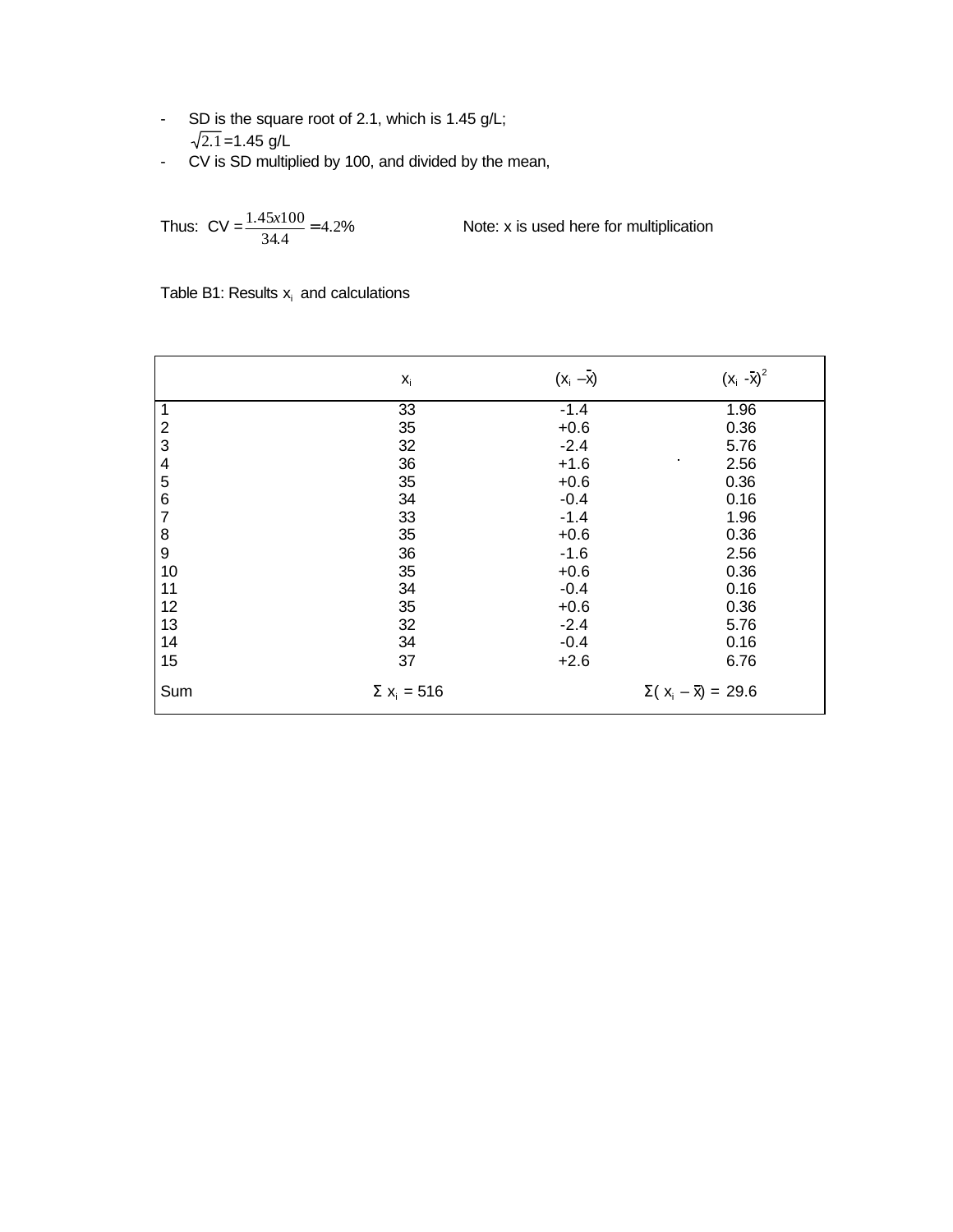# *B2. Systems for evaluating EQA scheme data*

#### Control-rule system

The simplest systems for evaluating EQA-schemes are based on pass/fail rules similar to those employed in internal quality control. They require definition of performance standards, and for each type of control sample, a target value and acceptable limits. The set of control rules should be optimized in such a way that the probability of error detection is high and the frequency of false alarm is low. The type of control rule which is applied should indicate the type of error. This is particularly true when more than one result is validated. Repeated application of an EQA -scheme may assist the laboratory in improving its proficiency, and may also provide opportunity for education. Each time an alert is operated, the laboratory should consider what steps it should take to improve its analytical quality.

Theoretically, the control rule system is easy to understand and should fit well with usual analytical work in the laboratory. However, to date there has been little application of sophisticated sets of control rules.

When using the control rule system, some information about uncertainty may be lost, but the EQA-scheme data collected in a laboratory over a long period will allow for independent calculation of estimates of bias and random error, so long as the target values are traceable to a reference method and a reference material. Only relative bias can be detected if there is a lack of traceability.

#### Scoring systems

The basic concept of most scoring systems is the expression of an individual EQA result as the deviation (d) from the target value, divided by the standard deviation (s). This is termed the z-score

Formula A 
$$
z = \frac{d}{s}
$$

Often the standard deviation (s) used for this purpose is provided by the EQA-scheme. In this case it reflects a "between laboratory" deviation. Typically, the score is -2 to +2 when based on 95 % of all results (i.e.  $\neq$  2 SD) or -3 to +3 when based on 99,9 % of all results.

Other ways of establishing the standard deviation (s) can also be relevant. One method frequently used is to select a value for "s" that is constant for a given analyte. This permits convenient assessment and comparison of all participants; the use of this method in the WHO International EQA scheme is described below.

In surveys using multiple samples (n), the outcome of the survey can be assessed by determination of the average of the z-scores.

Formula B [Σ(z)]/n

Note that in Formula B all z-scores should be treated as positive. Ideally the value of s should be derived from clinical requirements or analytical goals but a constant based on the state of the art can be useful.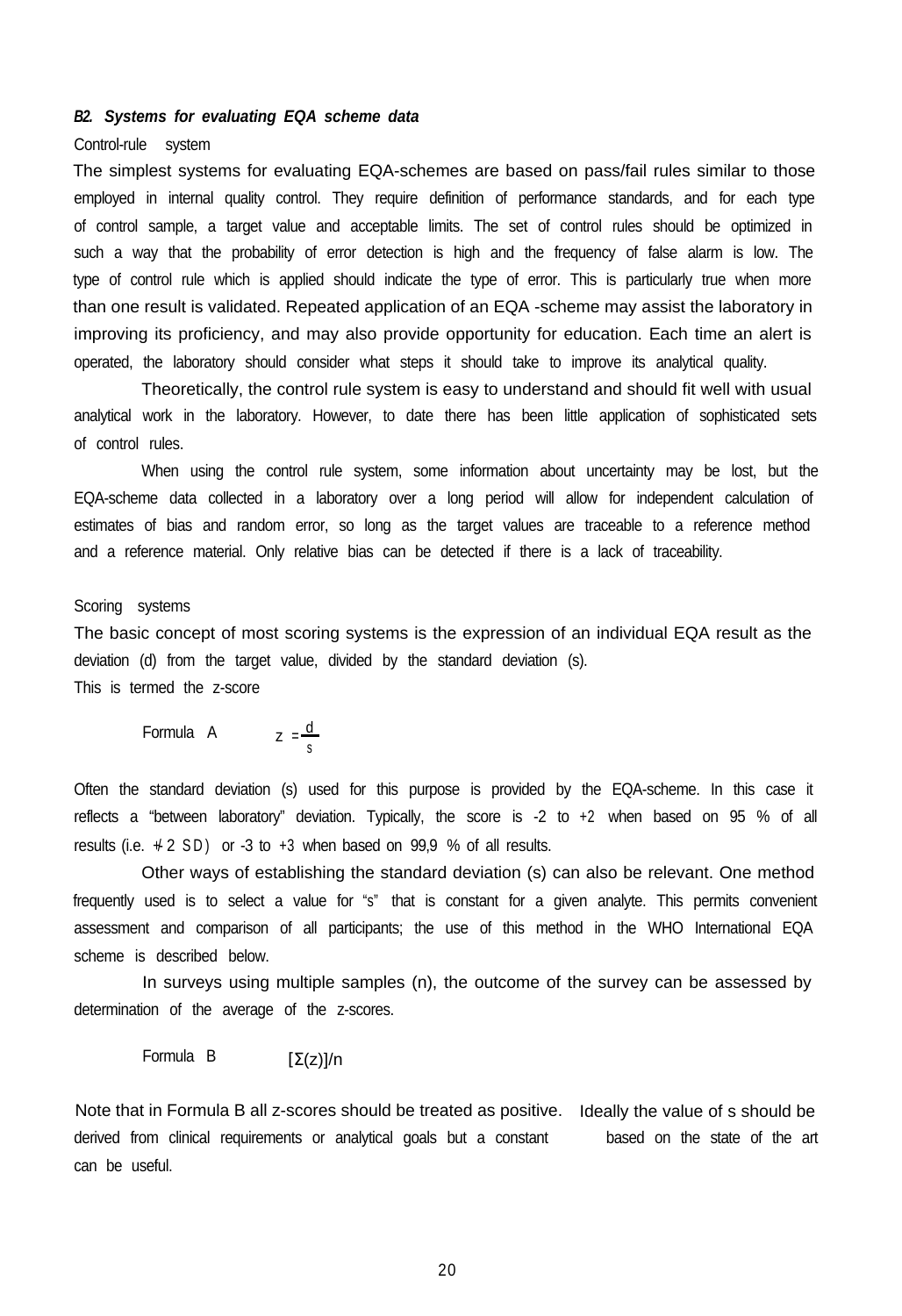Alternatively, the scores may be combined as variances. However, the outcome will be dependent on the number of observation.

Formula C

 $\int \frac{\sum (z^2)}{n-1}$ 

Combination of scores with time for multiple surveys or even for multiple analytes is possible. These types of calculations are included in the ISO/IUPAC/AOAC guide on EQA schemes (5). The guide acknowledges the utility of combined scores but warns of the potential for misinterpretation or abuse by inexperienced users.

An example of a scoring system which has been applied widely, including WHO's International EQAS, is Variance Index. Here the z score uses a constant s term, based on an assumption of a constant CV (derived from state of the art) across the concentration range assessed. The score is multiplied by 100 to yield a Bias Index Score (BIS) as a scaled deviation from the target which is limited to  $+400$  by truncation of extreme deviations.

Cumulation over time (typically 6 months or 10 scores) of the BIS and Variance Index Scores (VIS; the absolute value of BIS, ignoring its sign) yields three performance indicators for each analyte:

| Accuracy (total error)            | <b>MRVIS Mean Running VIS</b>             |
|-----------------------------------|-------------------------------------------|
| Trueness (bias)                   | <b>MRBIS Mean Running BIS</b>             |
| Consistency of bias (variability) | Standard Deviation of BIS<br><b>SDBIS</b> |

Contributions to variability come from several factors (eg, concentration-dependent bias; time-related changes in bias, specimen-dependent (matrix) effects) in addition to imprecision.

The use of an s term derived from the state of the art also permits cumulation across analytes yielding an Overall Mean Running VIS (OMRVIS) based on all the laboratory's results over (typically) the previous 6 distributions. This may be used as a practically useful indicator of the laboratory's general standard of performance and of changes with time.

Scoring systems such as this have been extremely useful in many national and international schemes and are not demanding to apply. However, it is essential to note that:

- it is possible for a satisfactory OMRVIS to conceal unsatisfactory performance for one or more individual analytes, and assessment should not be limited to an overall score.
- a full assessment for an analyte showing performance difficulties must include examination of the relationship between individual resuls and target values (preferably graphically), not just appraisal of MRBIS and SDBIS. Non-analytical (eg, transcription or transposition) errors and failure to return results should be assessed separately from analytical performance.

**2 1**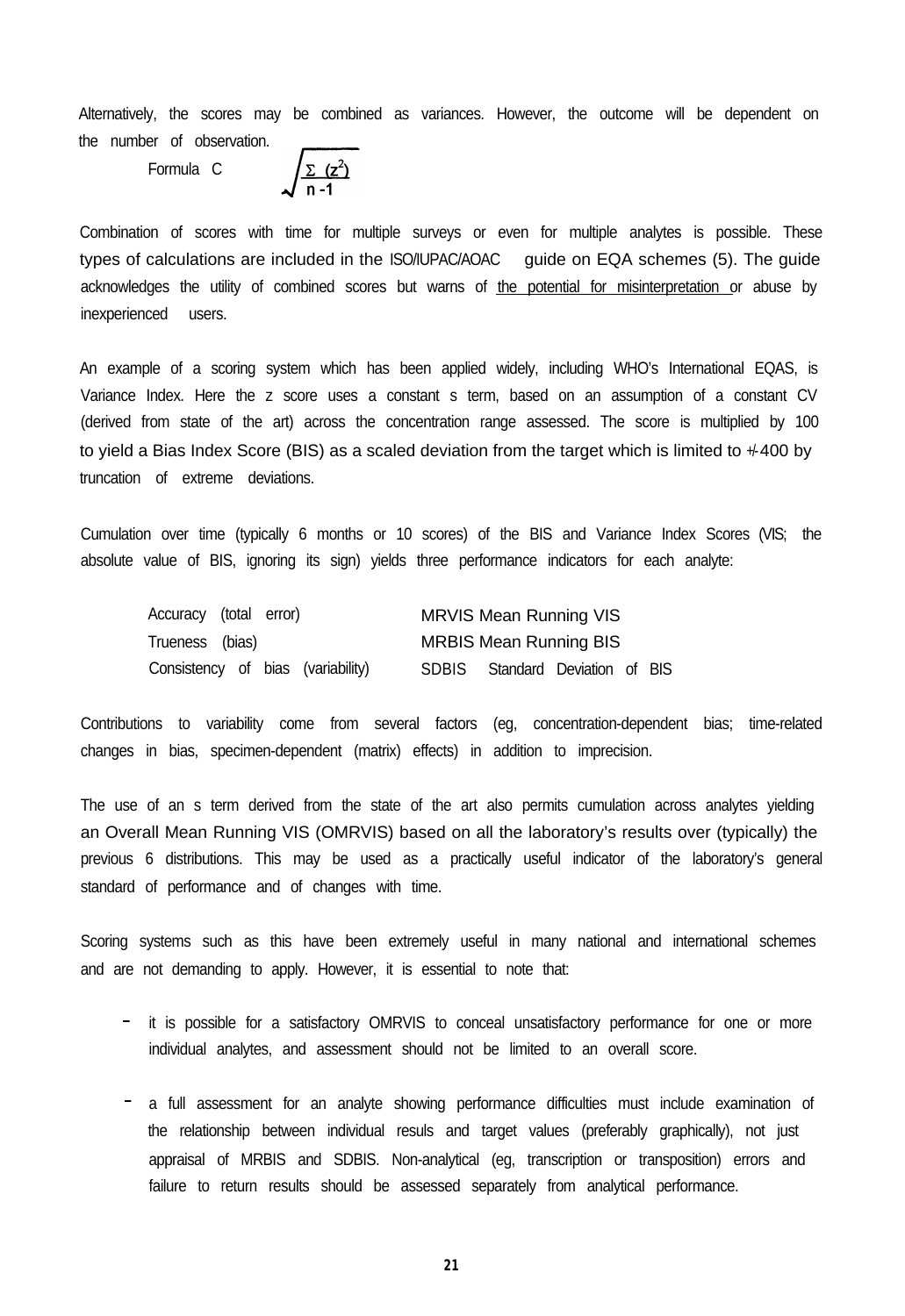# **APPENDIX** *C. METHODS FOR REPORTING TO THE PARTICIPANTS.*

The style and complexity of the report to participants will depend upon the facilities available to the organizers, particularly the accessibility of computer programmes for data handling and graphics. However, valid data interpretation is possible using a handheld calculator able to compute mean and standard deviation.

The minimum data reported to participants must include: the number of laboratories in the method group, the mean value (or target value) and SD of the submitted results, the results submitted by the participant, the acceptable limits, and possibly some type of score. Each laboratory can thus compare their result with the mean (or other target value) and distribution of all results obtained using that method. Comments on the results should be given when they are outside the acceptable limits; the first comment could be: "check the value"; when there are frequent deviations the comments could be "analytical problems, contact the EQAS organizer".

The use of a computer allows histograms to be produced which. assist in the comparison of an individual result with all results submitted.

Examples of report formats are shown in C1, C2, C3, C4 and C5.

# **C 1.** *AN EXAMPLE OF A REPORT WHICH MAY BE PREPARED WITH A HANDHELD CALCULATOR AND A TYPEWRITER.*

| ANALYTE             | <b>METHOD</b><br><b>USED</b>                                            | $\mathsf{n}$                | <b>MEAN</b>                          | SD                                   | <b>YOUR</b><br><b>RESULT</b> | <b>ACCEPTABLE</b><br><b>LIMITS</b> | <b>SCORE</b> |
|---------------------|-------------------------------------------------------------------------|-----------------------------|--------------------------------------|--------------------------------------|------------------------------|------------------------------------|--------------|
| Glucose<br>(mmol/L) | All<br>GOD-POD<br>o-toluidine<br>Folin & Wu<br>Other                    | 303<br>221<br>49<br>32      | 8.4<br>8.2<br>9.1<br>8.4<br>9.5      | 1.2<br>0.9<br>1.0<br>1.1             | 9.4                          | 10.9<br>7.3                        | 33           |
| Urea<br>(mmol/L)    | All<br>DAM-TSC<br>Urease-<br><b>Berthelot</b><br>Urease-<br><b>GLDH</b> | 284<br>140<br>112<br>32     | 20.0<br>18.3<br>18.1                 | 3.2<br>3.0<br>2.9<br>2.9             | 23.2                         | $16.1 - 20.5$                      | 446          |
| Calcium<br>(mmol/L) | All<br>CPC-AMP<br>CPC-DEA<br>EDTA-<br>titration<br>Other                | 208<br>35<br>49<br>121<br>3 | 2.47<br>2.42<br>2.39<br>2.52<br>2.70 | 0.25<br>0.15<br>0.16<br>0.20<br>0.35 | 2.44                         | $2.27 - 2.77$                      | $-63$        |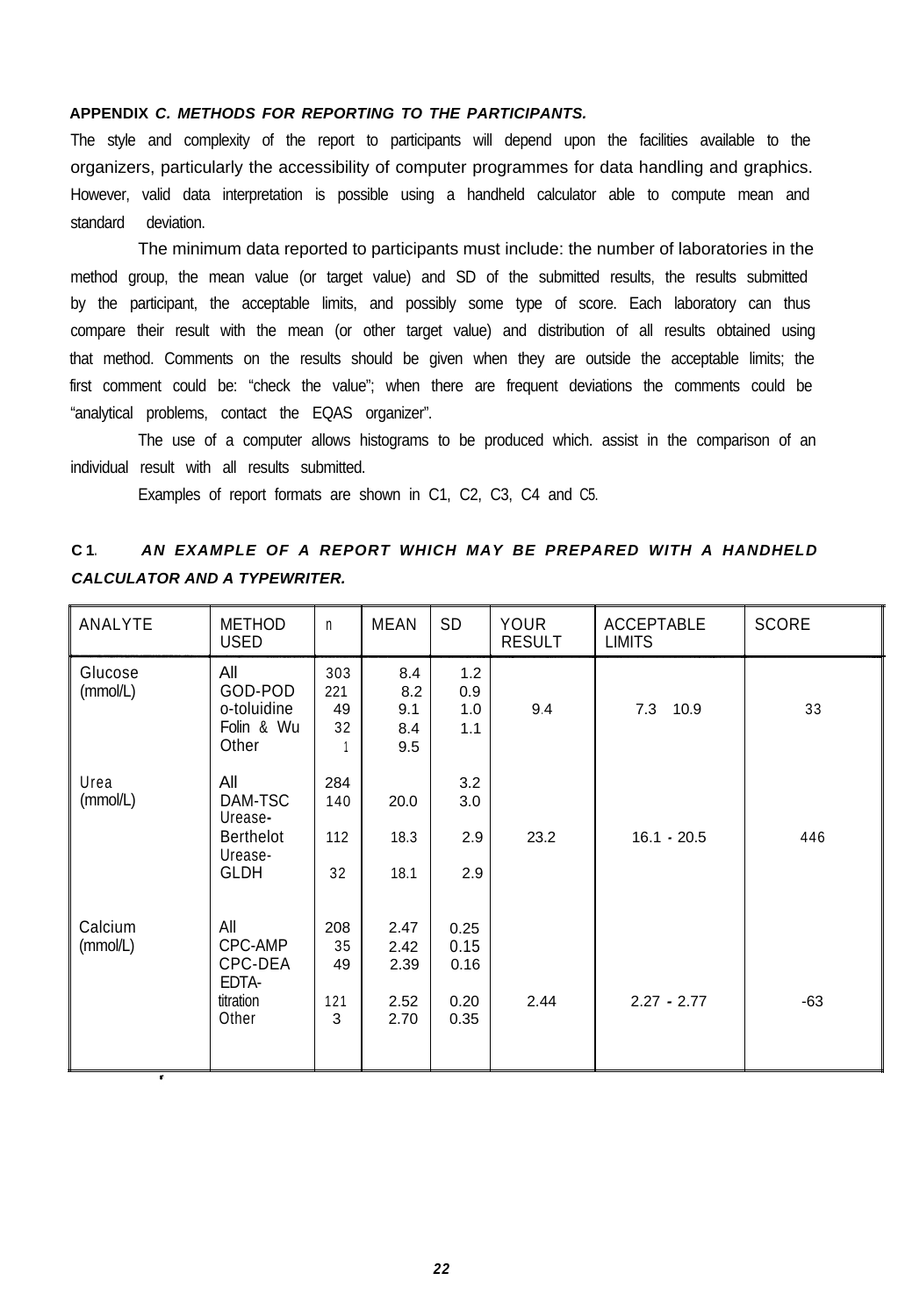C2 *AN EXAMPLE OF REPORT FOR COMPARISON OF RESULTS FROM THE INDIVIDUAL LABORATORY WITH THAT OF ALL LABORATORIES.*

| THERE'S I I LINGTHAN QUALITY TRODUCTION DURING |      |                |          |  |  |
|------------------------------------------------|------|----------------|----------|--|--|
| Report for laboratory                          | 0233 | Reporting date | 12/02/96 |  |  |
|                                                |      |                |          |  |  |

**XXXXYYYY External Quality Assessment Scheme**

**Analyte: Sodium Your Value: 143 mmol/L**

| <b>Overall mean</b> | $N^{\rm o}$ | Std. Dev. | Your SD Diff. |
|---------------------|-------------|-----------|---------------|
| 44.7                | 245         |           | $-0.57$       |
| <b>Method mean</b>  | $N^{\rm o}$ | Std. Dev. | Your SD Diff. |
|                     |             |           |               |



138 140 142 144 146 148 150 Sodium - overall distribution



Sodium - method distribution

**Analyte: Potassium Your Value: 4.3 mmol/L**

| <b>Overall mean</b> | $N^{\rm o}$ | Std. Dev. | Your SD Diff. |
|---------------------|-------------|-----------|---------------|
| 4.43                | 241         | 0.75      | $-0.17$       |
| <b>Method mean</b>  | $N^{\rm o}$ | Std. Dev. | Your SD Diff. |
|                     |             |           | -0.03         |





Potassium - method distribution

**\_\_\_\_\_\_\_\_\_\_\_\_\_\_\_\_\_\_\_\_\_\_\_\_\_\_\_\_\_\_\_\_\_\_\_\_\_\_\_\_\_\_\_\_\_\_\_\_\_\_\_\_\_\_\_\_\_\_\_\_\_\_\_\_\_\_ Histogram: Your value is indicated by an arrow.**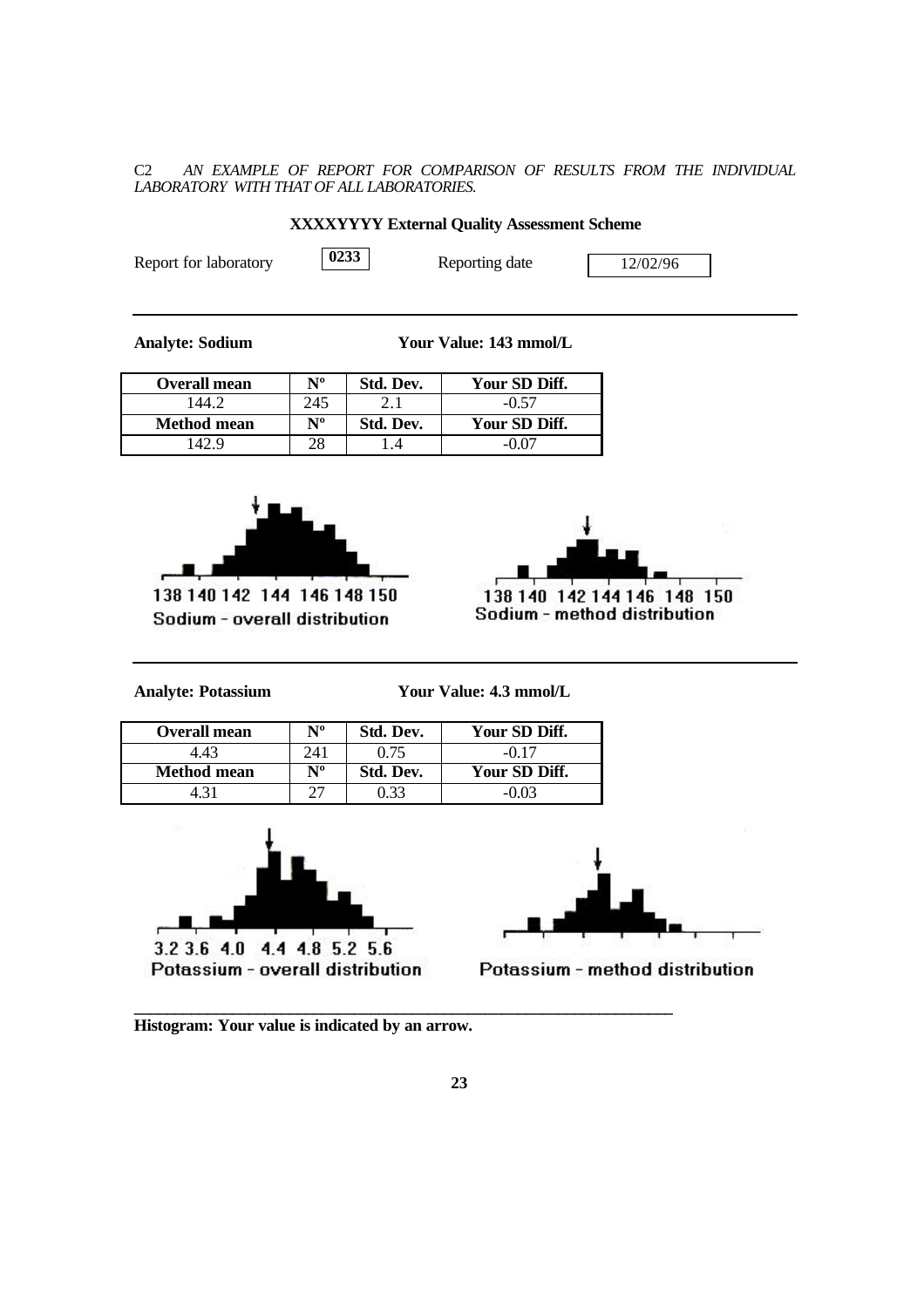C3. *AN EXAMPLE FOR COMPARISON OF RESULTS FROM THE INDIVIDUAL LABORATORY WITH THAT OF ALL LABORATORIES, THE REFERENCE METHOD VALUE AND THE ACCEPTABLE INTERVAL*.



**VVVVYYYY External Quality Assessment Scheme**

**Histogram : Your value is indicated by an arrow**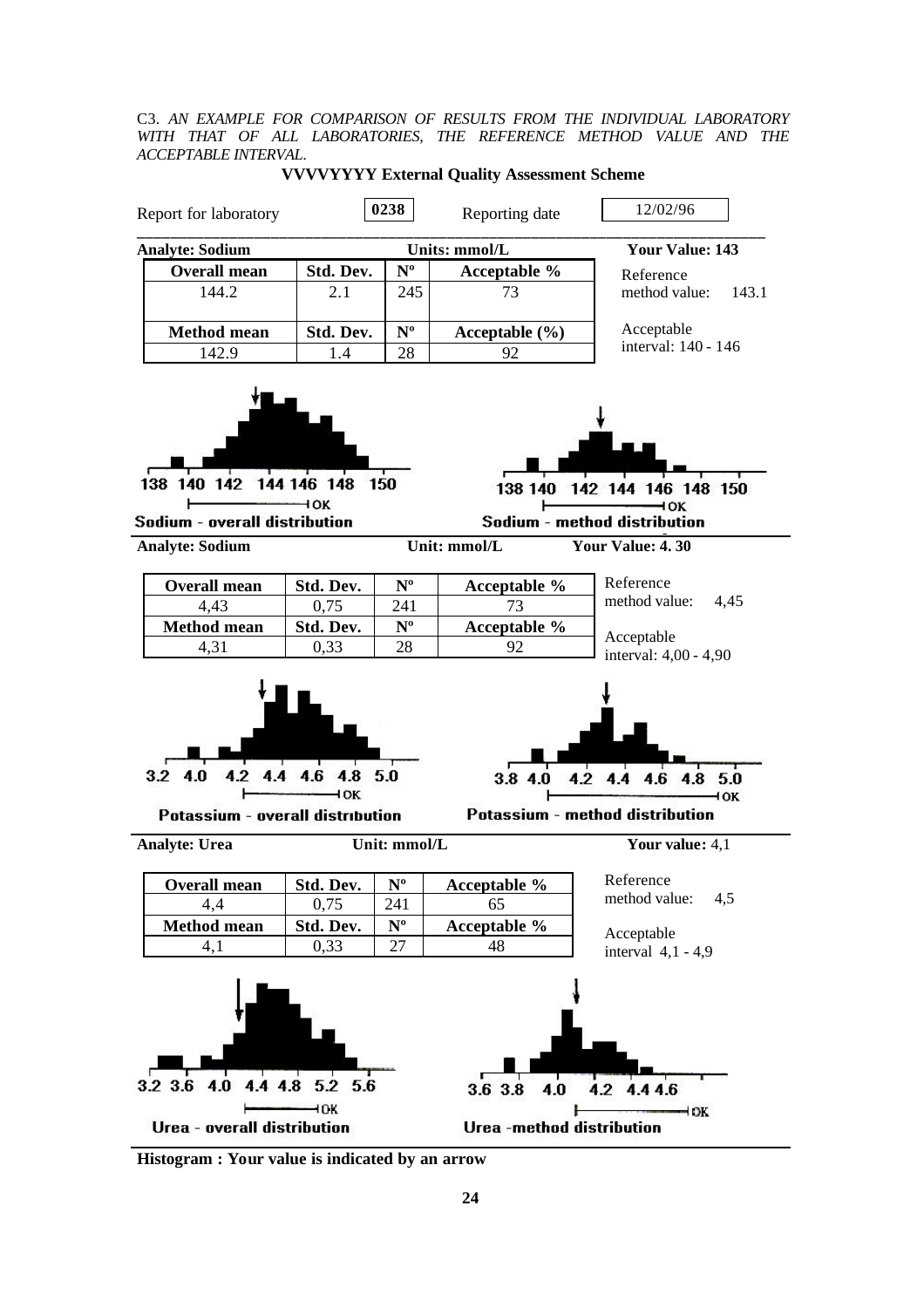# *c4. AN EXAMPLE Of PRESENTATION FOR THE INDIVIDUAL LABORATORY OF CONCENTRATION DEPENDENT DATA SET (LONG TERM DATA).*

The data presentation shown here, Fig C4.1, is designed to provide as much useful information as possible from a series of EQA data in order to assist in trouble shooting. The presentation is suited to an EQA scheme where established target values are available. The plot uses concentration of the target value as x-axis, and the deviation from the target as y-axis showing the systematic error (bias plot). The plot typically accumulates EQA data from many series. The plot may be prepared by each participant manually or produced centrally on a computer.



Fig. C4.1. The figure shows a dotted line which is the regression line calculated by the computer. Slope (b) and intercept of the regression line are key parameters. The plot shows as an example a systematic error of 0.4 mmol/L minus 9% (b = -0.09) of the target value. Ideally each value should be zero. The plot may be supplemented by another bias plot showing the results in historical sequence.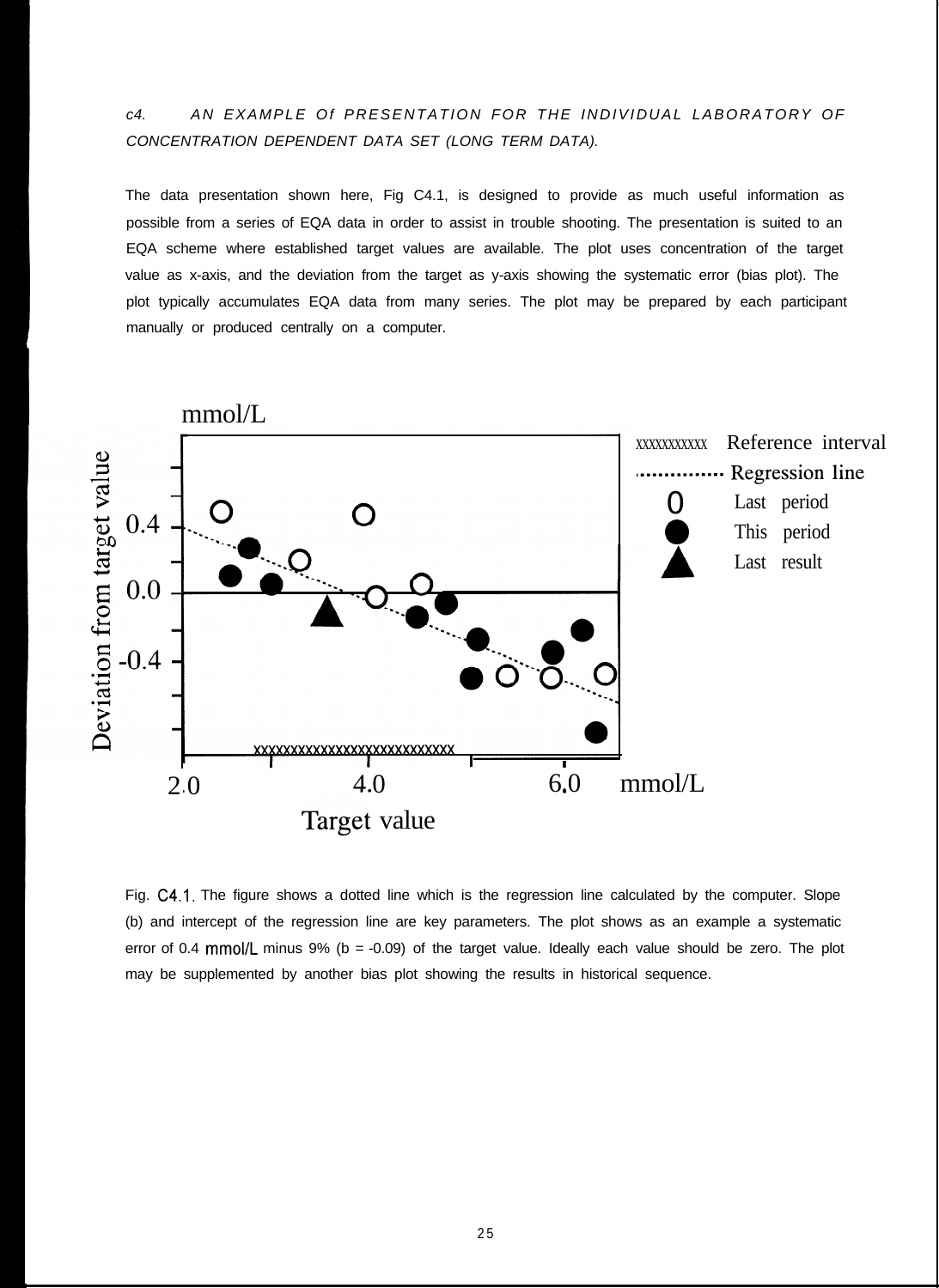*C5. EXAMPLES OF PRESENTATION FOR THE INDIVIDUAL LABORATORY OF CONCENTRATION DEPENDENT DATA SET.*

Example of a survey for glucose. The same samples are spiked with different, and known amounts of glucose; the set of samples are then measured daily over 6 days. The data are calculated and illustrated graphically for the various concentrations; the observed mean value minus the expected value is shown versus the expected value (reference method value) (see Fig. C5.2). The EQA scheme organizer could do the calculations, and could where needed make comments in the report. Laboratory NN provides reliable results. Good precision and a positive bias at the low concentration are observed for the laboratory *ZZ* shown in the figure; the laboratory could be advised to look for e.g. wrong blanking of instrument or non-specific reaction. The laboratory could also be advised to assess the linearity of calibration, but this may become obvious after removal of the first type of error.



Fig. C5.2. Examples from an EQA-scheme. Bias plot for glucose in plasma for laboratory NN (left), which provided satisfactory\* results, and for laboratory ZZ which provided unsatisfactory\* results Mean and range of 6 results are shown for each sample. The value of sample A is established by a reference method, the values of sample B and C are established by weighing (spiked samples). \* The acceptable limits were established arbitrarily for illustrative purpose.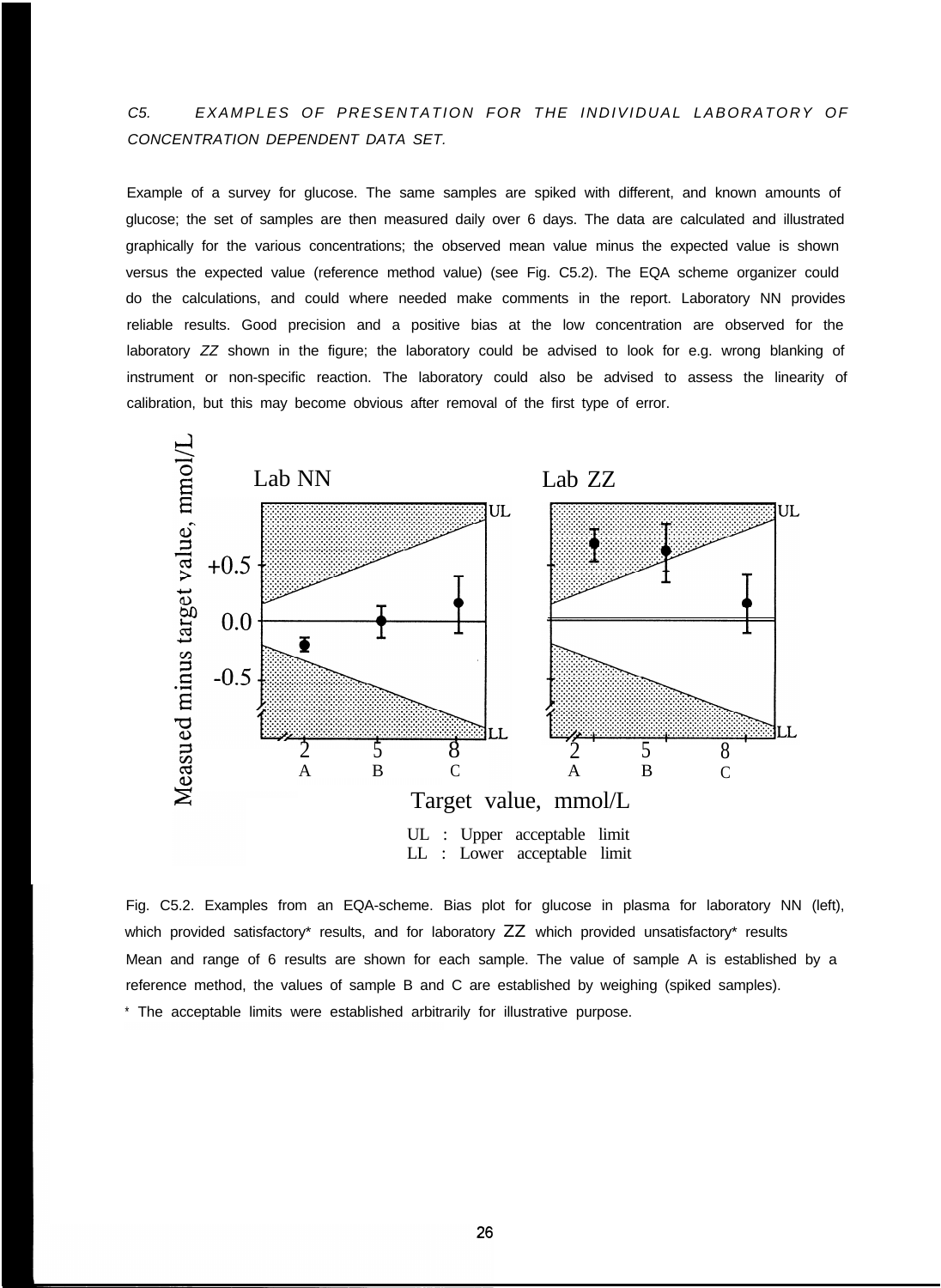#### *APPENDIX D. USEFUL ADDRESSES; how to obtain additional information DI. /FCC Technical Secretariat*

*Centre du Medicament Universite de* Nancy 1 *30, rue Lionnois F-54000 Nancy, France Fax: 33 83 32 13 22 Types of request: /FCC publications, name and addresses of national representative.*

*D2.*

*/FCC. Education and Management Division. Committee on Analytical Qualify (CAQ)*

*Peter Hill Dept. of Chemical Pathology, Derbyshire Royal infirmary, Derby, DE1 2QY, United Kingdom* Fax: +44 1332 254 924

*Adam U/da/l (chair) Dept. of* Clinical *Chemistry Herlev University Hospital DK 2730 Herlev, Denmark Fax: +45 44 53 53 32*

*Peter Wilding Dept. of Pathology and Laboratory Medicine 3400 Spruce Street, 7103 Founders Pavillion Hospital of the University of Pennsylvania Philadelphia, PA 19 104-4284, USA* Fax: +1 215 662 7529

*Types of request to members of CAQ: Bibliographic information, nomenclature, desirable performance standards, definitions of analytical terms and qualify terms,* advice *on design of scheme, supply of control* sera *and target* values *(when possible), world wide contact to EQAS organizers.*

*D3. World Health Organization (WHO) Unit of Health Laboratory Technology CH-1211* Geneva *27 Switzerland* Fax: +41 22 79 10 746 *D4. Type of request: Availability of WHO sponsored EQA schemes; registration of national or regional EQA schemes WHO Collaborating Center for Research & Reference services in clinical chemistry International EQAS for Clinical Chemistry, Wolfson EQA Laboratory, Queen Elizabeth Medical Centre*

*D5. P.0. Box 3909 Birmingham B15. 2UE, UK.* Fax: +44 12 14 14 11 79 *Types of request: Participation in the scheme, advice on scoring systems. IUPAC-IFCC/C-QU(CC) Henrik Olesen Dept. of* Clinical *Biochemistry Rigshospitalet Tagensvej 9 DK-2200 Copenhagen NV, Denmark. Tel: +45 35 45 76 42* Fax: +45 35 45 27 45 *Type of request: Names of quantities.*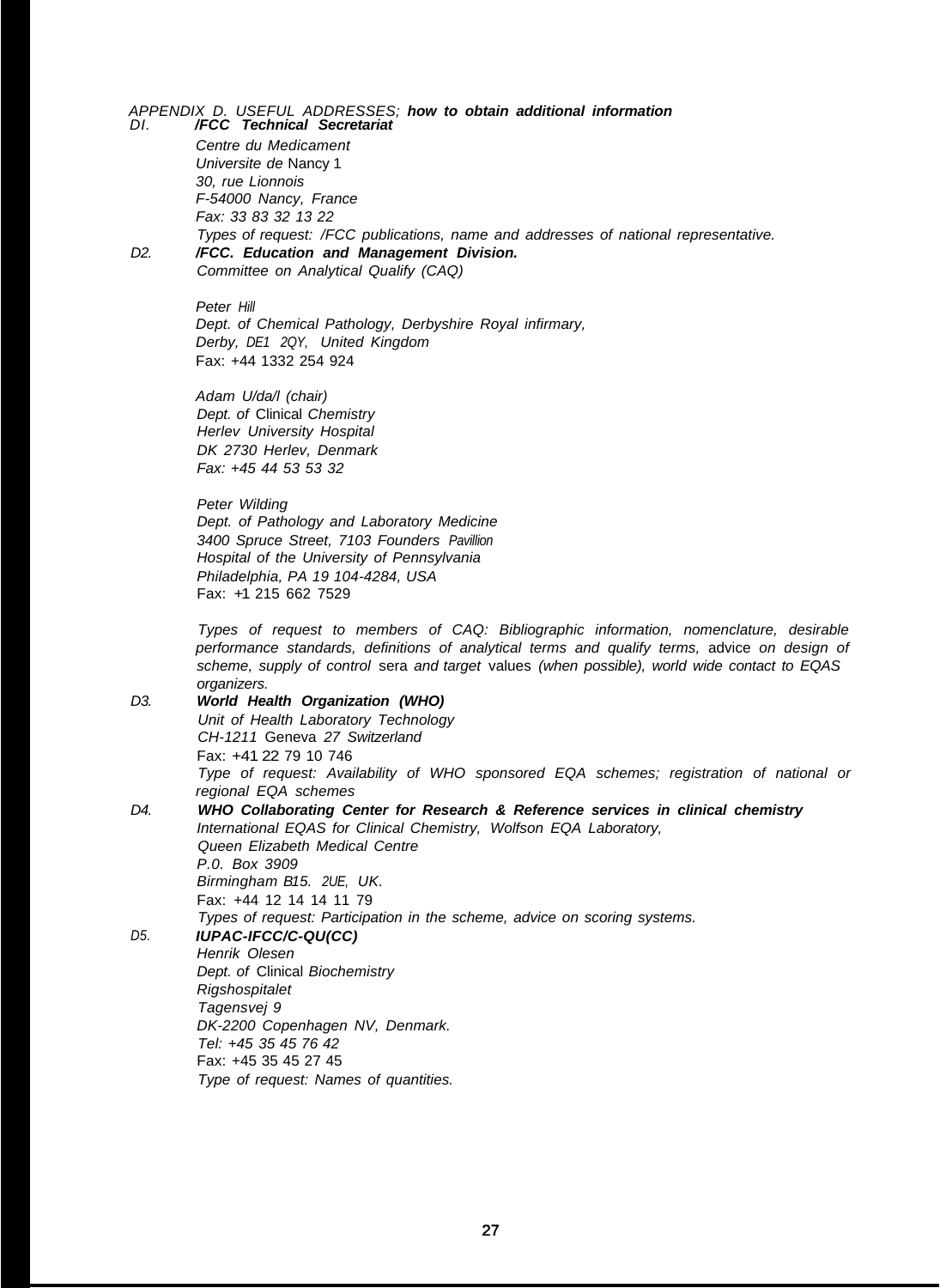# **APPENDIX E. PREPARATION OF LYOPHILIZED BOVINE SERUM**

A detailed description of the preparation of lyophilised bovine serum and procedures for adjusting the concentrations in the final product is given in WHO LAB/81.4 (2). The information provided below is compiled from WHO LAB/81.4 and other literature.

#### **Collection of blood and separation of serum**

Ideally, serum is obtained from manufacturers of bacteriological culture media. When this is not possible, fresh blood from a slaughter house may be used. It should be collected using as aseptic conditions as possible. The blood must be collected into dry containers.

# **Achieving the desired concentration**

Concentrations of analytes in the serum may be adjusted by several techniques. The simplest is dilution with water to decrease the concentrations.

Calcium, sodium and potassium may be added as salts, for example, chlorides; and urea, creatinine and glucose added to increase the concentrations of these analytes (see also Appendix F). Bilirubin and uric acid can be added after dissolving in potassium or sodium hydroxide (0.1 mmol/L).

Apparent triglyceride concentrations can be increased by the addition of glycerol although such material will not be suitable for methods involving extraction. There is no simple procedure for increasing cholesterol concentrations.

Adjustment with enzymes will in general lead to method dependent final activities because the enzymes used may behave differently from normal human serum enzymes with different methods. Sterile filtered (pore size <0.2 µm) human saliva may be used to increase amylase activity. Appendix F of this document describes the preparation of placental alkaline phosphatase and also indicates alternative commercial sources.

If the desired concentrations cannot be obtained by simple dilution or addition of selected analytes, then "cryoconcentration" as described in Appendix F and in WHO LAB/81.4 may be helpful. . Alternatively, for some centres ultrafiltration/dialysis using disposable kidneys may be possible.

When the serum is required for monitoring carbonate and carbon dioxide, then a special hydrogen carbonate reconstitution fluid must be provided.

#### **Filtration and dispensing into vials**

After the additions have been made, the serum must be filtered before dispensing into vials. The less contaminated the product, the better it will keep. Complete sterility is difficult to achieve and adds considerably to the expense of production. However, the best level of purity which can be achieved locally should be the goal. Turbid contaminated materials need filtration through one or more deep filters followed by a membrane filter (pore size < 0.6 µm is often sufficient).

A variety of filtration systems are available. The serum is best forced from a vessel with an oval internally fitted lid, pressurized with nitrogen gas, 10 to 25 lbs per in<sup>2</sup> (70 to 140 kN/m<sup>2</sup>) through a supported pad, cartridge or membrane filter either directly or employing a cascade system, the latter reducing particle size by stages. Cognisance must be taken of the total volume of serum to be filtered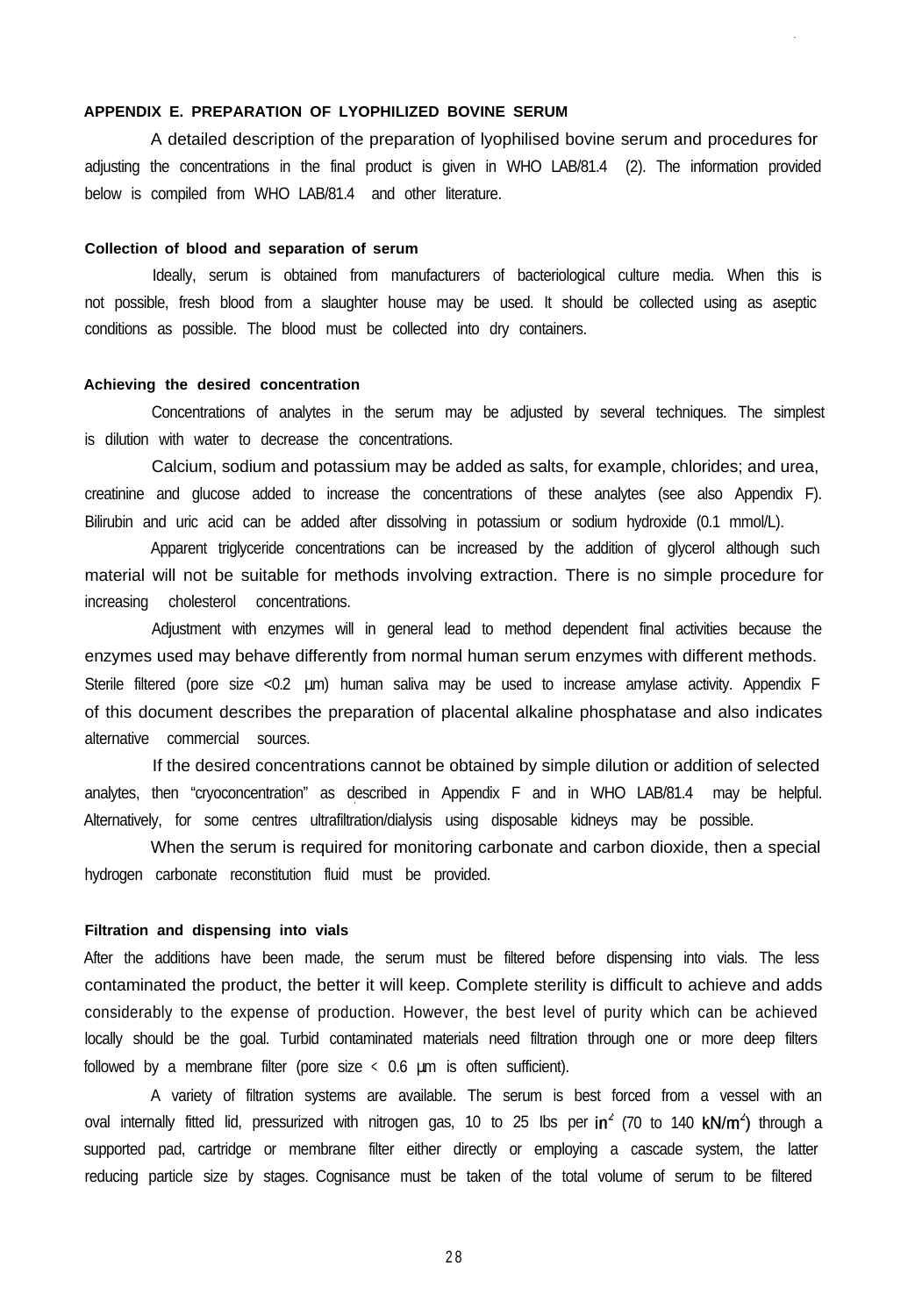per batch and the fact that serum is more difficult to filter than simple aqueous solutions. Small losses occur during this stage e.g. absorption of bilirubin onto filter material.

For dispensing supplies of vials, stoppers and aluminium closure rings are required. The vial for the Ivophilized serum should have a total volume 2,5 times that of the serum dispensed, e.g. 25 ml vials are required for 10 ml serum and 50 ml vials when 20 mL are dispensed. Amber glass vials are preferable to clear glass.

Each batch of serum must be thoroughly mixed before dispensing starts. For repetitive deliveries an automatic dispenser capable of a consistent precision of 0.2 % or better of the volume dispensed should be used. Because of the proteinaceous nature and dissolved gases in serum, difficulty is experienced with certain syringe type automatic dispensers and it is essential to check the volume delivered throughout a run in at least one tenth of the vials by weighing before and after delivery.

Records should be kept of vial positions in the filling and lyophilization processes. In this way any deficiencies in the processes can be detected.

#### **Lyophilization**

The principle and operation of a typical freeze drier is described elsewhere. A temperature probe (thermistor) is placed in one of the vials to monitor the drying process and this vial is placed at the core of each batch. The tray carrying the vials containing the dispensed serum is placed in a deep freeze and the serum frozen for a period of several hours after which it is placed in the freeze drier and the operation started with a minimun of delay. Where facilities allow, it is desirable to cap the vials under vacuum or under an atmosphere of nitrogen while still in the chamber in order to minimize problems due to oxidation. Alternatively on removal from the chamber at the conclusion of the drying process, the vials are capped immediately and aluminium closure rings placed above the rubber stoppers and compressed by a hand crimper.

#### **Control of stability**

It is essential to check the stability when establishing the production of control sera and every time changes are made to the production procedure. Alanine aminotransferase and glucose should be studied because they are the most vulnerable components. Bilirubin may also be included. Complete stability of the components in the sera is not achievable and the stability may vary from one batch of control serum to another.

The checks should be done on the lyophilized product stored at 4  $°C$  and at 25  $°C$  over its life time. A study of stability at 35 °C e.g. for one month, is also relevant in hot countries to simulate mailing conditions. Confirmation of stability may be achieved by the comparison of consensus mean values obtained on repeated testing of the batch in the same region.

#### **Check of homogeneity**

Initial test. Vials to test for homogeneity should be selected so that the extreme conditions are covered. The first, the middle, and the last vial in the filling line should be selected as well as two vials from the middle and two from outer positions of the lyophilization chamber. A sample from each vial is measured three times within one series of analysis ensuring that all vials will be equally affected by any possible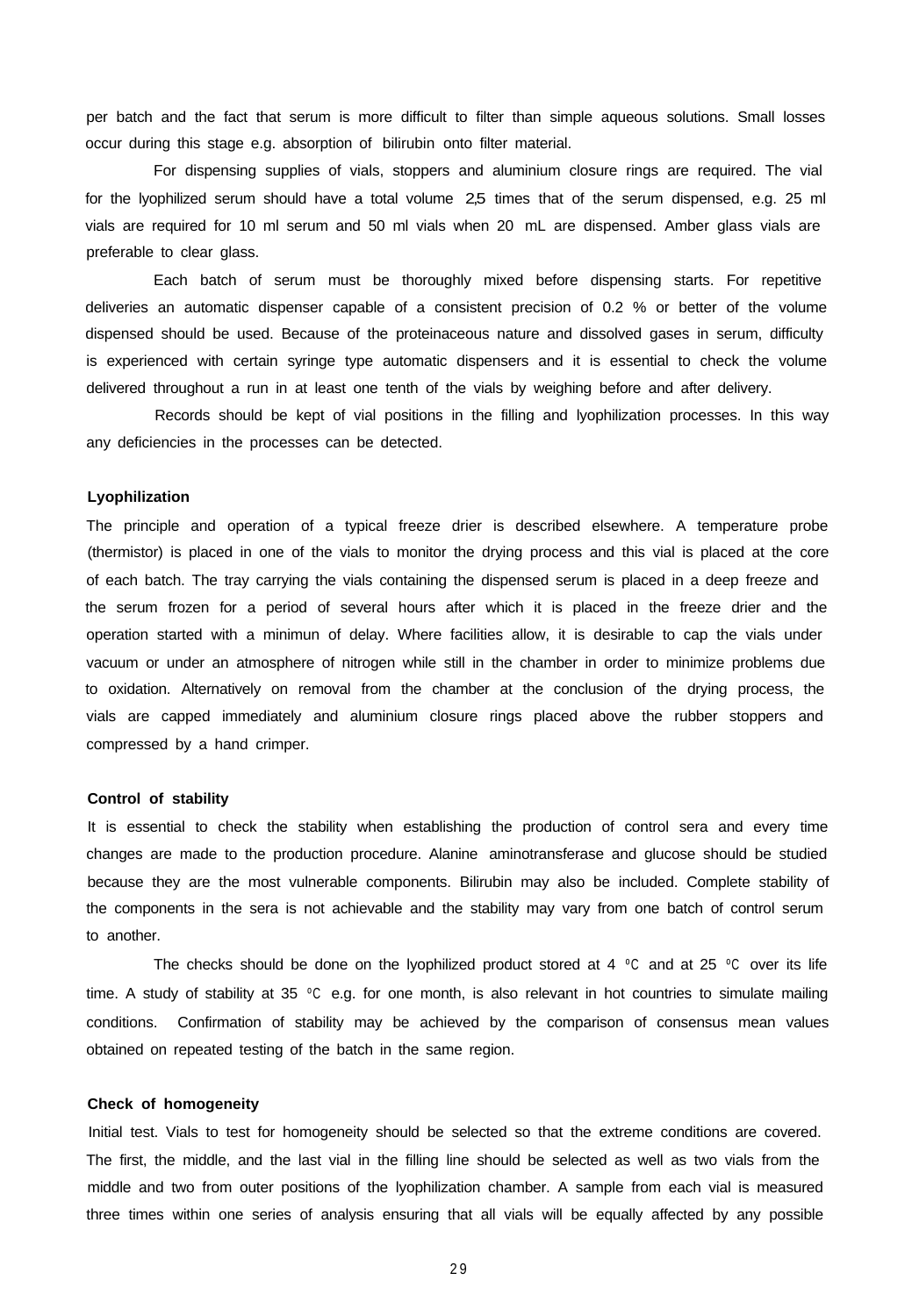drift with time in the analytical system. The following components should be checked: sodium, calcium, total protein, bilirubin, glucose and alanine aminotransferase. Analysis of variance may be used to show whether a significant between-vial variation is present.

Confirmatory investigation. If the initial test indicates a significant between-vial variation this may be confirmed by a more complete investigation covering one or two percent of all vials and of one or more critical components, such as glucoses and alanine aminotransferase.

#### **Preparation of labels**

Labels are prepared which carry explicit information of the name of the manufacturing laboratory, date of manufacture, batch number, the type of matrix, the recommended storage conditions and where appropriate the volume of distilled water (or other reconstitution fluid) to be added, together with any other relevant information.

#### **Storage**

Lyophilized sera should be stored in a refrigerator within the temperature range 2-8 °C Storage at -20 ºC improves long term stability.

#### **Distribution**

Lyophilized material can be transported throughout the world if carried as air freight and immediately stored under refrigerated conditions on arrival at its destination. Where ambient temperature is high, delay can result in lowering of certain assigned values particularly glucose and alanine aminotransferase.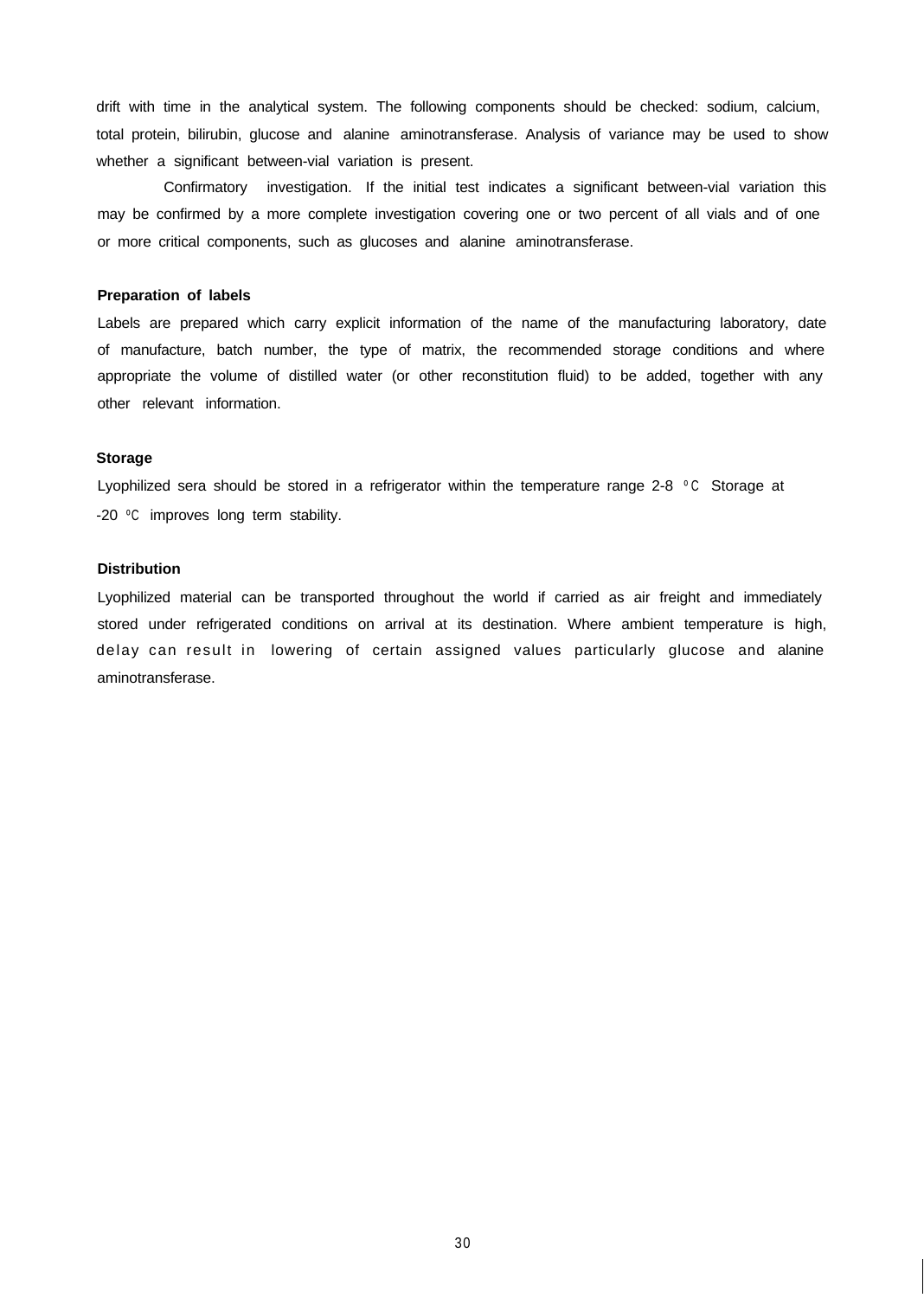WORLD HEALTH ORGANIZATION APPENDIX F

LAB/86.4

# PREPARATION OF STABILISED LIQUID QUALITY CONTROL SERUM TO BE USED IN CLINICAL CHEMISTRY

by

- Mr. D M Borwning, Laboratory Manager Department of Clinical Chemistry Wolfson Research Laboratories Queen Elizabeth Medical Centre Birmingham, England
	- Dr P G Hill, Top Grade Biochemist Derbyshire Royal Infirmary Derby, England

Dr D A Vazquez Olazabal, Scientist Health Laboratory Technology WHO Headquarters, Switzerland

# **CONTENTS**

|                            |                          |                                                            | Page<br>32                 |
|----------------------------|--------------------------|------------------------------------------------------------|----------------------------|
| 1                          | 1.1<br>1.2<br>1.3        | MATERIALS FOR EVALUATING LABORATORY PERFORMANCE            | 32<br>32<br>32<br>33       |
| $\overline{2}$             |                          |                                                            | 33                         |
| 3                          |                          |                                                            | 34                         |
| 4                          | 4.1<br>4.2<br>4.3<br>4.4 | METHODS FOR THE PREPARATION OF SERUM USING ETHYLENE GLYCOL | 34<br>35<br>35<br>38<br>39 |
|                            |                          |                                                            | 42                         |
| Appendix 1:<br>Appendix 2: |                          |                                                            | 43<br>44                   |
|                            |                          |                                                            | 45                         |

Reproduced, by permission, from: "Preparation of stabilized liquid quality control serum to be used in clinical chemistry". Geneva, World Health Organisation technical document LAB/86.4.

The issue of this document does not constitute formal publication. It should not be reviewed, abstracted, quoted or translated without the agreement of the World Health Organization. Authors alone are responsible for views expressed in signed articles.

Ce document ne constitue pas une publication. Il ne doit faire l'objet d'aucun compte rendu ou resume ni d'aucune citation ou tradution sans l'autorisation de l'Organisation mondiale de la Sante. Les opinions experimees dans les articles signes n'engagent que leurs auteurs.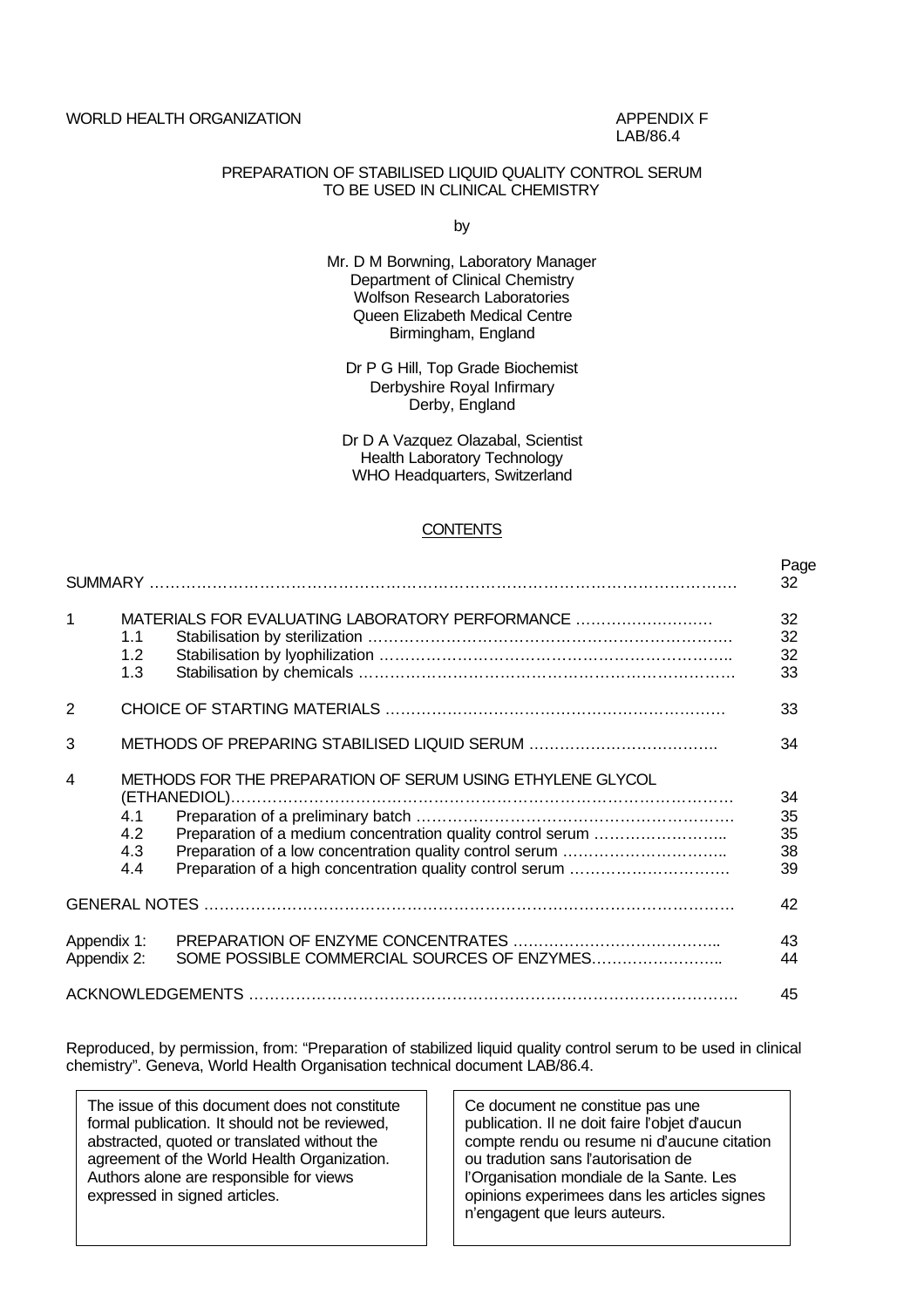#### SUMMARY

The use of Internal Quality Control (IQC) and External Quality Assessment (EQA) to continuously monitor laboratory performance are accepted as essential parts of the function of any health laboratory.

Laboratories in many countries are disadvantaged by virtue of the non availability or high cost of commercial quality control sera. The WHO document (LAB/81.4) was prepared to encourage local production of quality control materials to ensure their availability. Guidelines for the preparation of lyophilised and liquid control sera are given in that document.

This publication extends document LAB/81.4 by describing the preparation of liquid control sera stabilised with ethylene glycol (ethanediol) which expands the suitability of the material to include the control of commonly measured enzymes in addition to other analytes. The material described in this document can be used for IQC and EQA of the clinical chemistry methods described in "Methods Recommended for Essential Clinical Chemical and Haematological Tests in Intermediate Hospital Laboratories" (LAB/86.3).

#### **<sup>1</sup>** MATERIALS FOR EVALUATING LABORATORY PERFORMANCE

IQC and EQA are required in all laboratories in developed and developing countries. They involve the use of analytical results obtained when suitable materials, usually serum, are analysed in the same way as specimens from patients. The results are used (i) to decide whether a batch of tests is acceptable and can therefore be reported to the requesting doctor (IQC) and (ii) to observe analytical comparability between laboratories within a region, country or internationally (EQA).

The control materials used for these purposes must be stable; this has been achieved in the following three ways:

- (1) Liquid serum can be stabilised by sterilisation (filtration).
- (2) Liquid serum can be dispensed into ampoules and then lyophilised.
- (3) Liquid serum can be stabilised by the addition of chemicals.

#### 11. Stabilisation by sterilisation

several weeks. Serum prepared in this way is stable for 2-3 weeks at 20-25ºC but is unstable in warmer This method produces serum which contains no viable bacteria and which is stable at 4ºC for climates. A major problem with the preparation of this material is the provision of a suitable sterile environment and of dry sterile bottles.

# 1.2 Stabilisation by lyophilisation

This method produces a stable product which is widely used in more developed countries. Serum is filtered and then lyophilised. In its dried state it is stable for several years when correctly stored. There are several disadvantages to this method, viz:

- (a) The serum must be accurately and precisely dispensed prior to lyophilisation.
- (b) It is an expensive process, requiring significant capital expenditure.
- (c) It requires considerable expertise to obtain a satisfactory product
- (d) Reconstitution of the material with an exact volume of water is necessary prior to use.
- (e) Matrix changes occur during lyophilisation and the reconstituted serum may be significantly turbid.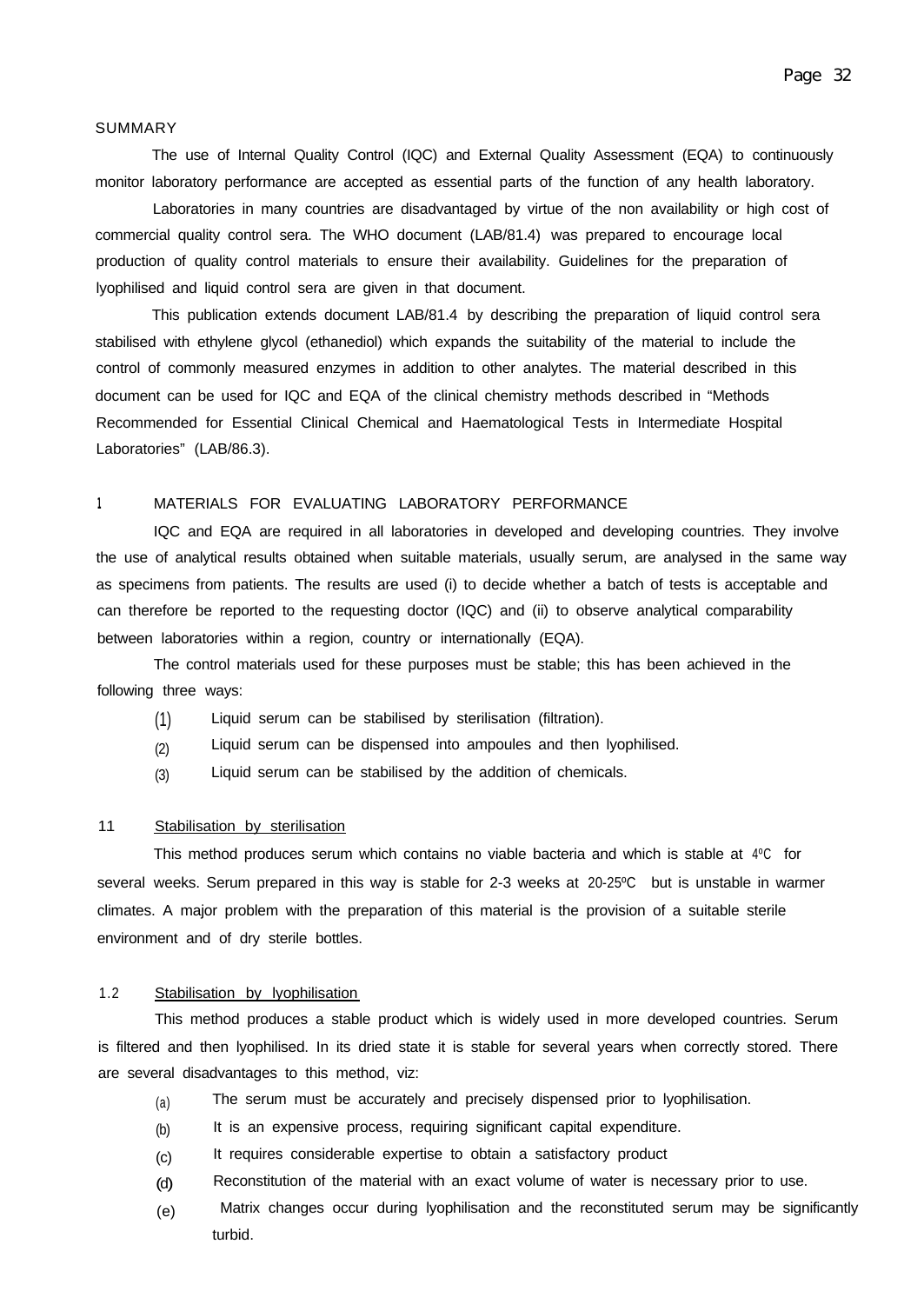It is doubtful if developing countries with limited resources could afford the expense of total reliance on lyophilised material. However, there will always be a requirement for small amounts as a stable reference material. In some instances it may be more cost effective to purchase these from a suitable commercial source.

#### 1.3 Stabilisation by chemicals

This method produces a cheap source of stable liquid serum suitable for IQC and EQA. A variety of compounds have been used to stabilise serum and serum preserved in this way will remain stable for several weeks when stored correctly. The major advantage of this method are:

- (a) Low cost.
- (b) It is a simple process requiring normal laboratory expertise.
- (c) No reconstitution is required prior to use.
- (d) Little or no obvious matrix effects on subsequent analysis by manual methods.

However, the preservatives chosen should not interfere with methods in common use. Laboratories can prepare a range of sera with different concentrations of common analytes thus enabling the laboratory worker to check the analytical process over a wide concentration range.

#### 2 CHOICE OF STARTING MATERIAL

The use of animal sera is strongly recommended rather than human sera for the following reasons:

- $\theta$ The serious risk of incorporating infectious human sera into the material with agents that cause serum hepatitis and acquired immune deficiency syndrome, etc.
- (b) The use of human donors to supply large quantities of general purpose control serum is not justifiable.
- (c) For the purpose envisaged in this document, viz, the quality control of most tests including those listed in LAB/86.3, the use of animal serum is satisfactory.

Bovine serum is the best source in many countries; however, in some countries its use may not be acceptable. Some alternative materials are porcine and equine although other animal sources may also be acceptable. Table 1 compares the approximate concentrations of some common analytes in human, bovine, equine and porcine serum. Details for the collection of animal blood may be found in the WHO document LAB/81.4.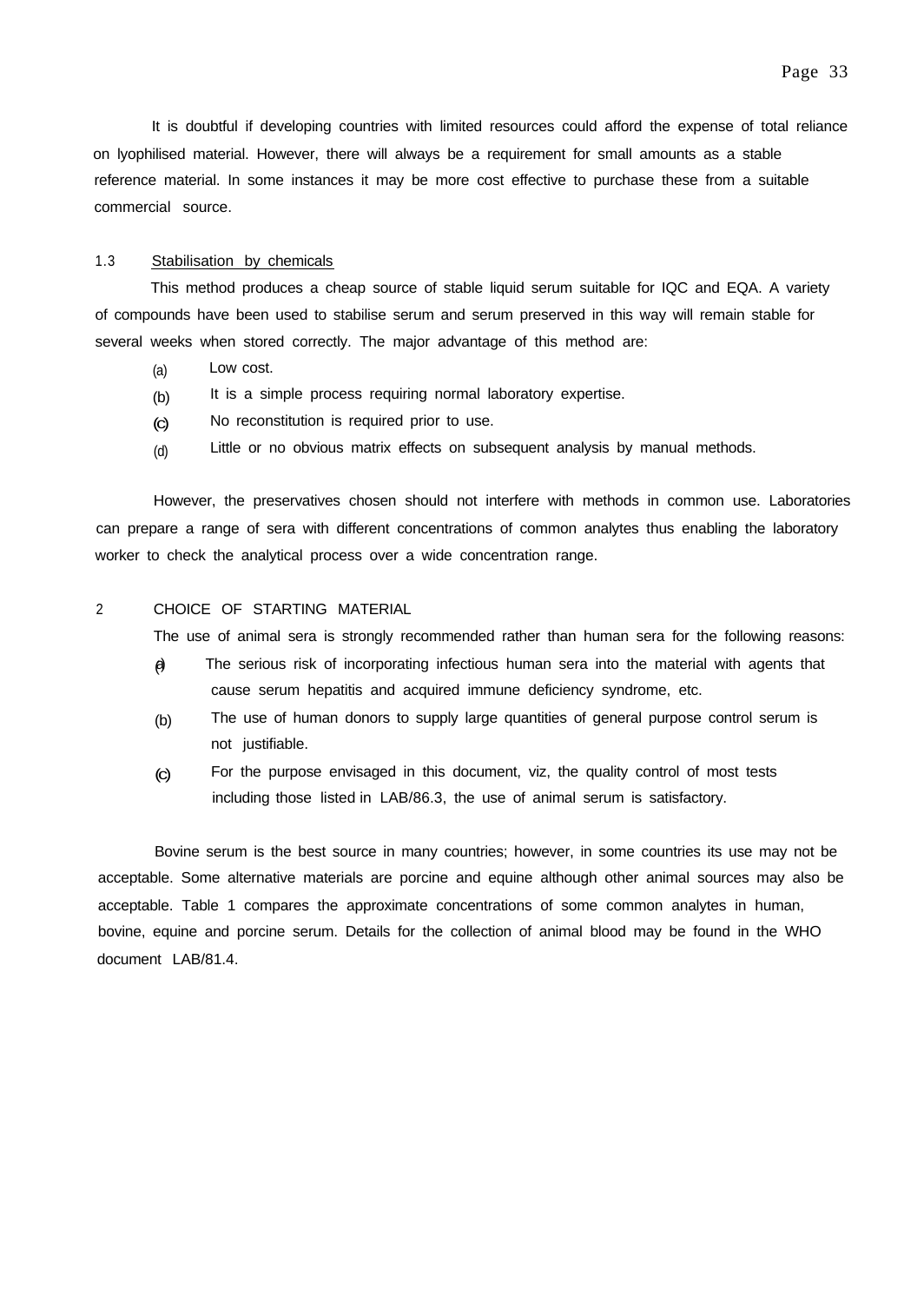TABLE 1 - APPROXIMATE CONCENTRATIONS OR ACTIVITY OF ANALYTES IN HUMAN AND SOME ANIMAL SERA (SI UNITS)\*

| <b>ANALYTE</b>                                                                                                                                                                                | <b>UNIT</b>                                                                                                        | <b>HUMAN</b>                                                                    | <b>BOVINE</b>                                                               | <b>EQUINE</b>                                                 | <b>PORCINE</b>                                     |
|-----------------------------------------------------------------------------------------------------------------------------------------------------------------------------------------------|--------------------------------------------------------------------------------------------------------------------|---------------------------------------------------------------------------------|-----------------------------------------------------------------------------|---------------------------------------------------------------|----------------------------------------------------|
| Albumin (BCG)<br>Alk Phos**<br>Amylase **<br>AST**<br><b>Bicarbonate</b><br><b>Bilirubin</b><br>Calcium<br>Creatinine<br>Glucose<br>(fasting)<br>Potassium<br>Sodium<br>Total protein<br>Urea | g/l<br>U/I<br>U/I<br>U/I<br>m mol/l<br>umol/l<br>m mol/l<br>umol/l<br>mmol/l<br>m mol/l<br>mmol/l<br>g/l<br>mmol/l | 43<br>55<br>180<br>26<br>25<br>7<br>2,5<br>80<br>5,0<br>4,3<br>141<br>70<br>4,7 | 32<br>56<br>15<br>85<br>3,0<br>2,68<br>97<br>2,8<br>4,3<br>142<br>68<br>4,3 | 10<br>3,08<br>97<br>4 <sub>1</sub><br>4,0<br>139<br>68<br>4,7 | 26<br>2,49<br>88<br>3,9<br>4,6<br>148<br>80<br>5,0 |

The comma (.) has been used to indicate the decimal fraction as recommended in the SI for the Health Professions, World Health Organisation, 1977.

 $\star\star$ Measured by the methods described in LAB/86.3

# 3 METHODS OF PREPARING STABILISED LIQUID SERUM

It is essential that all laboratories have reasonably large volumes of stable quality control serum available. These need to be of good quality but cheap and easy to produce.

Of the methods available the one chosen must utilise cheap and widely available chemicals. Some compounds are known to invalidate enzyme assays and should not be used if the material is to be used for enzyme measurements. Thiomersal, borate, fluoride, azide and antibiotics have all been used as preservatives but have been found to be less satisfactory then ethylene glycol. In serum containing 15% ethylene glycol, all of the constituents listed in Table 2 are stable at -2OºC for at least 8 months. At 4ºC, alkaline phosphatase, AST and bilirubin are stable for 4 months and all other constituents listed in Table 2 are stable for at least 8 months. Serum containing 15% ethylene glycol is also stable at higher temperatures for shorter periods. Initial studies indicate that all of the serum constituents described in Table 2 are stable at 25ºC for six days and at 37ºC for three days. The stability at these temperatures is likely to be variable depending on the level of contamination by microorganisms. Serum prepared in this way may therefore be distributed at ambient temperature for external quality assessment programmes in addition to its use for internal quality control.

#### 4 METHODS FOR THE PREPARATION OF SERUM USING ETHYLENE GLYCOL (ETHANEDIOL)

The addition of any liquid to serum results in a dilution of the concentration of all analytes. For many analytes this is undesirable and involves the laboratory in the addition of several compounds to restore the concentration of some constituents. To avoid this it is best to start by preparing a carefully mixed serum pool which is then frozen. On thawing, the top layer will contain very low concentrations of all constituents. A volume, equivalent to 15% of the total, is removed and replaced with the same volume of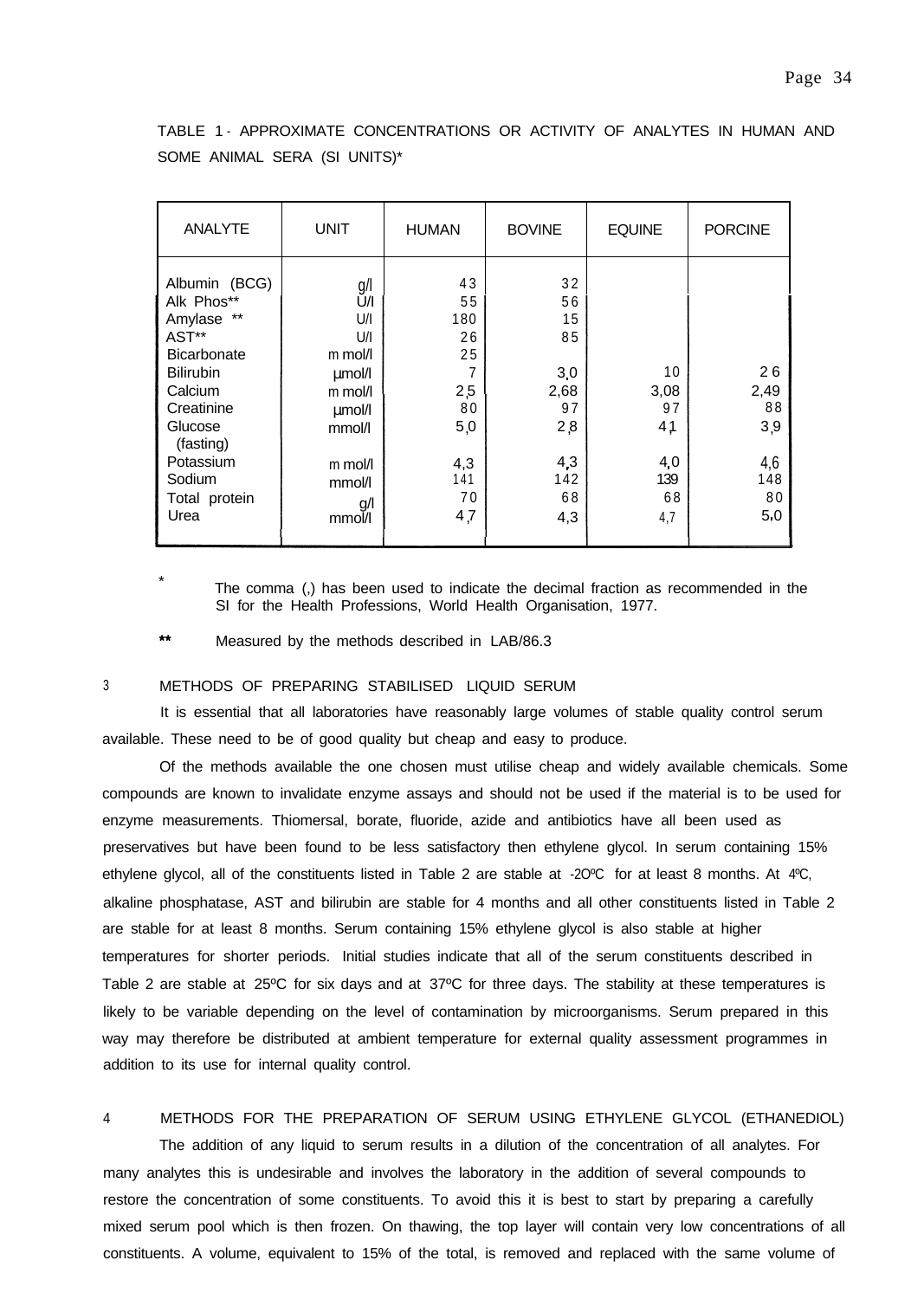ethylene glycol. It is then mixed carefully and thoroughly. At this stage the serum may be assayed for any constituent and compounds added to elevate the concentration of certain analytes.

#### 4.1 Preparation of a preliminary batch

It is important that laboratories have available to them batches of quality control sera in the low, medium and high concentrations of all analytes likely to be measured as recommended in WHO document LAB/86.3. These materials enable laboratories to carry out quality control checks over a wide analytical and physiological range. However, we strongly recommend the preparation of a small practice batch with the concentration of most analytes in the medium range. This helps the laboratory gain expertise and avoids the possible loss of valuable serum. When familiar with the techniques the laboratory can prepare larger volumes at low, medium and high concentrations and this will involve more extensive additions of various materials.

Start with a batch of 250 ml;

- $\mathbf{1}$ Start with 250 ml of fresh bovine (porcine or equine) serum. Human serum is not recommended (see Section 2).
- $\overline{2}$ Carefully mix to ensure homogeneity and freeze completely at -2OºC. Since it is important to avoid possible deterioration of this serum by allowing it to remain at ambient temperature too long, the remainder of the process must be completed within one working day.
- $\overline{3}$ Allow to thaw at room temperature.
- $\overline{4}$ When completely thawed carefully remove 38 ml of the top layer of fluid. This is 15% of the total volume and consists mainly of water or very dilute serum.
- 5 Replace this volume by adding 38 ml of ethylene glycol.
- 6 Mix very carefully and filter through non absorbent cotton wool to remove any large aggregates.
- $\overline{7}$ The glucose and urea concentrations will be too low for a seru n of medium concentration and must be raised by adding 140 mg of glucose and 44 mg of urea. These solids must be dissolved and the preparation carefully and thoroughly mixed to ensure homogeneity.
- 8 The serum can then be dispensed into clean, dry, well capped bottles or vials and stored in the refrigerator.
- Before use the serum should be removed from the refrigerator and allowed to rise to 9 ambient temperature; mix gently and thoroughly before use.

#### 4.2 Preparation of a medium concentration quality control serum

- <sup>1</sup> Start with 1 litre of fresh bovine (porcine or equine) serum.
- 2 Carefully mix to ensure homogeneity and freeze at -2OºC. It is important to avoid possible deterioration of this serum by allowing it to remain at ambient temperature too long. The remainder of the process must be completed within one working day.
- 3 Allow to thaw at room temperature.
- 4 When completely thawed remove 150 ml of the top layer of fluid. This is 15% of the total volume and consists mainly of water or very dilute serum.
- 5 Replace this volume of fluid by adding 150 ml of ethylene glycol.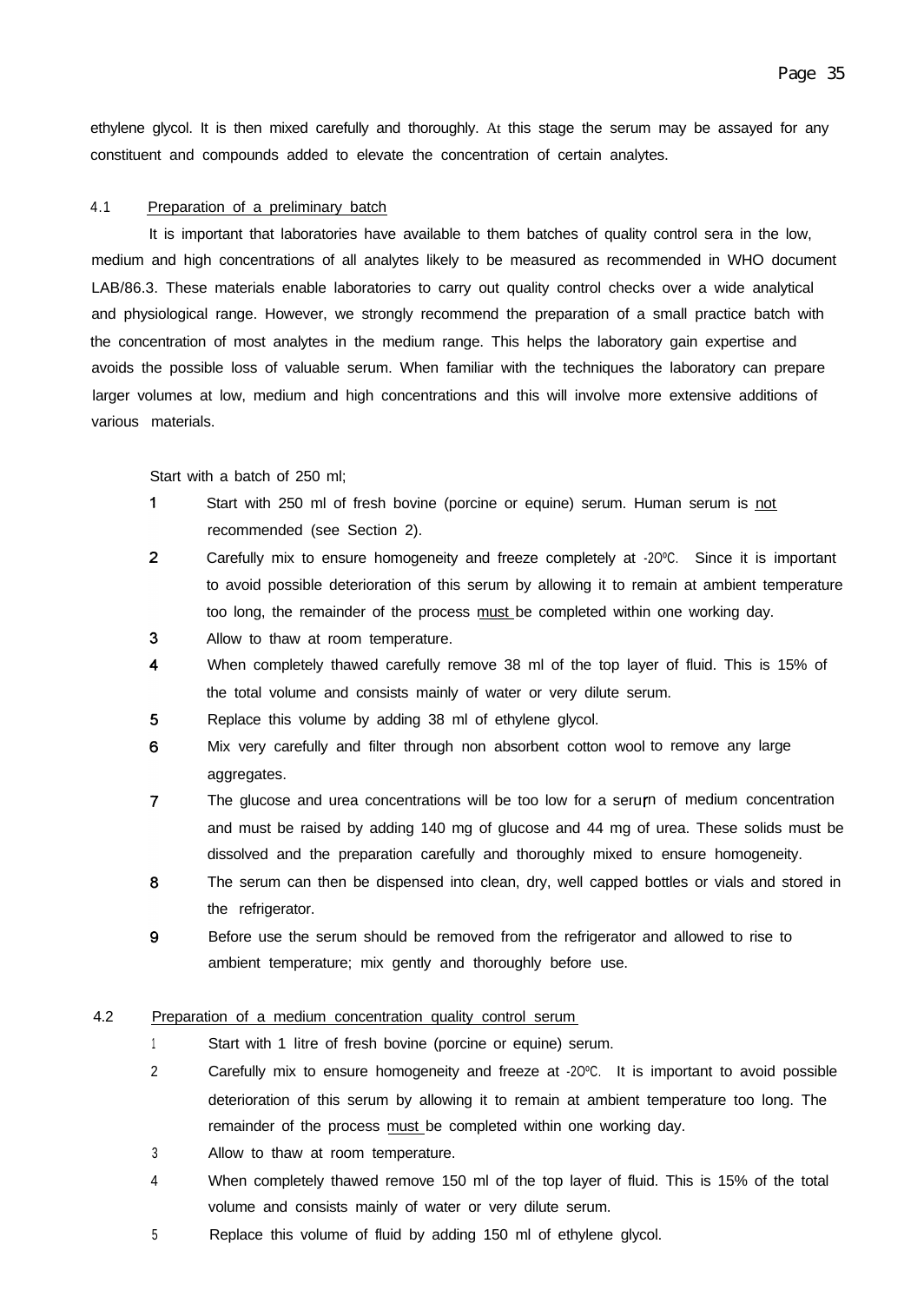- 6 Mix very carefully and filter through non absorbent cotton wool to remove any large aggregates.
- $\overline{7}$ Measure the concentration of the analytes in which you are interested and construct a table identical to Table 2, filling in your own measured concentrations (column 4).
- 8 Fill in the desired concentrations in column 3 and use this table to calculate the amounts of analytes to be added as described below.
- 9 The concentration of constituents may be similar to the values indicated in column 4 of Table 2 . It is anticipated that adjustments will be required for alkaline phosphatase, amylase, bilirubin, glucose and urea.

Table 2 - APPROXIMATE MEASURED AND DESIRED CONCENTRATIONS OR ACTIVITIES FOR MEDIUM CONCENTRATION QUALITY CONTROL SERUM (BOVINE ORIGIN)

| <b>CONSTITUENT</b> | <b>UNITS</b> | <b>DESIRED</b><br>CONCENTRATION* | <b>MEASURED</b><br><b>CONCENTRATION*</b> |
|--------------------|--------------|----------------------------------|------------------------------------------|
| Albumin            | g/l          | 38                               | 38                                       |
| Alk Phos           | U/I          | 150                              | 50                                       |
| Amylase            | U/I          | 300                              | 0                                        |
| <b>AST</b>         | U/I          | 80                               | 80                                       |
| <b>Bicarbonate</b> | mmol/l       | 14                               | 14                                       |
| <b>Bilirubin</b>   | umol/l       | 35                               | 3                                        |
| Calcium            | mmol/l       | 2,55                             | 2,55                                     |
| Creatinine         | $\mu$ mol/l  | 90                               | 90                                       |
| Glucose            | mmol/l       | 5,6                              | 2,5                                      |
| Potassium          | $m$ mol/l    | 4,1                              | 4,1                                      |
| Sodium             | $m$ mol/     | 135                              | 135                                      |
| Total protein      | g/l          | 65                               | 65                                       |
| Urea               | mmol/l       | 7,0                              | 4,1                                      |

Or activity

Adjust the concentration of analytes as follows:

(a) Alkaline phosphatase

Amount to be added to 1 litre  $=$ desired activity - measured activity; ie, from the example in Table 2; 150 - 50 = 100 units to be added to 1 litre. This may be added as a powder or a concentrated suspension.

Alkaline phosphatase is available commercially. A detailed description for the preparation of alkaline phosphatase from human placenta is given in Appendix 1.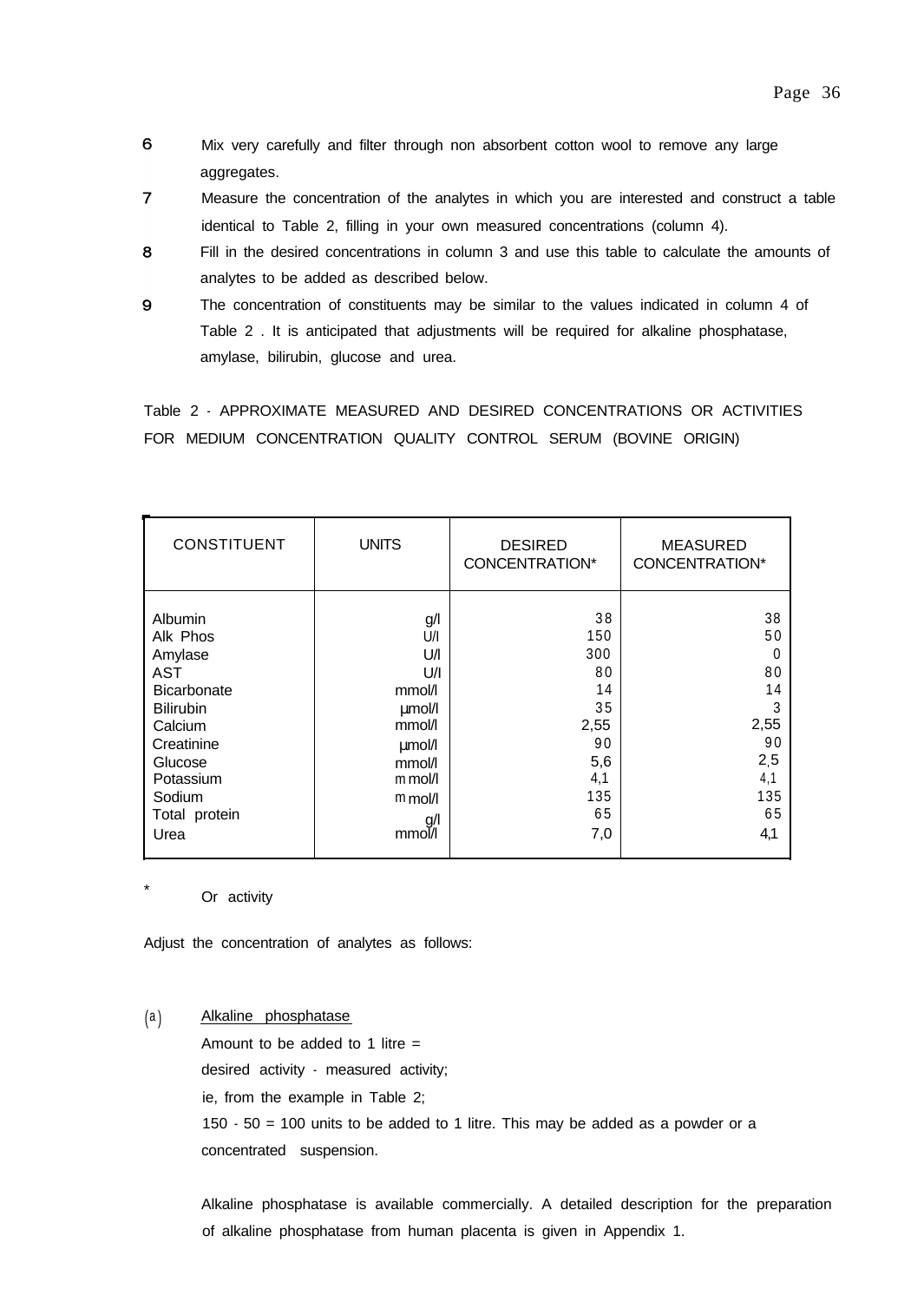(b) Amylase

Amount to be added to 1 litre  $=$ desired activity - measured activity; ie, from the example in Table 2;  $300 \cdot 0 = 300$  units to be added to 1 litre.

Human saliva contains about 1000 units amylase/ml, so 0,3 ml contains 300 units. Collect about 1 ml of saliva, centrifuge at about 2500 rpm for 10 minutes then add 0,3 ml of supernatant to 1 litre of stabilised control serum. Measure the amylase activity of the control serum at 37ºC to confirm that it is approximately 300 U/I.

#### (c) Bilirubin

Amount to be added to 1 litre  $=$ desired concentration - measured concentration; ie, from the example in Table 2;  $35 \cdot 3 = 32 \text{ \mu}$ mol (1  $\mu$ mol/l = 0,59 mg)  $32 \times 0.59 = 19$  mg to be added to 1 litre.

Weigh out 19 mg of bilirubin (32 µmol), dissolve in 4,0 ml of 0,1 mol/l sodium hydroxide to produce a clear red solution; when the bilirubin has completely dissolved, add the solution, with constant stirring, to the 1 litre of stabilised control serum. The procedure should not be carried out in a brightly lit place and, after adding the bilirubin to the control serum, it must be protected from light to avoid destruction of the bilirubin.

(d) Glucose

Amount to be added to  $1$  litre = desired concentration - measured concentration; ie, from the example in Table 2;  $5,6 \cdot 2,5 = 3,1 \text{mmol}$  (1 mmol = 180 mg)  $3,1 \times 180 = 558$  mg.

Weigh out 558 mg of glucose and add it to 1 litre of stabilised serum, mix gently and thoroughly to dissolve.

 $(e)$  Urea

Amount to be added to 1 litre  $=$ desired concentration - measured concentration; ie, from the example in Table 2;  $7,0 - 4,1 = 2,9$  mmol  $(1 \text{ mmol} = 60 \text{ mg})$ 2,9x60=174mg.

Weigh out 174 mg of urea and add it to 1 litre of stabilised serum, mix gently and thoroughly to dissolve.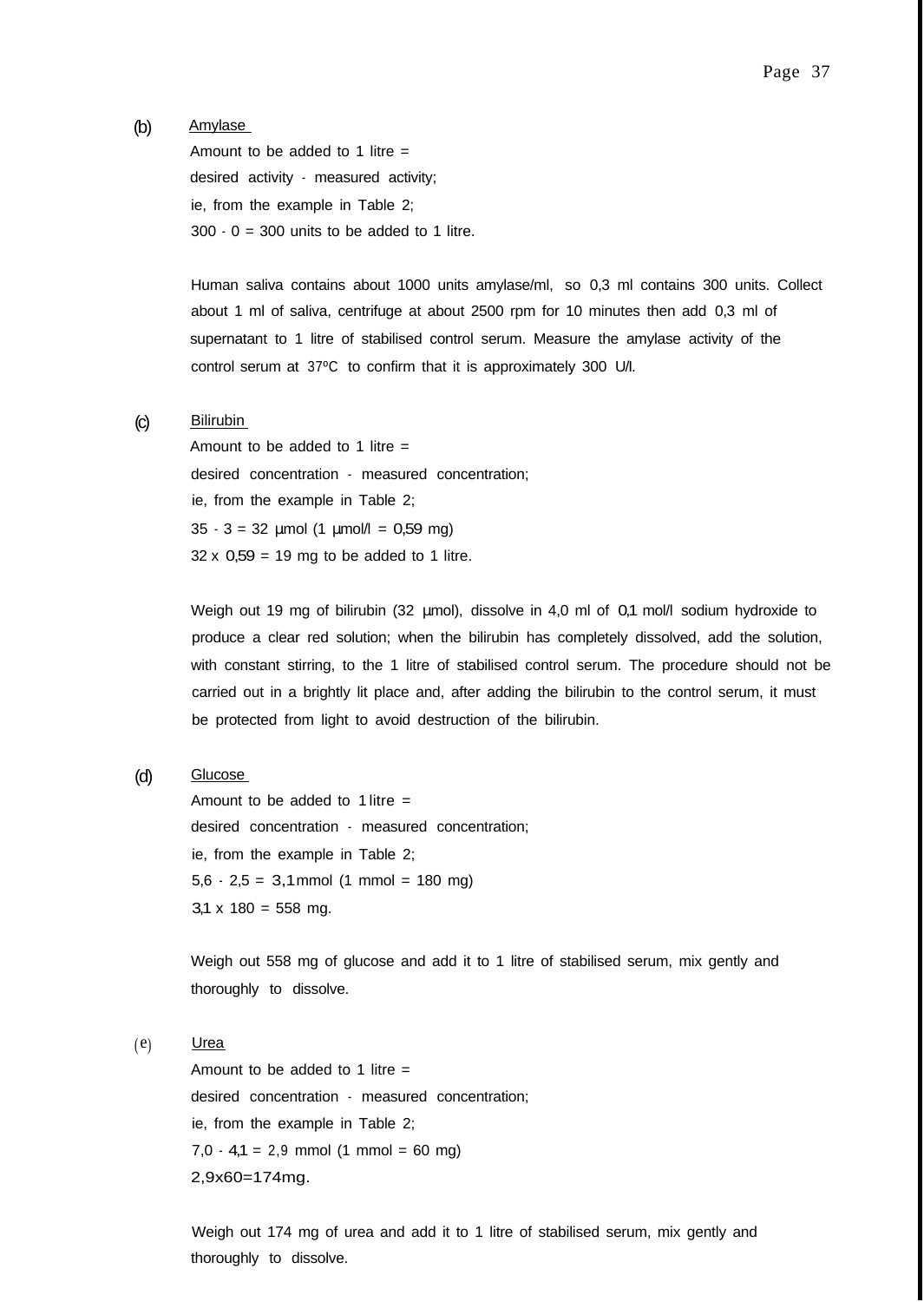- 10 The total product must now be mixed thoroughly and dispensed into suitable clean, dry, amber-wloured bottles or vials, capped firmly and stored at 4ºC or at -2OºC. If ambercoloured containers are not available, then the serum must be protected from the light to avoid destruction of the bilirubin.
- 4.3 -- Preparation of a low concentration quality control serum
	- $\mathbf{1}$ Start with 1 litre of fresh bovine (porcine or equine) serum.
	- $\overline{2}$ Filter through non absorbent cotton wool to remove any large aggregates.
	- $\overline{\mathbf{3}}$ Measure the potassium concentration.
	- 4 Calculate the final volume to which 1 litre of serum must be adjusted to dilute the potassium to 3,5 mmol/l. For example, if the measured potassium is 5,4 mmol/l then: final volume =  $5.4 \times 1000 = 1543$  ml 35 (DO NOT ADD WATERYET)
	- 5 15% of 1543 ml is 1543x15 = 231 ml 100
	- 6 Therefore to 1 litre of serum with potassium concentration of 5,4 mmol/l you must add the following:
		- (a) Ethylene glycol; 231 ml
		- (b) Distilled water; 312 ml (ie, 543 231= 312 ml)
	- $\overline{7}$ Measure the concentration of the analytes in which you are interested and construct a table identical to Table 3, filling in your own measured concentrations (column 4).
	- Adjust the glucose and sodium to the desired concentrations as follows (assuming a final 8 volume for the low concentration serum of 1543 ml);

#### (a) Glucose

Amount to be added to 1 litre  $=$ desired concentration - measured concentration; ie, from the example in Table 3;  $3,0 - 2,0 = 1,0$  mmol/l 1 mmol =  $180$  mg.

The total volume of the low concentration serum is  $1543$  ml  $(1,543$  I), so the amount to be added is 180 x 1,543 = 278 mg. Weigh out 278 mg glucose and add it to the serum.

Sodium  $(b)$ 

> Amount to be added to 1 litre  $=$ desired concentration - measured. concentration; ie, from Table 3;  $125 - 106 = 19$  mmol/l 1 mmol =  $58.4$  mg of sodium chloride 19 mmol =  $x$  19 = 1110 mg of sodium chloride.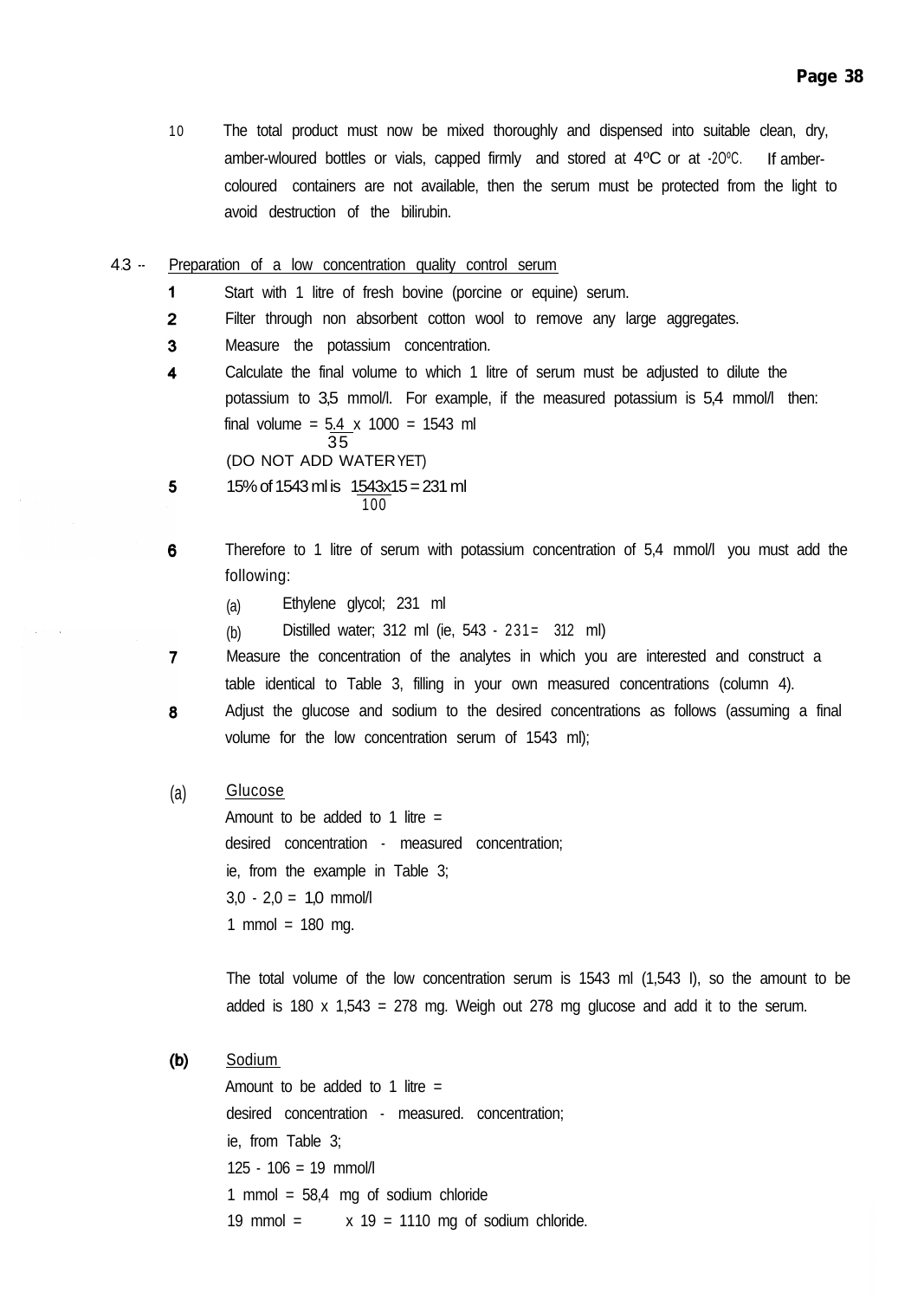The total volume of the low concentration serum is  $1543$  ml  $(1,543$  I) so the amount to be added is  $1110x$  1,543 = 1713 mg = 1,71 g. Weigh out 1,71 g of sodium chloride and add it to the serum.

Table 3 - APPROXIMATE MEASURED AND DESIRED CONCENTRATIONS OR ACTIVITIES FOR LOW CONCENTRATION QUALITY CONTROL SERUM (BOVINE ORIGIN)

| <b>CONSTITUENT</b>                                                                                                                                                         | <b>UNITS</b>                                                                                                    | <b>DESIRED</b><br>CONCENTRATION"                                    | <b>MEASURED</b><br>CONCENTRATION*                                   |
|----------------------------------------------------------------------------------------------------------------------------------------------------------------------------|-----------------------------------------------------------------------------------------------------------------|---------------------------------------------------------------------|---------------------------------------------------------------------|
| <b>Albumin</b><br>Alk Phos<br>Amylase<br>AST<br><b>Bicarbonate</b><br><b>Bilirubin</b><br>Calcium<br>Creatinine<br>Glucose<br>Potassium<br>Sodium<br>Total protein<br>Urea | g/l<br>U/I<br>U/I<br>U/I<br>mmol/l<br>umol/l<br>mmol/l<br>umol/l<br>mmol/l<br>mmol/l<br>mmol/l<br>g/l<br>mmol/l | 30<br>40<br>60<br>11<br>2,0<br>70<br>3,0<br>3,2<br>125<br>51<br>3,2 | 30<br>40<br>60<br>11<br>2,0<br>70<br>2,0<br>3,2<br>106<br>51<br>3,2 |

Or activity

- 9 Mix gently but thoroughly to ensure that the glucose and sodium chloride dissolve completely.
- **10** The total product must now be mixed thoroughly and dispensed into suitable bottles or vials, capped firmly and stored at 4ºC or at -2OºC.

# 4 4. Preparation of a high concentration quality control serum

- <sup>1</sup> Start with 1 litre of fresh bovine (porcine or equine) serum.
- 2 Carefully mix to ensure homogeneity and freeze at -2OºC. It is important to avoid possible deterioration of this serum by allowing it to remain at ambient temperature too long. The remainder of the process must be completed within one working day.
- 3 Allow to thaw at room temperature. DO NOT DISTURB OR MIX.
- $\overline{\mathbf{4}}$ When completely thawed remove 300 ml of the top layer of fluid.
- 5 Add 123 ml of ethylene glycol.
- 6 Mix very carefully and filter through non absorbent cotton wool to remove any large aggregates.
- $\overline{7}$ Measure the concentration of the analytes in which you are interested and construct a table identical to Table 4, filling in your own measured concentrations (column 4).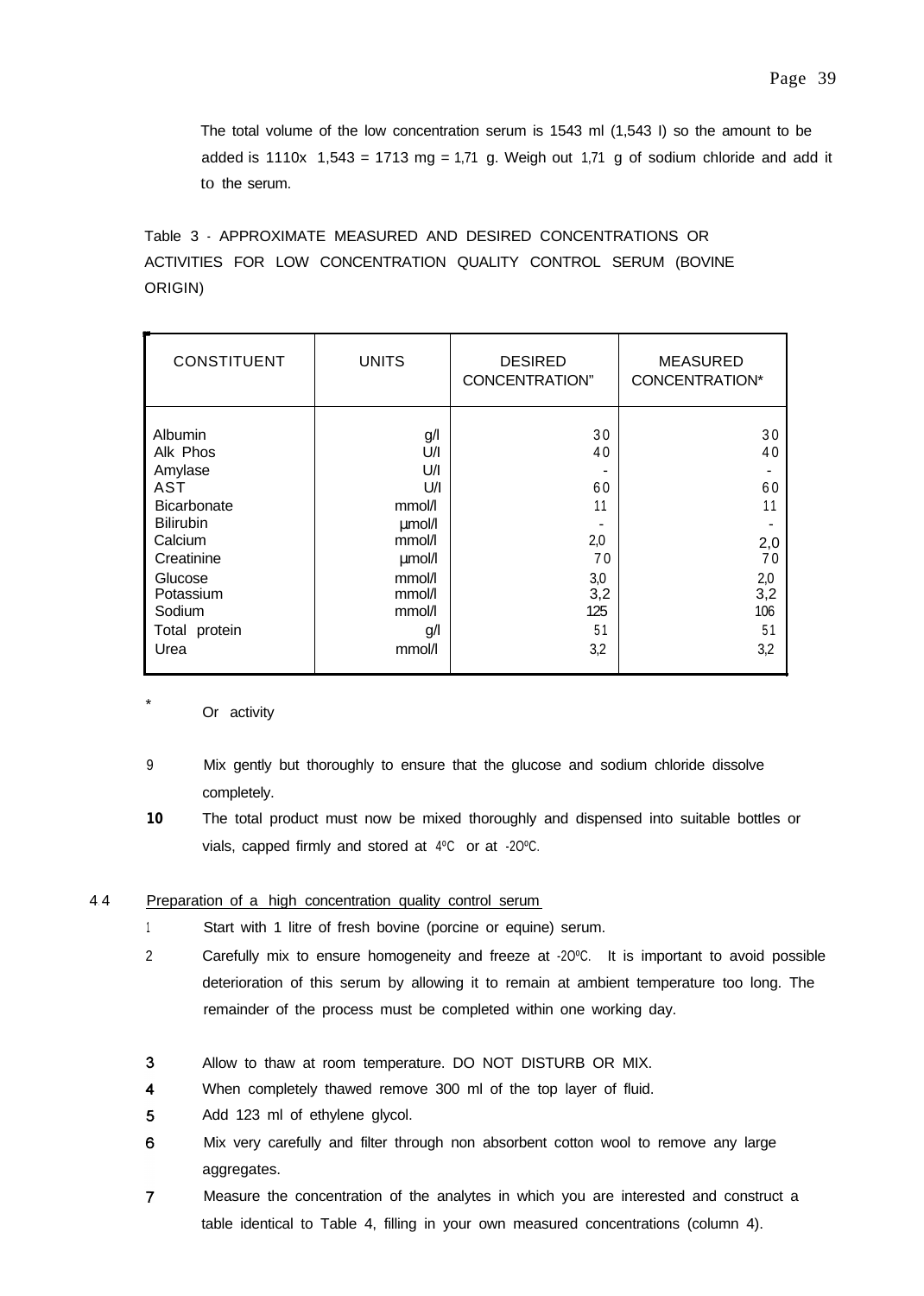- 8 Fill in the desired concentrations in column 3 and use that table to calculate the amounts of analytes to be added as described below.
- 9 The concentrations may be similar to the values given in column 4 of Table 4 with the desired concentrations indicated in column 3. It is anticipated that adjustments will be required for alkaline phosphatase, amylase, bilirubin, creatinine, glucose and urea. The adjustments are based on a final volume of 858 ml (ie, 700 ml concentrated serum, 123 ml ethylene glycol, 30 ml from bilirubin and creatinine adjustments and 5 ml extra ethylene glycol).

Table 4 - APPROXIMATE DESIRED AND MEASURED CONCENTRATIONS OR ACTIVITIES FOR HIGH CONCENTRATION QUALITY CONTROL SERUM (BOVINE ORIGIN)

| <b>CONSTITUENT</b> | <b>UNITS</b> | <b>DESIRED</b><br>CONCENTRATION* | <b>MEASURED</b><br><b>CONCENTRATION"</b> |
|--------------------|--------------|----------------------------------|------------------------------------------|
| Albumin            | g/l          | 45                               | 45                                       |
| Alk Phos           | U/I          | 250                              | 60                                       |
| Amylase            | U/I          | 700                              | 0                                        |
| AST                | U/I          | 95                               | 95                                       |
| <b>Bicarbonate</b> | m mol/l      | 17                               | 17                                       |
| <b>Bilirubin</b>   | umol/l       | 150                              | 5                                        |
| Calcium            | m mol/l      | 3,00                             | 3,00                                     |
| Creatinine         | umol/l       | 450                              | 110                                      |
| Glucose            | m mol/l      | 20                               | 3,0                                      |
| Potassium          | mmol/l       | 6,0                              | 4,8                                      |
| Sodium             | mmol/l       | 159                              | 159                                      |
| Total protein      | g/l          | 76                               | 76                                       |
| Urea               | mmol/l       | 15                               | 4,8                                      |

Or activity

**10** Adjust the concentration of analytes as follows:

## (a) Alkaline phosphatase

Amount to be added to 1 litre = desired activity  $\cdot$  measured activity; ie, from the example in Table 4;  $250 \cdot 60 = 190$  units to be added to 1 litre volume of high concentration serum is 858 ml (0,858 I) 190  $\times$  0,858 = 163 units

163 units of alkaline phosphatase must be added to the high concentration serum; this may be added as a powder or a concentrated suspension. See Appendix 1 for details of the preparation of human placental alkaline phosphatase and Appendix 2 for possible commercial sources of the enzyme.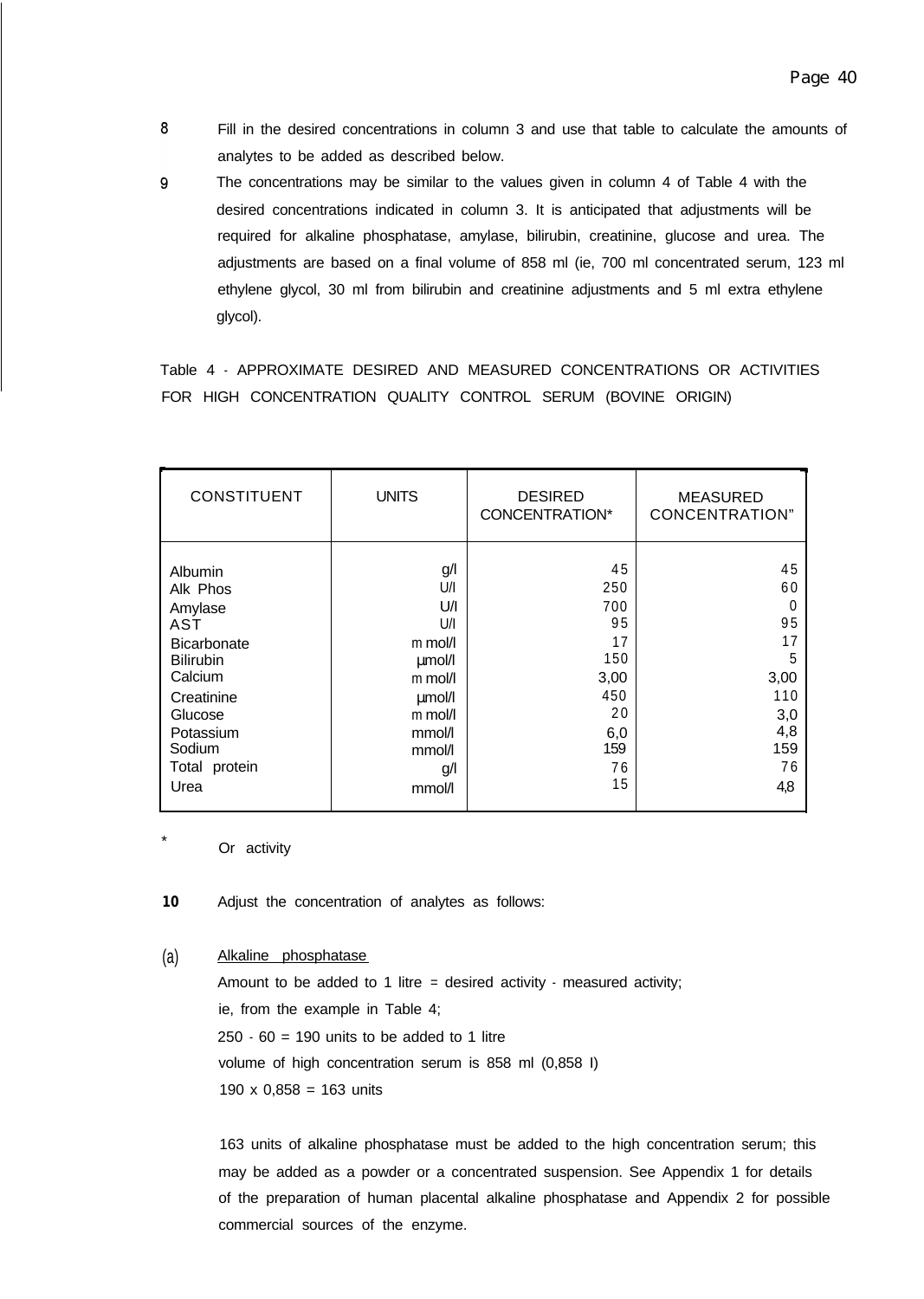#### (b) Amvlase

Amount to be added to 1 litre = desired activity  $\cdot$  measured activity; ie, from the example in Table 4;  $700 - 0 = 700$  units to be added to 1 litre volume of high concentration serum is 858 ml (0,858 I) 700 x 0,858 = 601 units 601 units of amylase must be added to the high concentration serum.

Human saliva contains about 1000 units of amyiase/ml, so that 0,6 ml contains 600 units. Collect about 1 ml of saliva, centrifuge at about 2500 rpm for 10 minutes, then add 0,6 ml to the high concentration serum. Mix thoroughly. Measure the amylase activity of the serum at 37°C to confirm that it is approximately 700 U/I.

#### (c) Bilirubin

Amount to be added to 1 litre  $=$ desired concentration - measured concentration; ie, from the example in Table 4; 150  $-5 = 145$  µmol/l (1 µmol = 0,59 mg) 145 x  $0.59 = 85.6$  mg to be added to 1 litre volume of high concentration serum is 858 ml (0,858 I)  $85,6 \times 0,858 = 73$  mg.

Weigh out 73 mg of bilirubin, dissolve in 15 ml of 0,1 mol/l sodium hydroxide to produce a clear red solution; when the bilirubin has completely dissolved, add the solution, with constant stirring, to the high concentration serum. The procedure should not be carried out in a brightly lit place and, after adding the bilirubin to the control serum, it must be protected from light to avoid destruction of the bilirubin. Mix thoroughly.

# (d) Creatinine

Amount to be added to 1 litre  $=$ desired concentration - measured concentration; ie, from the example in Table 4;  $450 \cdot 110 = 340$  µmol/l  $(1 \text{ µmol} = 0.113 \text{ mg})$  $340 \times 0,113 = 38$  mg to be added to 1 litre volume of high concentration serum is 858 ml (0,858 I)  $38 \times 0,858 = 33$  mg.

Weigh out 33 mg of creatinine, dissolve in 15 ml of 0,1 mol/l hydrochloric acid and when completely dissolved add the solution to the high concentration serum. Mix thoroughly.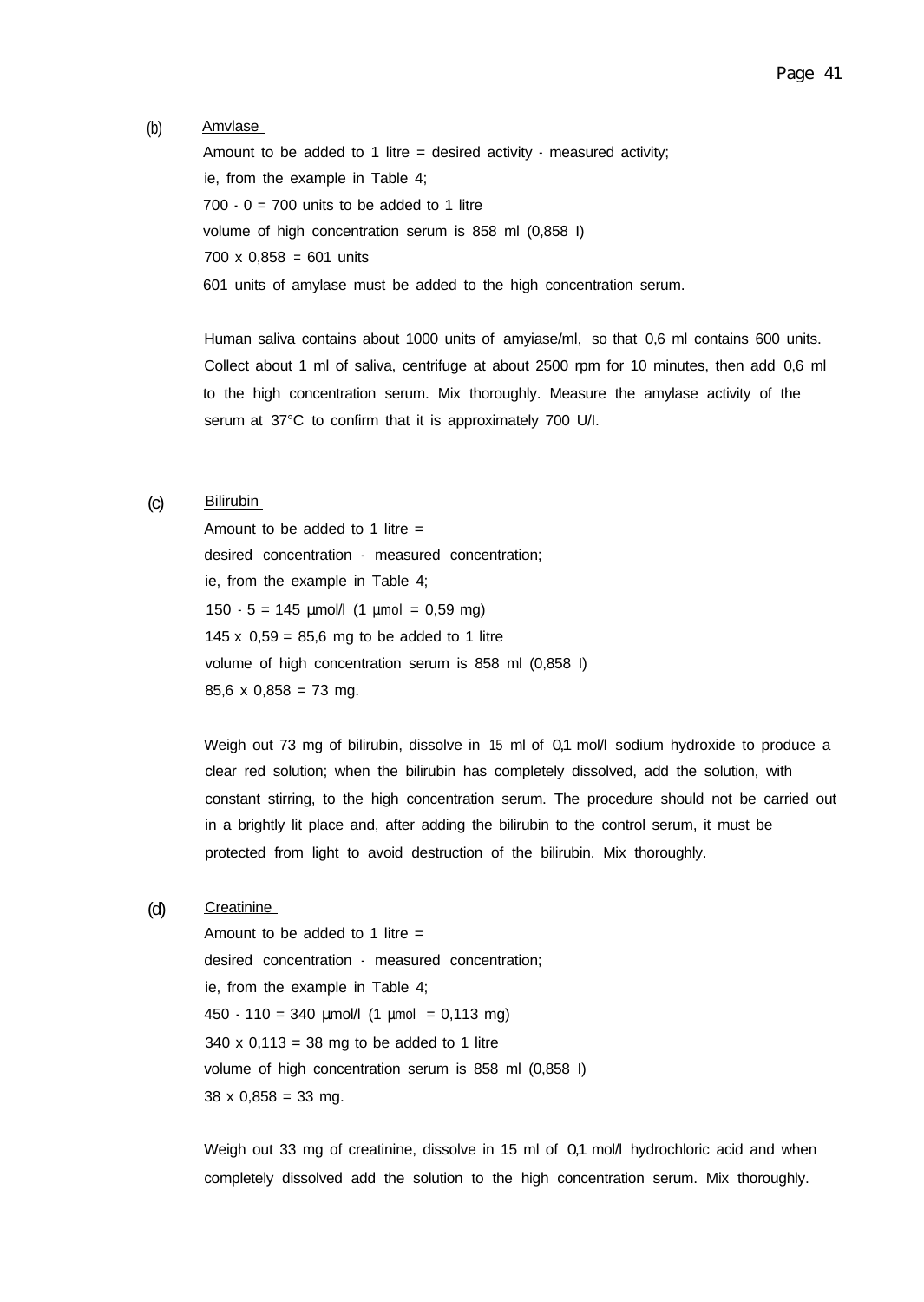## (e) Glucose

Amount to be added to 1 litre  $=$ desired concentration - measured concentration; ie, from the example in Table 4;  $20 - 3 = 17$  mmol/l  $(1 \text{ mmol} = 180 \text{ mg})$  $17 \times 180 = 3,06$  g to be added to 1 litre volume of high concentration serum is 858 ml (0,858 I)  $3,06 \times 0,858 = 2,63$  g.

Weigh out 2,63 g of glucose, add it to the high concentration serum, mix gently to dissolve. Mix thoroughly.

# $(f)$  Urea

Amount to be added to 1 litre  $=$ desired concentration - measured concentration; ie, from the example in Table 4;  $15 \cdot 4.8 = 10.2$  mmol/l (1 mmol = 60 mg) 10,2  $\times$  60 = 612 mg to be added to 1 litre volume of high concentration serum is 858 ml (0,858 I) 612 x 0,858 = 525 mg.

Weigh out 525 mg of urea, add it to the high concentration serum, mix gently to dissolve. Mix thoroughly.

# (g) Final adiustment of ethvlene glvcol concentration

The final concentration of ethylene glycol must be 15%. It is therefore necessary to add a further 5,O ml ethylene glycol because the total volume has been increased by 30 ml through the addition of the bilirubin and creatinine solutions. Mix very thoroughly.

11 The total product must now be mixed thoroughly and dispensed into suitable clean, dry, ambercoloured bottles or vials, capped firmly and stored at 4°C or at -20°C. If amber-coloured containers are not available, then the serum must be protected from light to avoid destruction of the bilirubin.

# GENERAL NOTES

We recommend that when possible clean and aseptic techniques should be used to reduce the possibilities of contamination.

Prior to analysis the serum should be allowed to rise to ambient temperature, and mixed carefully. It should be kept in the dark to avoid destruction of the bilirubin.

Serum preserved with ethylene glycol may not be suitable for methods employing dialysis.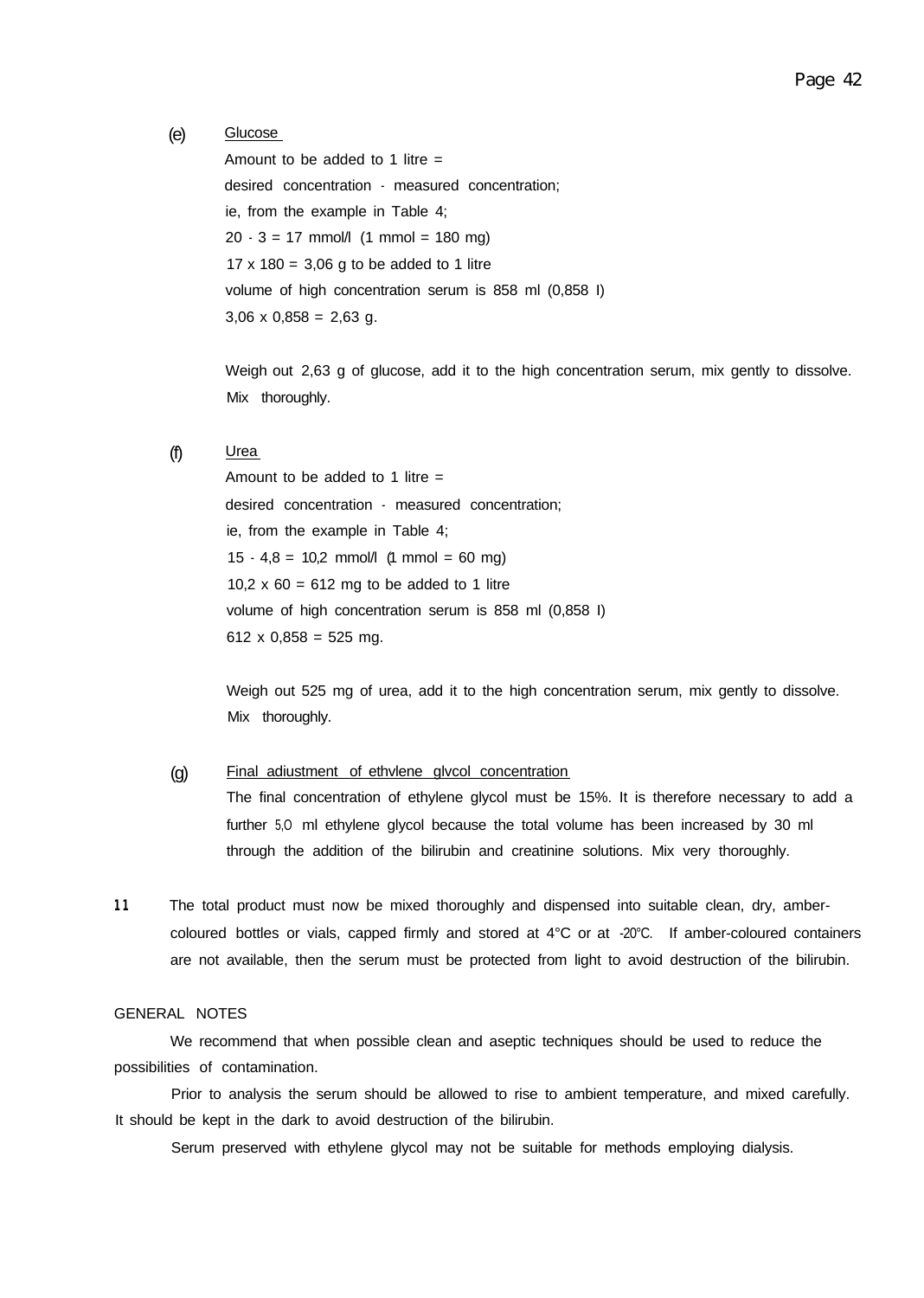#### APPENDIX 1

### PREPARATION OF ENZYME CONCENTRATES'

This section gives a detailed description of the preparation of a number of enzyme concentrates from tissue sources which can be used to fortify batches of control serum.

#### (i) ALKALINE PHOSPHATASE, ALP (EC 3.1.3.1)

ALP is prepared from human placenta using a method based on the extraction procedure of Morton (1950). The placenta is homogenised using 2 ml water per g tissue, then n-butanol is added 1 ml per g tissue and stirred for about one hour. After centrifugation the aqueous layer is fractionated with acetone at 4ºC, the precipitate formed between 33% and 50% (v/v) acetone is retained, dissolved in 0,01 mol/l tris-HCI buffer, pH 7,7 and dialysed overnight against the same buffer. The average yield is 52 units per g tissue and the ALP:AST ratio is greater than 57:1 and ALT activity is undetectable.

This enzyme and all other enzyme preparations described below are distributed in small vials and stored at -20°C until required. The activity of each is measured by the difference before and after addition using a suitable dilution in serum.

### (ii) ALANINE AMINOTRANSFERASE, ALT (EC 2.6.2.2)

ALT is prepared from human liver using a procedure based on the method published by Owen et al (1974) for the extraction of ALT from dolphin muscle. Human liver, classified as normal by the pathologist, is homogenised in 0,05 mol/l tris-HCI buffer, pH 7,0 containing 10 mmol/l 2-mercaptoethanol and 10 mmol/l EDTA, 3 ml buffer being used per g of tissue. After centrifugation, the supernatant is placed in a water-bath at 60°C, brought to 52°C, then rapidly cooled in an ice-bath. The heat treated sample is fractionated with ammonium sulfate at 4°C. The precipitate formed when a further 16 g ammonium sulfate per 100 ml are added contains most of the ALT activity and should be separated, dissolved in and dialysed overnight against 0,015 mmol/l tris-HCI buffer, pH 7,25, containing 2 mmol/l EDTA and 10 mmol/l 2mercaptoethanol. The supernatant from this latter step is retained for AST preparation. The average yield is 14 units per g tissue and the ALT:AST ratio 4,5:1. The ALP activity in this preparation is negligible.

Ox, pig and horse livers do not yield satisfactory ALT preparations, the ratio of AST:ALT activity in the initial extract being very much greater, about 10:1 compared with 2:l in human liver.

#### (iii) ASPARTATE AMINOTRANSFERASE, AST (EC 2.6.1 .1)

AST may also be extracted from human liver by the above procedure. A further 14 g ammonium sulphate per 100 ml are added to the supernatant from the ALT preparation. The precipitate formed contains most of the AST activity. The precipitate is dissolved in and dialysed against 0,015 mol/l tris buffer, to remove ammonium sulfate and is then suitable for addition to quality control material. The average yield is 25 units per g tissue and the AST:ALT ratio 25:1.

1 Reprinted from Practical Guidelines for the Preparation of Quality Control Sera for Use in Clinical Chemistry by A P Kenny & R H Eaton, WHO document LAB/81.4.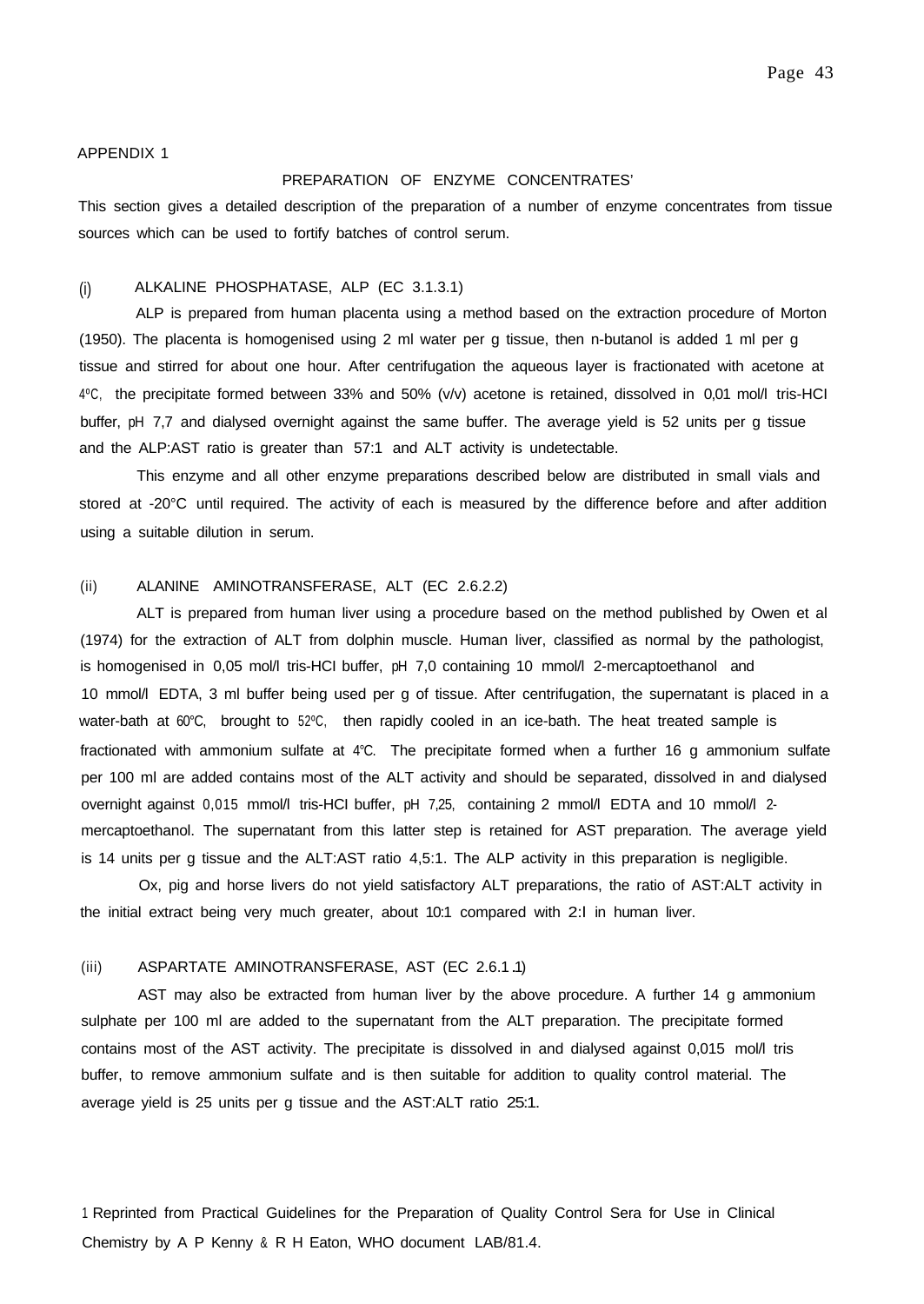# APPENDIX 2

# SOME POSSIBLE COMMERCIAL SOURCES OF ENZYMES

| <u>ALKALINE PHOSPHATASE</u>   |        |  |  |
|-------------------------------|--------|--|--|
| Sigma Chemical Company        |        |  |  |
| Catalogue number              | P5521  |  |  |
| <b>BDH Chemical s Limited</b> |        |  |  |
| Catalogue number              | 39035  |  |  |
| Merck                         |        |  |  |
| Catalogue number              | 1607L  |  |  |
|                               |        |  |  |
| <u>AST</u>                    |        |  |  |
| Sigma Chemical Company        |        |  |  |
| Catalogue number              | G2751  |  |  |
|                               |        |  |  |
| <b>AMYLASE</b>                |        |  |  |
| Sigma Chemical Company        |        |  |  |
| Catalogue number              | AI 031 |  |  |
| <b>BDH Chemicals Limited</b>  |        |  |  |
| Catalogue number              | 39118  |  |  |
| Merck                         |        |  |  |
| Catalogue number              | 1329   |  |  |

The products satisfactorily used for the evaluation of this procedure were from Sigma Chemical Company listed above.